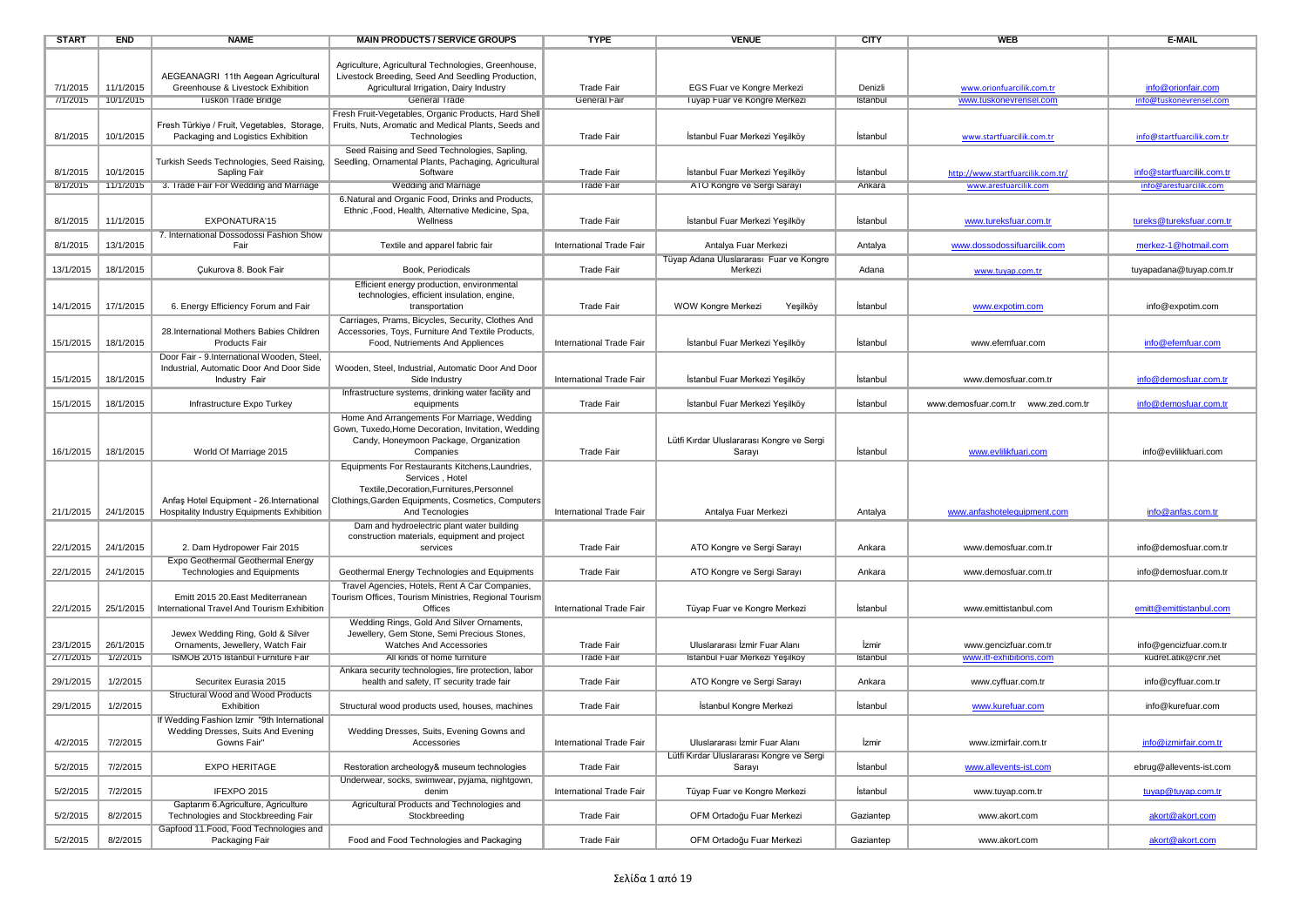| <b>START</b> | <b>END</b> | <b>NAME</b>                                                                                                | <b>MAIN PRODUCTS / SERVICE GROUPS</b>                                                                                                                                                        | <b>TYPE</b>              | <b>VENUE</b>                                        | <b>CITY</b> | <b>WEB</b>                | <b>E-MAIL</b>           |
|--------------|------------|------------------------------------------------------------------------------------------------------------|----------------------------------------------------------------------------------------------------------------------------------------------------------------------------------------------|--------------------------|-----------------------------------------------------|-------------|---------------------------|-------------------------|
|              |            |                                                                                                            | Equipment Manufacturers And Distributors For Animal<br>Breeding, Feed Produvtion factories, Veterinary<br>Medicine, Producers and Distributors, Budding and                                  |                          |                                                     |             |                           |                         |
| 5/2/2015     | 8/2/2015   | Animalia İstanbul 2015                                                                                     | Biological Product Producer and Distributors, Feed<br>Supplements                                                                                                                            | International Trade Fair | İstanbul Fuar Merkezi Yeşilköy                      | İstanbul    | www.hkftradefairs.com     | hkf@hkf-fairs.com       |
| 5/2/2015     | 8/2/2015   | <b>TAXIWORLD TURKEY 2015</b>                                                                               | Road, sea, air taxi procedures and subindustry                                                                                                                                               | <b>Trade Fair</b>        | Istanbul Fuar Merkezi Yeşilköy                      | Istanbul    | www.hkftradefairs.com     | hkf@hkf-fairs.com       |
|              |            | Texpo Eurasia 2015 32. Textile, Weaving,                                                                   |                                                                                                                                                                                              |                          |                                                     |             |                           |                         |
|              |            | Spinning, Finishing, Knitting, Hosiery                                                                     |                                                                                                                                                                                              |                          |                                                     |             |                           |                         |
|              |            | Machines, Side Industries And Chemicals                                                                    | Textile, Weaving, Yarn, Finishing, Knitting, Hosiery                                                                                                                                         |                          |                                                     |             |                           |                         |
| 5/2/2015     | 8/2/2015   | Fair                                                                                                       | Machines, Side Industries And Chemicals Fair                                                                                                                                                 | International Trade Fair | Tüyap Fuar ve Kongre Merkezi                        | İstanbul    | www.tuyap.com.tr          | tuyap@tuyap.com.tr      |
| 5/2/2015     | 8/2/2015   | 12th International İstanbul Yarn Fair 2015                                                                 | Cotton, elastane, wool, synthetic, regenerated,<br>natural, technical Yarn, fiber, bobbin,<br>reel, Regernerated, Organic, Textures,                                                         | International Trade Fair | Tüyap Fuar ve Kongre Merkezi                        | Istanbul    | www.tuyap.com.tr          | tuyap@tuyap.com.tr      |
| 11/2/2015    | 12/2/2015  | Human Resources Exhibition 2015                                                                            | Human Resources, Education / Training, Consulting,<br>Logistic, Advertisement /Marketing /Research,<br>Technology / Software, Publishing                                                     | Trade Fair               | Lütfi Kırdar Uluslararası Kongre ve Sergi<br>Sarayı | İstanbul    | www.eventus.com.tr        | info@eventus.com.tr     |
| 12/2/2015    | 15/2/2015  | 4.Scaffolding & Formwork Fair-Scafform<br>Expo                                                             | Scaffold Systems, Mold Systems and Accessories,<br><b>Construction Safety Equipment</b>                                                                                                      | International Trade Fair | İstanbul Fuar Merkezi Yeşilköy                      | İstanbul    | www.demosfuar.com.tr      | info@demosfuar.com.tr   |
| 12/2/2015    | 15/2/2015  | <b>RENTAL EXPO TURKEY Construction</b><br>Machinery and Equipment Operational<br>Leasing Systems Exhibtion | Construction Machinery and Equipment Operational<br><b>Leasing Systems</b>                                                                                                                   | <b>Trade Fair</b>        | İstanbul Fuar Merkezi Yeşilköy                      | İstanbul    | www.demosfuar.com.tr      | info@demosfuar.com.tr   |
| 12/2/2015    | 15/2/2015  | 3D PRINT EXPO TURKEY 3 Dimensional<br>Printing Technologies Exposition                                     | 3 Dimensional Printing Technologies and equipments                                                                                                                                           | <b>Trade Fair</b>        | İstanbul Fuar Merkezi Yeşilköy                      | İstanbul    | www.demosfuar.com.tr      | info@demosfuar.com.tr   |
| 12/2/2015    | 15/2/2015  | 2.ROLLEXPO TURKEY 2015                                                                                     | Roller, strap, circlip, pulley, chain                                                                                                                                                        | Trade Fair               | Istanbul Fuar Merkezi Yeşilköy                      | Istanbul    | www.demostuar.com.tr      | into@demostuar.com.tr   |
|              |            |                                                                                                            |                                                                                                                                                                                              |                          |                                                     |             |                           |                         |
| 12/2/2015    | 15/2/2015  | WIN Metal Working'15 20. Machine<br>Components and Metal Working Fair                                      | Metal Working Machinery, Special And Non-Metal<br>Working Machinery, Machine Components, Hand<br>Tools, Factory And Shop Floor Equipment,<br>Pressurized Air Systems, Work Safety Equipments | International Trade Fair | Tüyap Fuar ve Kongre Merkezi                        | İstanbul    | www.hf-turkey.com         | info@hf-turkey.com      |
|              |            |                                                                                                            | Welding And Cutting Machinery And Equipment,                                                                                                                                                 |                          |                                                     |             |                           |                         |
| 12/2/2015    | 15/2/2015  | WIN WELDING '15 15th Joining, Welding<br>and Cutting Technologies Fair                                     | Weldingautomation Systems, Welding And Filling<br>Materials, Welding Services                                                                                                                | International Trade Fair | Tüyap Fuar ve Kongre Merkezi                        | İstanbul    | www.hf-turkey.com         | info@hf-turkey.com      |
| 12/2/2015    | 15/2/2015  | WIN Surface Treatment '15 9. Surface<br><b>Treatment Technologies Fair</b>                                 | Surface Cleaning And Pre-Treatment Equipment<br>Paint And Plastics Coating Systems, Galvanization<br>Systems, Special Surface Coating Technologies,<br>Paint.                                | International Trade Fair | Tüyap Fuar ve Kongre Merkezi                        | İstanbul    | www.hf-turkey.com         | info@hf-turkey.com      |
| 12/2/2015    | 15/2/2015  | 10. Agroexpo Eurasia International<br>Agricultural Greenhouse & Livestock<br>Exhibition                    | Agriculture, Agricultural Technologies, Greenhouse,<br>Seed and Seedling Production, Feed Sector,<br>Agricultural Irrigation, Livestock Breeding, Livestock<br><b>Health Technologies</b>    | International Trade Fair | Uluslararası İzmir Fuar Alanı                       | İzmir       | www.orionfuarcilik.com.tr | info@orionfair.com      |
| 12/2/2015    | 15/2/2015  | Animalexpo 6. International Livestock<br>Breeding Tehnologies and Dairy Industry<br>Exhibition             | Livestock Breeding Equipmet, Livestock Production<br>Machinery, Dairy Industry, Poultry Production,<br>Mechanization and Equipment                                                           | International Trade Fair | Uluslararası İzmir Fuar Alanı                       | İzmir       | www.orionfuarcilik.com.tr | info@orionfair.com      |
|              |            | SETEK Dairy, Meat Products and                                                                             | Dairy, meat, food products and technologies, sector                                                                                                                                          |                          |                                                     |             |                           |                         |
| 12/2/2015    | 15/2/2015  | Tehnologies Fair                                                                                           | service providers                                                                                                                                                                            | <b>Trade Fair</b>        | Uluslararası İzmir Fuar Alanı                       | İzmir       | www.orionfuarcilik.com.tr | info@orionfair.com      |
| 12/2/2015    | 15/2/2015  | World of Gardenexpo Ornamental Plants;<br>Landscape and Supplier Industry Exhibition                       | Indoor & outdoor seasonal ornamental plants                                                                                                                                                  | <b>Trade Fair</b>        | Uluslararası İzmir Fuar Alanı                       | İzmir       | www.orionfuarcilik.com.tr | info@orionfair.com      |
|              |            | Eurasia Boatshow 2015 8. International<br>Boat, Marine Equipments & Accessories                            | Motor Boats And Motor Yachts, Sailed Boats And<br>Sailed Yachts, Motors And Power Equipments, Boat                                                                                           |                          |                                                     |             |                           |                         |
| 13/2/2015    | 22/2/2015  | Exhibition                                                                                                 | Accessories, Boat Construction Materials                                                                                                                                                     | International Trade Fair | İstanbul Fuar Merkezi Yeşilköy                      | İstanbul    | www.cnrexpo.com           | kudret.atik@cnr.net     |
| 18/2/2015    | 21/2/2015  | Konya Seed 2015 4. Seed Technologies end<br><b>Equipment Fair</b>                                          | Seed Technologies end Equipment                                                                                                                                                              | <b>Trade Fair</b>        | KTO Tüyap Konya Uluslararası Fuar<br>Merkezi        | Konya       | www.tuyap.com.tr          | tuyapkonya@tuyap.com.tr |
| 18/2/2015    | 21/2/2015  | Konya 4. Irrigation Technology and Plant<br><b>Nutrition Fair</b>                                          | Sapling, plant nutrition, ornamental plants                                                                                                                                                  | <b>Trade Fair</b>        | KTO Tüyap Konya Uluslararası Fuar<br>Merkezi        | Konya       | www.tuyap.com.tr          | tuyapkonya@tuyap.com.tr |
| 18/2/2015    | 21/2/2015  | Konya Stock Breeding 2015 3. Stock<br>Breeding, Stock Breed Production<br>Technology, Feed Industry Fair   | Stockbreeding, Equipment, poultry                                                                                                                                                            | <b>Trade Fair</b>        | KTO Tüyap Konya Uluslararası Fuar<br>Merkezi        | Konya       | www.tuyap.com.tr          | tuyapkonya@tuyap.com.tr |
| 18/2/2015    | 21/2/2015  | Konya Et 2015 Red Meat Production,<br>Technologies and Equipment Fair                                      | Red Meat Production, Technologies and Equipment<br>Fair                                                                                                                                      | <b>Trade Fair</b>        | KTO Tüyap Konya Uluslararası Fuar<br>Merkezi        | Konya       | www.tuyap.com.tr          | tuyapkonya@tuyap.com.tr |
|              |            |                                                                                                            |                                                                                                                                                                                              |                          |                                                     |             |                           |                         |
| 19/2/2015    | 21/2/2015  | Creative Industries and Emerging<br>Technologies Fair & Design Conferences                                 | Creative industries, industrial design, graphic arts                                                                                                                                         | <b>Trade Fair</b>        | Lütfi Kırdar Uluslararası Kongre ve Sergi<br>Sarayı | İstanbul    |                           | ebrug@allevents-ist.com |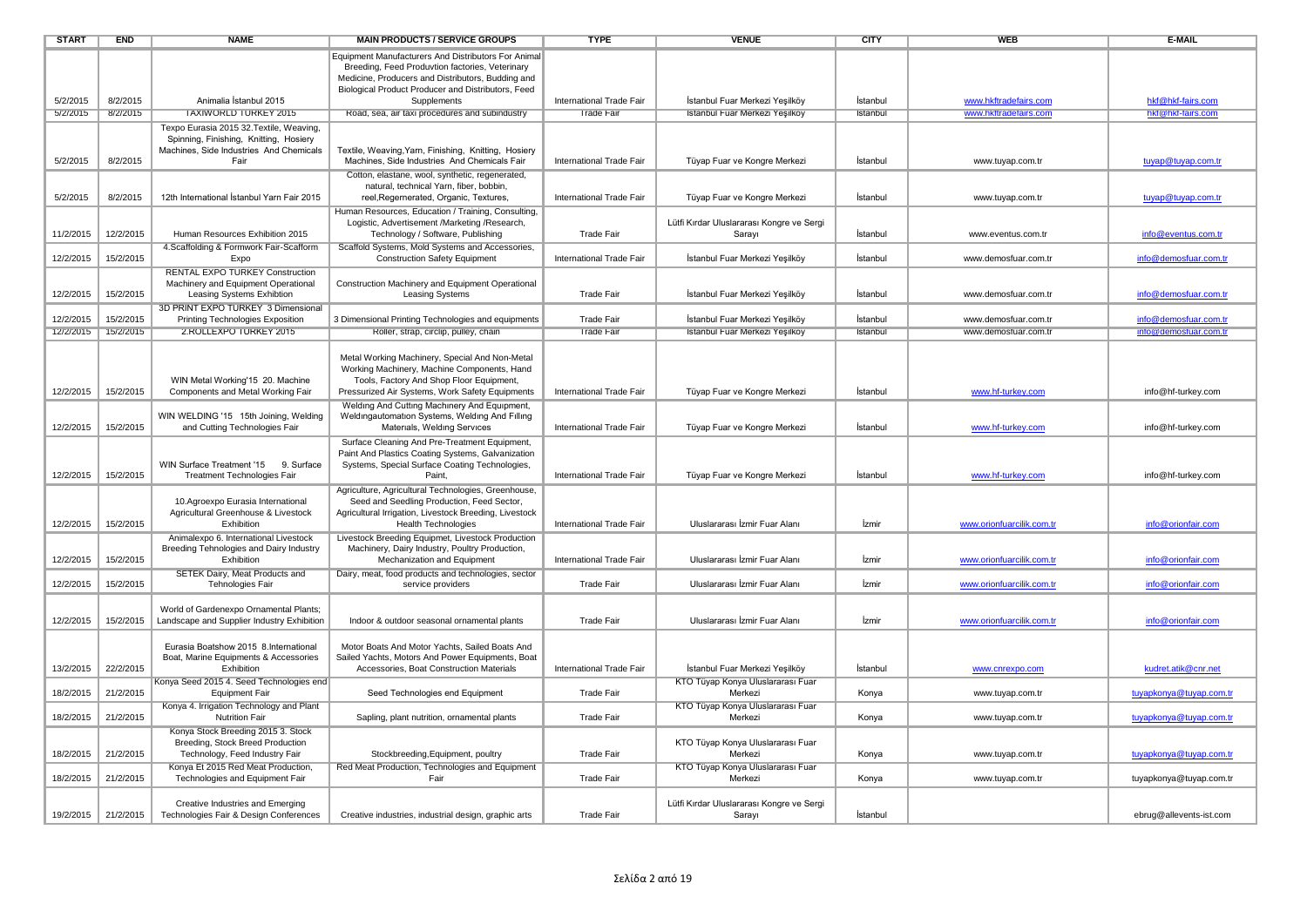| <b>START</b> | <b>END</b> | <b>NAME</b>                                                                       | <b>MAIN PRODUCTS / SERVICE GROUPS</b>                                                            | <b>TYPE</b>              | <b>VENUE</b>                                                            | <b>CITY</b> | <b>WEB</b>                | <b>E-MAIL</b>            |
|--------------|------------|-----------------------------------------------------------------------------------|--------------------------------------------------------------------------------------------------|--------------------------|-------------------------------------------------------------------------|-------------|---------------------------|--------------------------|
|              |            |                                                                                   | Ready Concrete, Cement, and Aggregate Producers,                                                 |                          |                                                                         |             |                           |                          |
|              |            |                                                                                   | Transmixers, Excavators, Pumps, Scaffolding<br>Systems, Sand and Gravel Industries, Chemicals,   |                          |                                                                         |             |                           |                          |
| 19/2/2015    | 21/2/2015  | Concrete Istanbul 2015                                                            | <b>Testing Systems</b>                                                                           | <b>Trade Fair</b>        | İstanbul Fuar Merkezi<br>Yeşilköy                                       | İstanbul    | www.kalitefuarcilik.com   | info@kalitefuarcilik.com |
|              |            | PENTEX 4. Cotton Knitwear, Textile and                                            |                                                                                                  |                          |                                                                         |             |                           |                          |
| 19/2/2015    | 22/2/2015  | Technologies Fair                                                                 | Cotton Knitwear, Textile and Technologies                                                        | <b>Trade Fair</b>        | OFM Ortadoğu Fuar Merkezi                                               | Gaziantep   | www.akort.com             | akort@akort.com          |
|              |            |                                                                                   | Agriculture, Agriculture Technologies, Greenhouse,                                               |                          |                                                                         |             |                           |                          |
| 19/2/2015    | 22/2/2015  | Balıkesir Agricultural Fair 2015 Balıkesir<br>Agriculture Livestock and Food Fair | Livectockbreeding, Seed Raising, Poultry, Dairy<br>Industry, Sapling, Food                       | <b>Trade Fair</b>        | Balıkesir Kepsut Fuar Alanı                                             | Balıkesir   | www.atlasfuarcilik.com.tr | atlasfuar@gmail.com      |
|              |            |                                                                                   |                                                                                                  |                          |                                                                         |             |                           |                          |
|              |            |                                                                                   | Wedding Dress, Fashion Houses, Organization Firms,                                               |                          |                                                                         |             |                           |                          |
|              |            |                                                                                   | Trousseau, Wedding of Living, Photographer's Studio,                                             |                          | Cam Piramit Sabancı Kongre ve Fuar                                      |             |                           |                          |
| 19/2/2015    | 22/2/2015  | Pre-Wedding - Wedding Preparation Fair<br>Medical Supply Chain Congress and       | Beauty Salon, Furniture, Textile<br>Medical equipments, consumables, pharmaceuticals,            | <b>Trade Fair</b>        | Merkezi                                                                 | Antalya     | www.detayfuarcilik.com    | info@detayfuarcilik.com  |
| 19/2/2015    | 22/2/2015  | Exhibition                                                                        | logistic                                                                                         | <b>Trade Fair</b>        | Susesi Luxury Resort Kongre Merkezi                                     | Antalya     | www.fcfuar.com            | info@fcfuar.com          |
|              |            |                                                                                   | Building Equipment, Construction Technologies,                                                   |                          | Tüyap Adana Uluslararası Fuar ve Kongre                                 |             |                           |                          |
| 19/2/2015    | 22/2/2015  | Adana 9th Construction 2015                                                       | <b>Construction Works Machinery</b>                                                              | <b>Trade Fair</b>        | Merkezi                                                                 | Adana       | www.tuyap.com.tr          | tuyapadana@tuyap.com.tr  |
|              |            | Adana Building Renovations, Decoration,                                           | Building Renovations, Decoration, Amendment, floor                                               |                          | Tüyap Adana Uluslararası Fuar ve Kongre                                 |             |                           |                          |
| 19/2/2015    | 22/2/2015  | Amendment, Restoration and Technologies<br>Fair                                   | and wall coverings                                                                               | <b>Trade Fair</b>        | Merkezi                                                                 | Adana       | www.tuyap.com.tr          | tuyapadana@tuyap.com.tr  |
|              |            |                                                                                   |                                                                                                  |                          |                                                                         |             |                           |                          |
|              |            | IHS 2015 Adana 8th Heating, Cooling, Air                                          |                                                                                                  |                          |                                                                         |             |                           |                          |
|              |            | Conditioning, Natural Gas Technology,                                             | Heating, Cooling, Air Conditioning, Natural Gas                                                  |                          | Tüyap Adana Uluslararası Fuar ve Kongre                                 |             |                           |                          |
| 19/2/2015    | 22/2/2015  | Installation and Insulation Fair                                                  | Technology, Installation, Insulation                                                             | <b>Trade Fair</b>        | Merkezi                                                                 | Adana       | www.tuyap.com.tr          | tuyapadana@tuyap.com.tr  |
|              |            | Adana Urban 2015 Adana 7.Municipality                                             |                                                                                                  |                          |                                                                         |             |                           |                          |
|              |            | Necesseties, Urban Furnishings,                                                   | Municipality Necesseties, Urban Furnishings,                                                     |                          | Tüyap Adana Uluslararası Fuar ve Kongre                                 |             |                           |                          |
| 19/2/2015    | 22/2/2015  | Landsacaping And Sport Facilities Fair                                            | Landscaping, Ebcironmental Technologies                                                          | <b>Trade Fair</b>        | Merkezi                                                                 | Adana       | www.tuyap.com.tr          | tuyapadana@tuyap.com.tr  |
| 20/2/2015    | 1/3/2015   | <b>Book Fair</b>                                                                  | Books and periodical publications                                                                | <b>Trade Fair</b>        | ATO Kongre ve Sergi Sarayı<br>Lütfi Kırdar Uluslararası Kongre ve Sergi | Ankara      | www.eylulfuar.com         | info@eylulfuar.com       |
| 24/2/2015    | 26/2/2015  | <b>DISCOP ISTANBUL</b>                                                            | TV content, digital content                                                                      | <b>Trade Fair</b>        | Sarayı                                                                  | İstanbul    | www.globusfairs.com       | info@globusfairs.com     |
|              |            |                                                                                   |                                                                                                  |                          |                                                                         |             |                           |                          |
|              |            |                                                                                   | Ceramic, Granite, Marble, Mosaic, Sanitary Products,                                             |                          |                                                                         |             |                           |                          |
| 24/2/2015    | 28/2/2015  | UNICERA 27th International Ceramic,<br>Bathroom, Kitchen Fair                     | Armatures, Bathtubs, Shower Cabins, Hydromassage,<br>Bathroom, Kitchen Furniture and Accessories | International Trade Fair | Tüyap Fuar ve Kongre Merkezi                                            | İstanbul    | www.tuyap.com.tr          | tuyap@tuyap.com.tr       |
|              |            |                                                                                   |                                                                                                  |                          |                                                                         |             |                           |                          |
| 24/2/2015    | 28/2/2015  | Kitchen World 2015                                                                | Kitchen and bathroom furniture and accessories                                                   | International Trade Fair | Tüyap Fuar ve Kongre Merkezi                                            | İstanbul    | www.tuyap.com.tr          | tuyap@tuyap.com.tr       |
|              |            |                                                                                   | Alcoholic beverages, soft drinks, tea&coffee, energy                                             |                          |                                                                         |             |                           |                          |
| 25/2/2015    | 28/2/2015  | Anfaş Bevex- International Trade Exhibition<br>for Beverage                       | drinks, concentrated drinks, packaging, cocktail<br>sauces                                       | International Trade Fair | Antalya Fuar Merkezi                                                    | Antalya     | www.anfasbevex.com        | info@anfas.com.tr        |
|              |            |                                                                                   | Seafood, Meat&Milk, Pastry Products, Frozen Foods,                                               |                          |                                                                         |             |                           |                          |
|              |            | Anfaş Food Product - 22. International Trade                                      | Oils, Natural Products, Dried Fruits, Nuts, Spices,                                              |                          |                                                                         |             |                           |                          |
| 25/2/2015    | 28/2/2015  | <b>Exhibition For Food</b>                                                        | Packaging Materials.                                                                             | International Trade Fair | Antalya Fuar Merkezi                                                    | Antalya     | www.anfasfoodproduct.com  | info@anfas.com.tr        |
| 25/2/2015    | 1/3/2015   | Modeko 2015 26. Izmir Furniture Fair                                              | Home, Office, Kitchen, Bathroom, Garden Furniture<br>And Decoration Products                     | <b>Trade Fair</b>        | Uluslararası İzmir Fuar Alanı                                           | İzmir       | www.eforfair.com          | info@eforfair.com        |
|              |            |                                                                                   | Motorcycles, Bicycles, Motorcycle, Bicycle                                                       |                          |                                                                         |             |                           |                          |
|              |            |                                                                                   | Equipments And Acceessories, Tuning, Service And                                                 |                          |                                                                         |             |                           |                          |
| 26/2/2015    | 1/3/2015   | Eurasia Motobike Expo 2015                                                        | Retail                                                                                           | International Trade Fair | İstanbul Fuar Merkezi Yeşilköy                                          | İstanbul    | www.motobikeexpo.com      | info@motobikeexpo.com    |
| 27/2/2015    | 8/3/2015   | <b>CNR Kitap Fuari</b>                                                            | Publishing, e-publishing and technologies fair                                                   | <b>Trade Fair</b>        | Istanbul Fuar Merkezi Yeşilköy                                          | Istanbul    | www.cnrexpo.com           | kudret.atik@cnr.net      |
| 28/2/2015    | 28/2/2015  | QS World MBA Tour and World Grad School<br>Tour                                   | <b>Higher Educational Institutions</b>                                                           | <b>Trade Fair</b>        | İstanbul Kongre Merkezi                                                 | İstanbul    | www.boyutgroup.net        | dciftci@boyutgroup.net   |
|              |            |                                                                                   | Rolling Stock Materials, Light Rail Systems Materials,                                           |                          |                                                                         |             |                           |                          |
|              |            |                                                                                   | Railway Logistics Materials, Human and Freiht                                                    |                          |                                                                         |             |                           |                          |
|              |            | International Eurasia Rail Rolling Stock,                                         | Transportation Materials on Railway, Financial                                                   |                          |                                                                         |             |                           |                          |
| 5/3/2015     | 7/3/2015   | Infrastructure and Logistics Exhibition<br><b>IFSEC Istanbul 2. National</b>      | Institutions                                                                                     | International Trade Fair | İstanbul Fuar Merkezi Yeşilköy                                          | Istanbul    | www.turkel.com.tr         | info@turkel.com.tr       |
|              |            | Security, Occupational Safety and Health Fire                                     | Government and Corporate Security, Occupational                                                  |                          | Lütfi Kırdar Uluslararası Kongre ve Sergi                               |             |                           |                          |
| 5/3/2015     | 7/3/2015   | Systems Fair and Summit                                                           | Safety and Health, IT Security, Fire Alarm Technologies                                          | <b>Trade Fair</b>        | Sarayı                                                                  | İstanbul    |                           | mustafa.karaca@ubm.com   |
|              |            |                                                                                   | Agricultural Technology, Agricultural Mechanization,                                             |                          |                                                                         |             |                           |                          |
| 5/3/2015     | 8/3/2015   | 6. Food, Agricultural and Animal Breeding<br>Fair                                 | Animal Breeding, Animal Health Feed, Seed, Sapling,<br>Irrigation, Greenhouse                    | <b>Trade Fair</b>        | Milas Taris Fuar Alanı                                                  | Muğla       | www.expolinkfuar.com.tr   | info@expolinkfuar.com.tr |
|              |            |                                                                                   | Agriculture, agricultural machinery, fertilizer, seeds,                                          |                          |                                                                         |             |                           |                          |
|              |            |                                                                                   |                                                                                                  |                          |                                                                         |             |                           |                          |
| 5/3/2015     | 8/3/2015   | Mersin Agrodays                                                                   | greenhouse                                                                                       | <b>Trade Fair</b>        | Yenisehir Fuar Merkezi                                                  | Mersin      | www.forumfuar.com         | info@forumfuar.com       |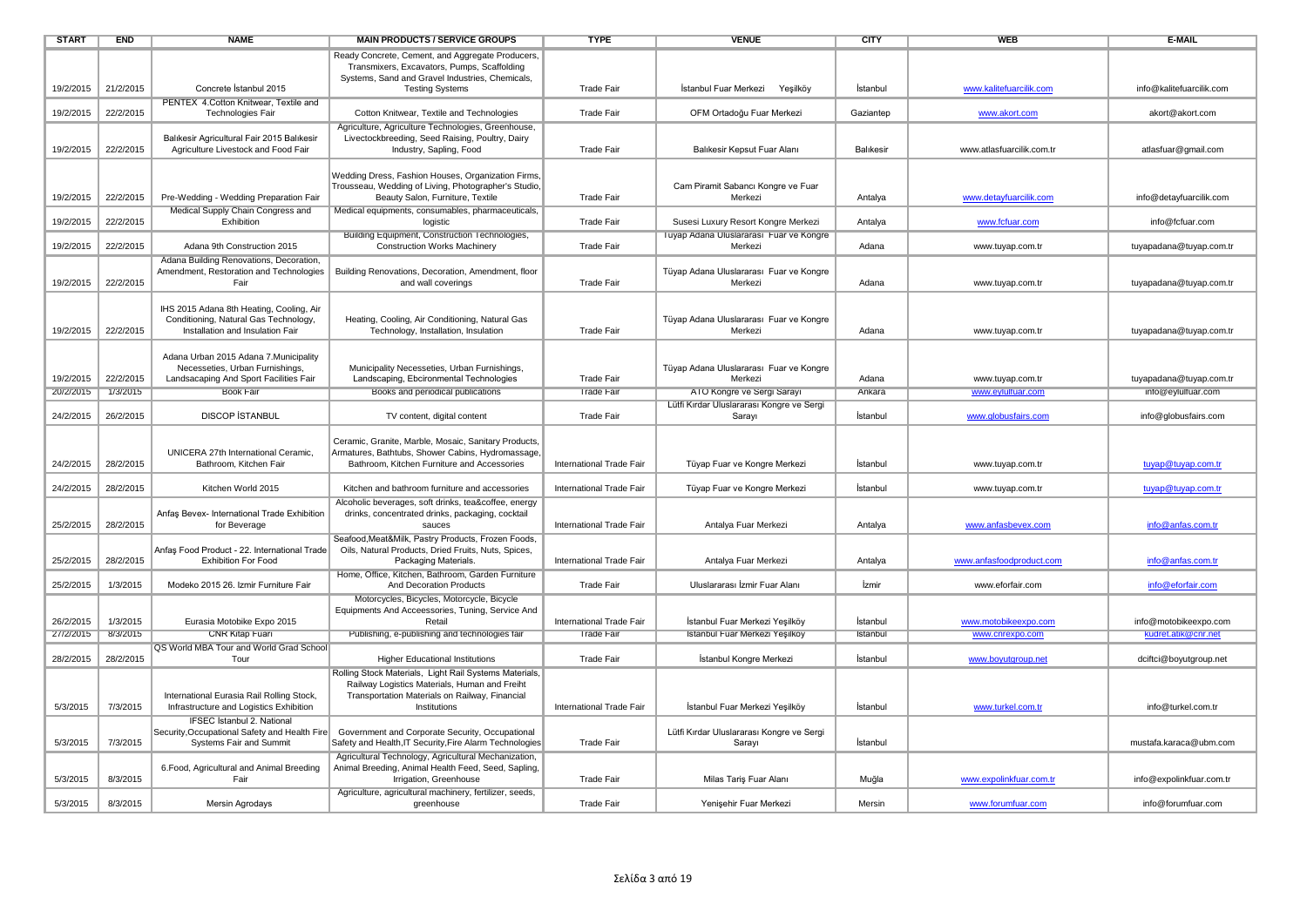| <b>START</b>         | <b>END</b>           | <b>NAME</b>                                                                        | <b>MAIN PRODUCTS / SERVICE GROUPS</b>                                                                                   | <b>TYPE</b>                                   | <b>VENUE</b>                                             | <b>CITY</b>      | <b>WEB</b>                                     | E-MAIL                                           |
|----------------------|----------------------|------------------------------------------------------------------------------------|-------------------------------------------------------------------------------------------------------------------------|-----------------------------------------------|----------------------------------------------------------|------------------|------------------------------------------------|--------------------------------------------------|
|                      |                      |                                                                                    | Food Processing Technologies & Equipment, Food<br>Ingredients & Additives, Food Packaging &                             |                                               |                                                          |                  |                                                |                                                  |
| 5/3/2015             | 8/3/2015             | For Food Processing Technologies                                                   | Foteg İstanbul 2015 International Trade Fair   Logistics, Bakery & Confectionary Technologies, Food<br>Safety & Hygiene | International Trade Fair                      | İstanbul Fuar Merkezi<br>Yeşilköy                        | İstanbul         | www.hkftradefairs.com                          | hkf@hkf-fairs.com                                |
|                      |                      | IBATECH 8. International Trade Fair for<br>Bakery, Pastry Machines, Ice Cream,     |                                                                                                                         |                                               |                                                          |                  |                                                |                                                  |
|                      |                      | Chocolate and Technologies IBATECH                                                 |                                                                                                                         |                                               |                                                          |                  |                                                |                                                  |
| 5/3/2015<br>5/3/2015 | 8/3/2015<br>8/3/2015 | Ankara<br>2. Hotel Restoran Ankara                                                 | Technologies for bakery, pastry, ice cream, chocolate<br>Hotel equipment                                                | International Trade Fair<br><b>Trade Fair</b> | ATO Kongre ve Sergi Sarayı<br>ATO Kongre ve Sergi Sarayı | Ankara<br>Ankara | www.aresfuarcilik.com<br>www.aresfuarcilik.com | info@aresfuarcilik.com<br>info@aresfuarcilik.com |
|                      |                      |                                                                                    | Construction materials, technologies, natural gas,                                                                      |                                               | KTO Tüyap Konya Uluslararası Fuar                        |                  |                                                |                                                  |
| 5/3/2015             | 8/3/2015             | Konya 12. Construction Fair                                                        | heating, cooling, air conditioning                                                                                      | <b>Trade Fair</b>                             | Merkezi                                                  | Konya            | www.tuyap.com.tr                               | tuyapkonya@tuyap.com.tr                          |
|                      |                      |                                                                                    |                                                                                                                         |                                               |                                                          |                  |                                                |                                                  |
|                      |                      | Konya Urban 2015 - 11Municipal<br>Necessities, Urban Furnishing, Landscaping,      | Municipal Necessities, Urban Furnishing,                                                                                |                                               | KTO Tüyap Konya Uluslararası Fuar                        |                  |                                                |                                                  |
| 5/3/2015             | 8/3/2015             | Fire Engines and Fire Safety Fair                                                  | Landscaping, Fire Engines and Safety                                                                                    | <b>Trade Fair</b>                             | Merkezi                                                  | Konya            | www.tuyap.com.tr                               | tuyapkonya@tuyap.com.tr                          |
|                      |                      |                                                                                    | Furniture, interior architecture, decoration and                                                                        |                                               | KTO Tüyap Konya Uluslararası Fuar                        |                  |                                                |                                                  |
| 5/3/2015             | 8/3/2015             | Konya 5. Decoration 2015                                                           | accessories                                                                                                             | <b>Trade Fair</b>                             | Merkezi<br>KTO Tüyap Konya Uluslararası Fuar             | Konya            | www.tuyap.com.tr                               | tuyapkonya@tuyap.com.tr                          |
| 5/3/2015             | 8/3/2015             | Konya 3. Ideal Home Fair                                                           | Home textile, carpet, glassware, home electronics                                                                       | Trade Fair                                    | Merkezi                                                  | Konya            | www.tuyap.com.tr                               | tuyapkonya@tuyap.com.tr                          |
|                      |                      | 3T ' 2015 13. International Metal Working,                                         |                                                                                                                         |                                               |                                                          |                  |                                                |                                                  |
| 5/3/2015             | 8/3/2015             | Mould, Automation and Welding<br>Technologies Fair                                 | Metal working, mould, automation, sub industry                                                                          | International Trade Fair                      | Uluslararası İzmir Fuar Alanı                            | <i>zmir</i>      | www.yagmurfuarcilik.com                        | info@yagmurfuarcilik.com                         |
|                      |                      |                                                                                    |                                                                                                                         |                                               |                                                          |                  |                                                |                                                  |
|                      |                      |                                                                                    | Undergraduate Education, Graduate Education,                                                                            |                                               |                                                          |                  |                                                |                                                  |
| 6/3/2015             | 6/3/2015             | Akare Study Abroad Fairs                                                           | Master Degrees, Certificate Programs, Language<br>Studies Abroad, Summer School, High School Abroad                     | Trade Fair                                    | İstanbul Hilton Oteli Kozyatağı                          | İstanbul         | www.akare.com.tr                               | info@akare.com.tr                                |
|                      |                      |                                                                                    |                                                                                                                         |                                               |                                                          |                  |                                                |                                                  |
|                      |                      |                                                                                    | Undergraduate Education, Graduate Education,                                                                            |                                               |                                                          |                  |                                                |                                                  |
| 7/3/2015             | 8/3/2015             | Akare Study Abroad Fairs                                                           | Master Degrees, Certificate Programs, Language<br>Studies Abroad, Summer School, High School Abroad                     | <b>Trade Fair</b>                             | Hilton Kongre ve Sergi Merkezi                           | İstanbul         | www.akare.com.tr                               | info@akare.com.tr                                |
|                      |                      |                                                                                    |                                                                                                                         |                                               |                                                          |                  |                                                |                                                  |
|                      |                      |                                                                                    | Undergraduate Education, Graduate Education,                                                                            |                                               |                                                          |                  |                                                |                                                  |
| 10/3/2015            | 10/3/2015            | Akare Study Abroad Fairs                                                           | Master Degrees, Certificate Programs, Language<br>Studies Abroad, Summer School, High School Abroad                     | <b>Trade Fair</b>                             | Sheraton Hotel ve Kongre Merkezi                         | Ankara           | www.akare.com.tr                               | info@akare.com.tr                                |
|                      |                      |                                                                                    | Furniture, Security Systems, Electronic, Electric,                                                                      |                                               |                                                          |                  |                                                |                                                  |
|                      |                      |                                                                                    | Industrial Kitchen Materials, Industrial Washing                                                                        |                                               |                                                          |                  |                                                |                                                  |
|                      |                      | MAREX 2015 16th Mediterranean Product,                                             | Machine, Environment Materials, Generator, Energy                                                                       |                                               |                                                          |                  |                                                |                                                  |
| 11/3/2015            | 14/3/2015            | Textile&Equipments Exhibition For Hotels,<br><b>Restaurants Fair</b>               | Server Systems, Coffee And Tea Machines, Textile,<br><b>Floor Panels</b>                                                | <b>Trade Fair</b>                             | Marmaris-Beldibi Kapalı Fuar ve Sergi Alanı              | Muğla            | www.marfo.com.tr                               | info@marfo.com.tr                                |
|                      |                      |                                                                                    | Food, Beverage, Food Processing, Pastry                                                                                 |                                               |                                                          |                  |                                                |                                                  |
| 11/3/2015            | 14/3/2015            | Cukurova FOOD-FOOD TECH FAIR 2015<br>(9th)                                         | Technologies, Storage, Cooling Transportation, and<br>Shop-Market Equipments                                            | <b>Trade Fair</b>                             | Tüyap Adana Uluslararası Fuar ve Kongre<br>Merkezi       | Adana            |                                                | tuyapadana@tuyap.com.tr                          |
|                      |                      |                                                                                    | Packaging and plastic Good and Machinery,                                                                               |                                               | Tüyap Adana Uluslararası Fuar ve Kongre                  |                  | www.tuyap.com.tr                               |                                                  |
| 11/3/2015            | 14/3/2015            | Adana 9th Packaging Fair 2015                                                      | Packaging Mould and Rubber Equipment                                                                                    | <b>Trade Fair</b>                             | Merkezi                                                  | Adana            | www.tuyap.com.tr                               | tuyapadana@tuyap.com.tr                          |
|                      |                      |                                                                                    |                                                                                                                         |                                               |                                                          |                  |                                                |                                                  |
|                      |                      | Istanbul Window 2015 16th International                                            | Window and Window Shade Systems, Profile,<br>Production Technologies and Machinery,                                     |                                               |                                                          |                  |                                                |                                                  |
| 11/3/2015            | 14/3/2015            | <b>Window Fair</b>                                                                 | Accessories, Raw Materials and Auxillary Products                                                                       | International Trade Fair                      | Tüyap Fuar ve Kongre Merkezi                             | İstanbul         | www.tuyap.com.tr                               | tuyapendustri@tuyap.com.tr                       |
|                      |                      |                                                                                    |                                                                                                                         |                                               |                                                          |                  |                                                |                                                  |
|                      |                      | Door Expo İstanbul 2015 7. International<br>Door, Shutter, Panel, Board, Partition | Building, Door, Shutter, Pannel, Board, Pane Systems                                                                    |                                               |                                                          |                  |                                                |                                                  |
| 11/3/2015            | 14/3/2015            | Systems and Accessories Fair                                                       | and Accessories, Security Pass Control Systems                                                                          | International Trade Fair                      | Tüyap Fuar ve Kongre Merkezi                             | İstanbul         | www.tuyap.com.tr                               | tuyapendustri@tuyap.com.tr                       |
|                      |                      |                                                                                    |                                                                                                                         |                                               |                                                          |                  |                                                |                                                  |
|                      |                      | Glass Expo İstanbul 2015 5.Glass Products,<br>Applications, Production, Processing | Glass Products, Production-Processing Technologies<br>and Machinery, Auxiliary Products and                             |                                               |                                                          |                  |                                                |                                                  |
| 11/3/2015            | 14/3/2015            | Technologies                                                                       | Chemicals, Glass Film, Handling Equipment                                                                               | <b>Trade Fair</b>                             | Tüyap Fuar ve Kongre Merkezi                             | İstanbul         | www.tuyap.com.tr                               | tuyapendustri@tuyap.com.tr                       |
|                      |                      |                                                                                    |                                                                                                                         |                                               |                                                          |                  |                                                |                                                  |
|                      |                      | Exposhipping Europort İstanbul 13.                                                 | Shipyards (Ship & Mega Yacht Building), Port<br>Management, Logistics, Marine Equipment, Ship                           |                                               |                                                          |                  |                                                |                                                  |
| 11/3/2015            | 14/3/2015            | International Maritime Exhibition                                                  | Engines & Spare Parts, Ship Electric&Electronics                                                                        | International Trade Fair                      | İstanbul Fuar Merkezi Yeşilköy                           | İstanbul         | www.europort-istanbul.com                      | info@europort-istanbul.com                       |
| 11/3/2015            | 15/3/2015            | <b>Design Ankara</b>                                                               | <b>Design products</b>                                                                                                  | I rade Fair                                   | ATO Kongre ve Sergi Sarayi                               | Ankara           | www.atistuarcilik.com                          | into@atisfuarcilik.com                           |
| 11/3/2015            | 15/3/2015            | Art Ankara                                                                         | Contemporary art                                                                                                        | <b>Trade Fair</b>                             | ATO Kongre ve Sergi Sarayı                               | Ankara           | www.atisfuarcilik.com                          | info@atisfuarcilik.com                           |
|                      |                      |                                                                                    | Undergraduate Education, Graduate Education,                                                                            |                                               |                                                          |                  |                                                |                                                  |
|                      |                      |                                                                                    | Master Degrees, Certificate Programs, Language                                                                          |                                               |                                                          |                  |                                                |                                                  |
|                      | 12/3/2015 12/3/2015  | Akare Study Abroad Fairs                                                           | Studies Abroad, Summer School, High School Abroad                                                                       | <b>Trade Fair</b>                             | Izmir Hilton Oteli                                       | İzmir            | www.akare.com.tr                               | info@akare.com.tr                                |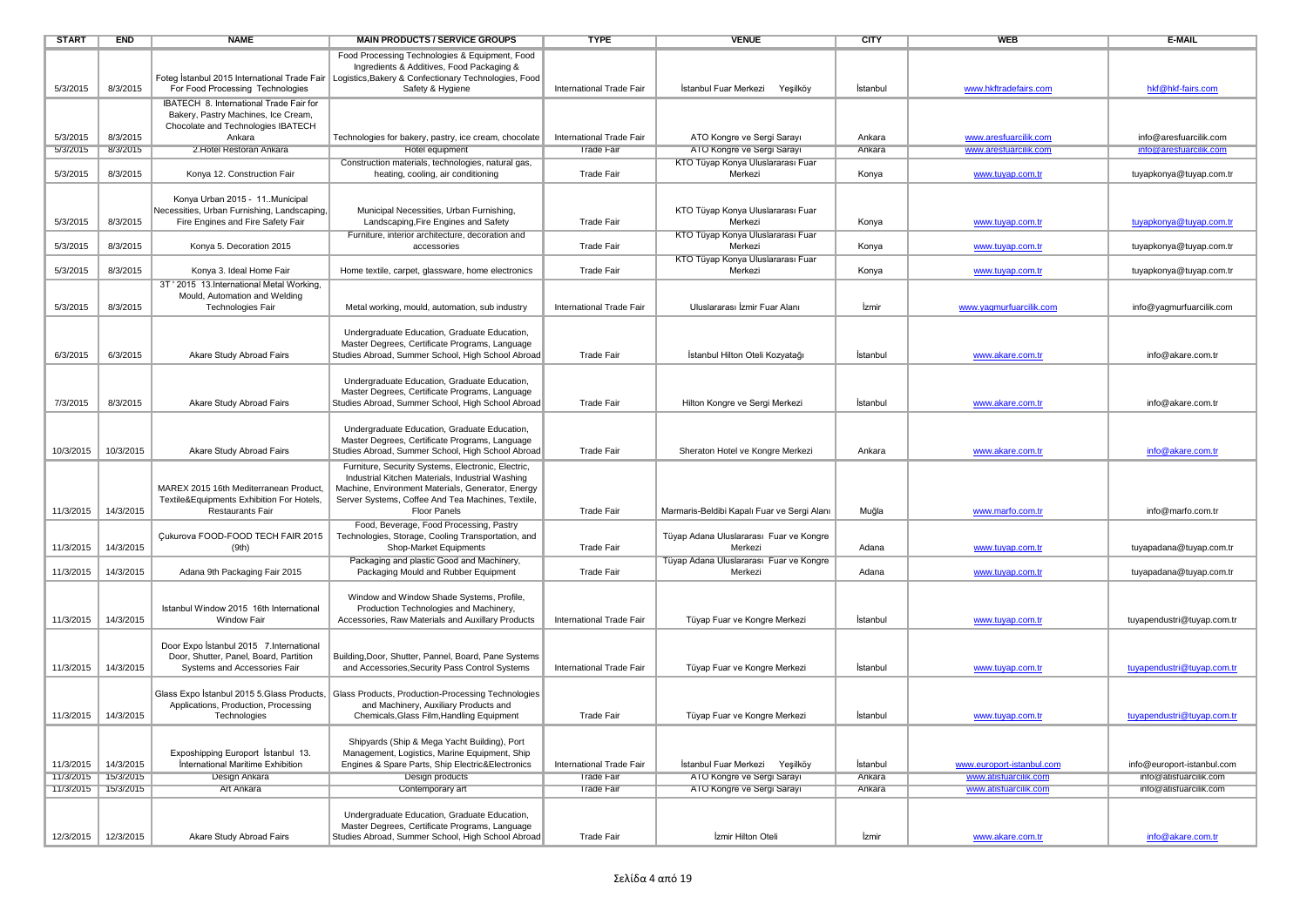| <b>START</b>           | <b>END</b>             | <b>NAME</b>                                                                                                                                         | <b>MAIN PRODUCTS / SERVICE GROUPS</b>                                                                                                                                                                                                                                                                                         | <b>TYPE</b>                                   | <b>VENUE</b>                                                                                                      | <b>CITY</b>          | <b>WEB</b>                                   | E-MAIL                                         |
|------------------------|------------------------|-----------------------------------------------------------------------------------------------------------------------------------------------------|-------------------------------------------------------------------------------------------------------------------------------------------------------------------------------------------------------------------------------------------------------------------------------------------------------------------------------|-----------------------------------------------|-------------------------------------------------------------------------------------------------------------------|----------------------|----------------------------------------------|------------------------------------------------|
| 12/3/2015              | 14/3/2015              | <b>IWE-ISTANBUL WATER EXPO</b>                                                                                                                      | Water and wastewater treatment, industrial pollution,<br>waste management                                                                                                                                                                                                                                                     | <b>Trade Fair</b>                             | İstanbul Fuar Merkezi Yeşilköy                                                                                    | İstanbul             | www.euf.com.tr                               | info@ite-turkey.com                            |
| 12/3/2015              | 14/3/2015              | 1. Food and Lifestyle Expo                                                                                                                          | Healthy nutrition, lifestyle, organic food, esthetic                                                                                                                                                                                                                                                                          | <b>Trade Fair</b>                             | Cam Piramit Sabancı Kongre ve Fuar<br>Merkezi                                                                     | Antalya              | www.mskfuarcilik.com.tr                      | info@mskfuarcilik.com.tr                       |
| 12/3/2015              | 15/3/2015              | 2. Aksaray Agriculture, Stock Breeding and<br>Agro Technology Fair                                                                                  | Agriculture, Stock Breeding and Agriculture<br>machinery, dairy industry, packaging                                                                                                                                                                                                                                           | <b>Trade Fair</b>                             | Çok Amaçlı Teşhir Alanı                                                                                           | Aksaray              | www.artfuar.com                              | artfuar@ttmail.com                             |
| 12/3/2015<br>12/3/2015 | 15/3/2015<br>15/3/2015 | Beauty and Care 2015 (26.)<br><b>Expo Shipping</b>                                                                                                  | Professional Skin Care Equipment And Products,<br>Cosmetic Products, Professional Manicure-Pedicure<br>Equipments<br>Marine fair                                                                                                                                                                                              | International Trade Fair<br><b>Trade Fair</b> | Lütfi Kırdar Uluslararası Kongre ve Sergi<br>Sarayı ile İstanbul Kongre Merkezi<br>Istanbul Fuar Merkezi Yeşilköy | İstanbul<br>Istanbul | www.interteks.com<br>www.itf-exhibitions.com | interteks@interteks.com<br>kudret.atik@cnr.net |
|                        |                        | STI Izmir Stationery, Office Tools and                                                                                                              |                                                                                                                                                                                                                                                                                                                               |                                               |                                                                                                                   |                      |                                              |                                                |
| 12/3/2015<br>12/3/2015 | 15/3/2015<br>15/3/2015 | <b>Education Technologies Fair</b><br>5. International Carpet Fair                                                                                  | Stationery, Office Tools and Education Technologies<br>Carpets, Supplier Industry Products                                                                                                                                                                                                                                    | <b>Trade Fair</b><br>International Trade Fair | Uluslararası İzmir Fuar Alanı<br>Antalya Fuar Merkezi                                                             | İzmir<br>Antalya     | www.izmirfair.com.tr<br>www.markafuar.com.tr | info@izmirfair.com.tr<br>marka@floor.com.tr    |
| 12/3/2015              | 15/3/2015              | Eurasia Floor - 14th Floor Covering<br>Materials Sector Fair                                                                                        | Carpet, Parquet, Ceramic, PVC, Industrial Floor<br>Coverings, Floor Covering and Maintenance<br>Products, Accessories                                                                                                                                                                                                         | International Trade Fair                      | Antalya Fuar Merkezi                                                                                              | Antalya              | www.zeminfuari.com                           | marka@floor.com.tr                             |
| 12/3/2015              | 15/3/2015              | FLORIST 2015                                                                                                                                        | All plants, florist, landscape, garden                                                                                                                                                                                                                                                                                        | <b>Trade Fair</b>                             | Istanbul Fuar Merkezi Yeşilköy                                                                                    | Istanbul             | www.cnrexpo.com                              | kudret.atik@cnr.net                            |
| 12/3/2015<br>14/3/2015 | 15/3/2015<br>15/3/2015 | İstanbul Jewelry Show March 2015 40.<br>Istanbul International Jewelry, Watch &<br><b>Equipment Fair</b><br><b>INARTS Overseas Art Schools Fair</b> | Jewellery Made Of All Precious and semi Precious<br>Metals, Precious, Semi Precious and Synthetic<br>Stones, Pearls Watches, Precious, Giftwares, Related<br>Machinery, Equipment, Decoration, Softwares<br>Foreign and National Universities, Highschools and<br>Colleges, Language Schools, Vocational Education<br>Schools | International Trade Fair<br><b>Trade Fair</b> | İstanbul Fuar Merkezi Yeşilköy<br>Intercontinental Otel                                                           | İstanbul<br>İstanbul | www.ubmrotaforte.com<br>www.inartsfair.com   | info-rotaforte@ubm.com<br>info@inartsfair.com  |
|                        |                        |                                                                                                                                                     |                                                                                                                                                                                                                                                                                                                               |                                               |                                                                                                                   |                      |                                              |                                                |
| 14/3/2015              | 22/3/2015              | Bursa 13th Book Fair<br>Bursa Education Fair - 11th Domestic-                                                                                       | Book, periodical                                                                                                                                                                                                                                                                                                              | <b>Trade Fair</b>                             | Bursa Uluslararası Fuar ve Kongre Merkezi                                                                         | Bursa                | www.tuyap.com.tr                             | tuyapbursa@tuyap.com.tr                        |
| 17/3/2015              | 22/3/2015              | <b>Abroad Education Fair</b><br>Fetex 2015 Fethiye Tourism, Tourism and                                                                             | Education, Education Equipment<br>Equipment in the Tourism Sector, Service                                                                                                                                                                                                                                                    | <b>Trade Fair</b>                             | Bursa Uluslararası Fuar ve Kongre Merkezi                                                                         | Bursa                | www.tuyap.com.tr                             | tuyapbursa@tuyap.com.tr                        |
| 18/3/2015              | 21/3/2015              | Food-Beverage Suppliers Fair                                                                                                                        | Equipments, Food&Beverage                                                                                                                                                                                                                                                                                                     | <b>Trade Fair</b>                             | Fethiye Fuar ve Sergi Alanı                                                                                       | Muğla                | www.marfo.com.tr                             | info@marfo.com.tr                              |
| 18/3/2015              | 21/3/2015              | Sanlıurfa Building and Construction<br>Exhibition                                                                                                   | Building and Construction materials, door, window,<br>kitchen                                                                                                                                                                                                                                                                 | <b>Trade Fair</b>                             | Ziraat Odası Sosyal Tesis Alanı                                                                                   | Sanlıurfa            | www.startfuarcilik.com.tr                    | info@startfuarcilik.com.tr                     |
| 19/3/2015              | 19/3/2015              | <b>Edufairs Turkey</b>                                                                                                                              | Overseas high school, undergraduate, postgraduate,<br>certificate programmes                                                                                                                                                                                                                                                  | <b>Trade Fair</b>                             | İstanbul Hilton Oteli Kozyatağı                                                                                   | İstanbul             | www.edufairs.com.tr                          | info@edufairs.net                              |
| 19/3/2015              | 21/3/2015              | <b>CNR ENERGY Istanbul</b>                                                                                                                          | Energy and environment                                                                                                                                                                                                                                                                                                        | <b>Irade Fair</b>                             | Istanbul Fuar Merkezi Yeşilköy                                                                                    | Istanbul             | www.itt-exhibitions.com                      | kudret.atik@cnr.net                            |
|                        |                        |                                                                                                                                                     |                                                                                                                                                                                                                                                                                                                               |                                               |                                                                                                                   |                      |                                              |                                                |
| 19/3/2015              | 22/3/2015              | ZOW 2015 International Exhibition Of<br>Components And Accessories For The<br>Furniture Industry                                                    | Chemical Products, Elements And Systems, Fabrics<br>And Leathers, Fittings, Interior Decoration, Semi-<br>Finished Products, Surface Materials                                                                                                                                                                                | International Trade Fair                      | İstanbul Fuar Merkezi Yeşilköy                                                                                    | İstanbul             | www.clarionevents.com.tr                     | info@clarionevents.com.tr                      |
| 19/3/2015              | 22/3/2015              | WIN Automation'15 22. Industrial<br><b>Automation Fair</b>                                                                                          | Assembly & Handling Systems, Linear Positioning<br>Systems, Robotics, Industrial Image Processing<br>Systems, Control Systems, Plc, Scada, Sensors And<br>Actuators.                                                                                                                                                          | International Trade Fair                      | Tüyap Fuar ve Kongre Merkezi                                                                                      | İstanbul             | www.hf-turkey.com                            | info@hf-turkey.com                             |
| 19/3/2015              | 22/3/2015              | WIN Electrotech'15 16. Energy, Electric ve<br>Electronic Technologies Fair                                                                          | Electrical Energy Generation Systems, Combustion<br>Engines, Renewable Energy, Transformers,<br>Accumulators And Uninterruptible Power Supplies,<br>Electric Motors & Frequency Inverters, Motor<br>Drives, Gears, Mechanical Drive Systems                                                                                   | International Trade Fair                      | Tüyap Fuar ve Kongre Merkezi                                                                                      | İstanbul             | www.hf-turkey.com                            | info@hf-turkey.com                             |
| 19/3/2015              | 22/3/2015              | WIN Materials Handling '15 14. Materials<br>Handling and Lojistics Fair                                                                             | Cranes And Transport Systems, Warehousing And<br>Storage Systems, Packaging, Commissioning And<br>Weighing Systems, Complete And Turnkey Materials<br><b>Handling System</b>                                                                                                                                                  | International Trade Fair                      | Tüyap Fuar ve Kongre Merkezi                                                                                      | İstanbul             | www.hf-turkey.com                            | info@hf-turkey.com                             |
|                        |                        | WIN Hydraulic and Pneumatic'15 12th                                                                                                                 | Oil Hydraulic Systems And Components, Lubrication<br>Systems, Water Hydraulic Systems And Components<br>Pneumatic Systems And Components Oil For<br>Machinery And Hydraulics, Hydraulic And                                                                                                                                   |                                               |                                                                                                                   |                      |                                              |                                                |
| 19/3/2015              | 22/3/2015              | Fluid Power Technologies Fair                                                                                                                       | <b>Pneumatic Services</b>                                                                                                                                                                                                                                                                                                     | International Trade Fair                      | Tüyap Fuar ve Kongre Merkezi                                                                                      | Istanbul             | www.hf-turkey.com                            | info@hf-turkey.com                             |
| 21/3/2015              | 22/3/2015              | <b>Edufairs Turkey</b>                                                                                                                              | Overseas high school, undergraduate, postgraduate,<br>certificate programmes                                                                                                                                                                                                                                                  | <b>Trade Fair</b>                             | The Marmara Otel                                                                                                  | İstanbul             | www.edufairs.com.tr                          | info@edufairs.net                              |
| 24/3/2015              | 24/3/2015              | <b>Edufairs Turkey</b>                                                                                                                              | Overseas high school, undergraduate, postgraduate,<br>certificate programmes                                                                                                                                                                                                                                                  | <b>Trade Fair</b>                             | Ankara Hilton Oteli                                                                                               | Ankara               | www.edufairs.net                             | info@edufairs.net                              |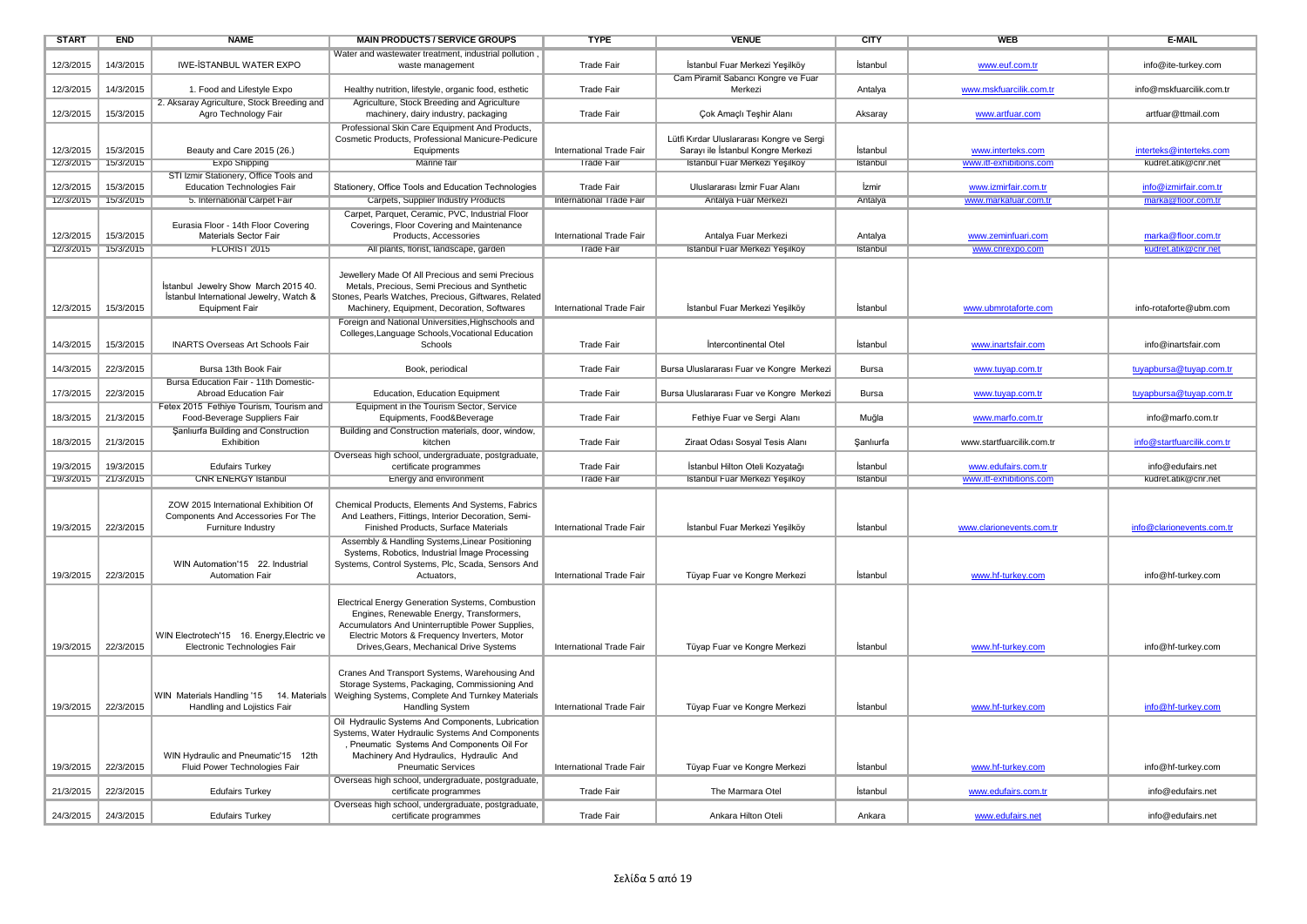| <b>START</b>        | <b>END</b> | <b>NAME</b>                                 | <b>MAIN PRODUCTS / SERVICE GROUPS</b>                 | <b>TYPE</b>              | <b>VENUE</b>                              | <b>CITY</b>  | <b>WEB</b>              | E-MAIL                       |
|---------------------|------------|---------------------------------------------|-------------------------------------------------------|--------------------------|-------------------------------------------|--------------|-------------------------|------------------------------|
|                     |            |                                             | Education Opportunities Abroad, Universities,         |                          |                                           |              |                         |                              |
|                     |            |                                             | Language Schools, Colleges, Consulates, Education     |                          |                                           |              |                         |                              |
| 24/3/2015           | 24/3/2015  | IEFT Education Fairs Of Turkey              | Institutions, Associations                            | <b>Trade Fair</b>        | Sheraton Hotel ve Kongre Merkezi          | Ankara       | www.ieft.net            | info@ieft.net                |
|                     |            |                                             |                                                       |                          |                                           |              |                         |                              |
|                     |            | Konya Agriculture 2015 - 13th               | Agriculutural tractors, trailers, combine harvesters, |                          |                                           |              |                         |                              |
|                     |            | International Agriculture, Agriculutural    | self propelled harvesting and planting machinery,     |                          | KTO Tüyap Konya Uluslararası Fuar         |              |                         |                              |
| 24/3/2015           | 28/3/2015  | Mechanization and Field Technologies Fair   | spare parts                                           | International Trade Fair | Merkezi                                   | Konya        | www.tuyap.com.tr        | tuyapkonya@tuyap.com.tr      |
|                     |            |                                             |                                                       |                          |                                           |              |                         |                              |
|                     |            |                                             | Furniture, Air Conditioning, Nourisment. Automotive,  |                          |                                           |              |                         |                              |
|                     |            |                                             | Lasting, Consumer Products, Communication,            |                          |                                           |              |                         |                              |
| 24/3/2015           | 29/3/2015  | 22. Mesir Industrial Trade Fair             | Information, Service, Construction                    | General Fair             | Manisa Belediyesi Fuar Merkezi            | Manisa       | www.snsfuarcilik.com.tr | info@snsfuarcilik.com.tr     |
|                     |            |                                             | Display Systems, Shop Window Design and               |                          |                                           |              |                         |                              |
|                     |            |                                             | Decoration, Display Products and Sales Promotion      |                          |                                           |              |                         |                              |
|                     |            |                                             | Materials, POP&POS Display Units and                  |                          |                                           |              |                         |                              |
|                     |            |                                             | Materials, Advertising and Agency Services, POS and   |                          |                                           |              |                         |                              |
| 25/3/2015           | 28/3/2015  | Eurasie Shop Design Fair 2015               | Payment Systems                                       | <b>Trade Fair</b>        | İstanbul Fuar Merkezi<br>Yeşilköy         | İstanbul     | www.itf-exhibitions.com | kudret.atik@cnr.net          |
|                     |            |                                             |                                                       |                          |                                           |              |                         |                              |
|                     |            |                                             | Food and Beverage Products, Cleaning-Hygiene          |                          |                                           |              |                         |                              |
|                     |            |                                             | products, Tableware Products Cookery Materials and    |                          |                                           |              |                         |                              |
|                     |            | EDT EXPO Non Domestic Wuanimer Goods        | Equipment, Professional Kitchen Equipment, Industrial |                          |                                           |              |                         |                              |
| 25/3/2015           | 28/3/2015  | Fair 2015                                   | Cleaning Equipments, Uniforms and Work Uniforms       | Trade Fair               | İstanbul Fuar Merkezi Yeşilköy            | İstanbul     | www.itf-exhibitions.com | kudret.atik@cnr.net          |
|                     |            |                                             | Marble, Travertine, Granite, Decorative Stones,       |                          |                                           |              |                         |                              |
|                     |            | Marble "21. International Natural Stone And | Block, Stone Quarry Machinery, Stone Processing       |                          |                                           |              |                         |                              |
| 25/3/2015           | 28/3/2015  | Technology Fair"                            | Machinery, Sub Industry                               | International Trade Fair | Yeni Fuar Alanı-Gaziemir                  | İzmir        | www.izmirfair.com.tr    | info@izmirfair.com.tr        |
|                     |            |                                             | Overseas high school, undergraduate, postgraduate,    |                          |                                           |              |                         |                              |
| 26/3/2015           | 26/3/2015  | <b>Edufairs Turkey</b>                      | certificate programmes                                | <b>Trade Fair</b>        | Izmir Hilton Oteli                        | İzmir        | www.edufairs.net        | info@edufairs.net            |
|                     |            |                                             | Education Opportunities Abroad, Universities,         |                          |                                           |              |                         |                              |
|                     |            |                                             | Language Schools, Colleges, Consulates, Education     |                          |                                           |              |                         |                              |
| 26/3/2015           | 26/3/2015  | IEFT Education Fairs Of Turkey              | Institutions, Associations                            | <b>Trade Fair</b>        | İzmir Hilton Oteli                        | İzmir        | www.ieft.net            | info@ieft.net                |
|                     |            |                                             |                                                       |                          |                                           |              |                         |                              |
| 26/3/2015           | 28/3/2015  | 9. Tube, Pipe, Fittings and Machinery Fair  | Tube, Pipe, Fittings and Machinery                    | International Trade Fair | İstanbul Fuar Merkezi Yeşilköy            | İstanbul     | www.ihlasfuar.com       | info@ihlasfuar.com           |
| 26/3/2015           | 28/3/2015  | Istanbul Coil Fair 2015                     | Coil and sheet metal working                          | Trade Fair               | Istanbul Fuar Merkezi Yeşilköy            | Istanbul     | www.ihlastuar.com       | into@ihlastuar.com           |
| 26/3/2015 28/3/2015 |            | <b>Istanbul Wire Fair</b>                   | Wire and wire processing                              | <b>Trade Fair</b>        | Istanbul Fuar Merkezi Yeşilköy            | Istanbul     | www.ihlastuar.com       | info@ihlasfuar.com           |
|                     |            |                                             |                                                       |                          |                                           |              |                         |                              |
|                     |            |                                             | Natural Rocks, Refinery System, Kitchen - Bathroom,   |                          |                                           |              |                         |                              |
|                     |            |                                             | Color, Isolation, Landscape, Door Window, Pools,      |                          |                                           |              |                         |                              |
|                     |            |                                             | Fireplace, Wall Equipments, System Of Sun Power,      |                          |                                           |              |                         |                              |
| 26/3/2015           | 29/3/2015  | 9. International Yapıdecoor Ankara 2015     | Lighting, Ground Covers                               | International Trade Fair | ATO Kongre ve Sergi Sarayı                | Ankara       | www.yapidecor.com       | info@cyffuar.com.tr          |
|                     |            |                                             | Professional Show Technologies, Special Effects For   |                          |                                           |              |                         |                              |
|                     |            |                                             | The Entertainment Industry, Stage and Event           |                          | Lütfi Kırdar Uluslararası Kongre ve Sergi |              |                         |                              |
| 26/3/2015           | 29/3/2015  | Pro-Show 2015                               | Technologies                                          | International Trade Fair | Sarayı                                    | İstanbul     | www.interteks.com       | interteks@interteks.com      |
|                     |            |                                             | Lift Component Manufacturers, Lift Component          |                          |                                           |              |                         |                              |
| 26/3/2015           | 29/3/2015  | 14.International Lift Exhibition            | Suppliers, Lift Installers                            | International Trade Fair | Tüyap Fuar ve Kongre Merkezi              | İstanbul     | www.ifo.com.tr          | ifo@ifo.com.tr               |
|                     |            | EXPOMED 22st International Istanbul         |                                                       |                          |                                           |              |                         |                              |
|                     |            | Medical Analysis, Diagnosis, Treatment,     |                                                       |                          |                                           |              |                         |                              |
|                     |            | Rehabilitation Product, Device, System,     |                                                       |                          |                                           |              |                         |                              |
|                     |            | Technology, Equipment and Hospitals         | Imaging, Operating Room, Intensive Care, Physical     |                          |                                           |              |                         |                              |
|                     |            | Fair                                        | Therapy, Rehabilitation, Ambulance Hospitals,         |                          |                                           |              |                         |                              |
| 26/3/2015           | 29/3/2015  |                                             | Furniture and Equipment.Disposables                   | International Trade Fair | Tüyap Fuar ve Kongre Merkezi              | İstanbul     | www.tuyap.com.tr        | info@reedtuyap.com.tr        |
|                     |            |                                             |                                                       |                          |                                           |              |                         |                              |
|                     |            | LABTECHMED 18th International Istanbul      | Laboratory Technologies And Equipment, Quality        |                          |                                           |              |                         |                              |
|                     |            | Laboratory Technology System And            | Control, Test and Measurement Devices, Disposables.   |                          |                                           |              |                         |                              |
| 26/3/2015           | 29/3/2015  | <b>Equipment Fair</b>                       | Laboratory Bench and Firniture                        | International Trade Fair | Tüyap Fuar ve Kongre Merkezi              | İstanbul     | www.tuyap.com.tr        | info@reedtuyap.com.tr        |
|                     |            |                                             | Agricultural Technologies, Tractor, Greenhouses,      |                          |                                           |              |                         |                              |
|                     |            |                                             | Livestock, Seed, Sapling, Fertilizer Irrigation       |                          |                                           |              |                         |                              |
|                     |            | 4. BURSA KARACABEY Agricultural and         | Technologies, Orcharding, Cooling, Ventilation,       |                          |                                           |              |                         |                              |
| 26/3/2015           | 29/3/2015  | Livestock Equipment Fair                    | Storage Systems                                       | <b>Trade Fair</b>        | Karacabey Kapalı Pazar ve Fuar Alanı      | <b>Bursa</b> | www.renklyfuar.com      | info@renklyfuar.com          |
|                     |            | Middle East Wood 5. Working Machinery       | Wood Working Machinery , Cutting-Drilling             |                          |                                           |              |                         |                              |
| 26/3/2015           | 29/3/2015  | Fair 2015                                   | Tools.Press and Hand Tools                            | <b>Trade Fair</b>        | Tüyap Diyarbakır Fuar ve Kongre Merkezi   | Diyarbakır   | www.tuyap.com.tr        | tuyapdiyarbakir@tuyap.com.tr |
|                     |            |                                             |                                                       |                          |                                           |              |                         |                              |
|                     |            | Middle East 5. Furniture Related Industry   | Furniture Related Industry, Accessories, Upholstry,   |                          |                                           |              |                         |                              |
| 26/3/2015           | 29/3/2015  | Fair 2015                                   | Door, Window, Wood Working Technologies               | <b>Trade Fair</b>        | Tüyap Diyarbakır Fuar ve Kongre Merkezi   | Diyarbakır   | www.tuyap.com.tr        | tuyapdiyarbakir@tuyap.com.tr |
|                     |            | Middle East 6. Metal Processing             |                                                       |                          |                                           |              |                         |                              |
| 26/3/2015           | 29/3/2015  | Technologies Fair                           | Machine tools, metal processing machines, welding     | <b>Trade Fair</b>        | Tüyap Diyarbakır Fuar ve Kongre Merkezi   | Diyarbakır   | www.tuyap.com.tr        | tuyapdiyarbakir@tuyap.com.tr |
| 2//3/2015 29/3/2015 |            | Shipping Industry Expo                      | Shipping Industry                                     | I rade Fair              | Hilton Kongre ve Sergi Merkezi            | Istanbul     | www.jnrtuar.com         | into@jnrorg.com              |
|                     |            |                                             |                                                       |                          |                                           |              |                         |                              |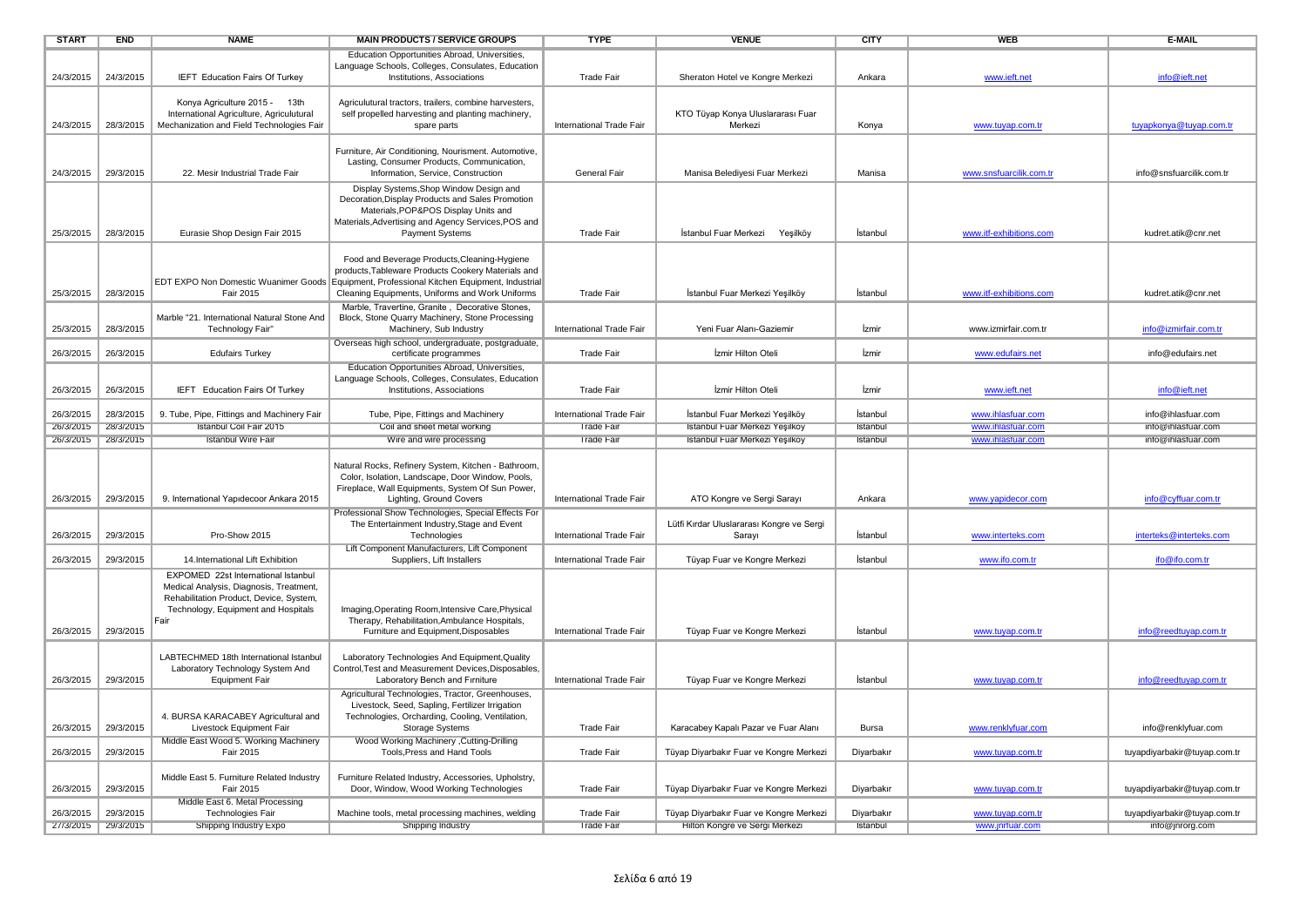| <b>START</b> | <b>END</b> | <b>NAME</b>                                                                    | <b>MAIN PRODUCTS / SERVICE GROUPS</b>                                                 | <b>TYPE</b>              | <b>VENUE</b>                                                                    | <b>CITY</b> | <b>WEB</b>                | <b>E-MAIL</b>                  |
|--------------|------------|--------------------------------------------------------------------------------|---------------------------------------------------------------------------------------|--------------------------|---------------------------------------------------------------------------------|-------------|---------------------------|--------------------------------|
|              |            |                                                                                | Education Opportunities Abroad, Universities,                                         |                          |                                                                                 |             |                           |                                |
|              |            |                                                                                | Language Schools, Colleges, Consulates, Education                                     |                          |                                                                                 |             |                           |                                |
| 28/3/2015    | 29/3/2015  | <b>IEFT</b> Education Fairs Of Turkey                                          | Institutions, Associations                                                            | <b>Trade Fair</b>        | İstanbul Kongre Merkezi                                                         | İstanbul    | www.ieft.net              | info@ieft.net                  |
|              |            |                                                                                | Education Opportunities Abroad, Universities,                                         |                          |                                                                                 |             |                           |                                |
|              |            |                                                                                | Language Schools, Colleges, Consulates, Education                                     |                          |                                                                                 |             |                           |                                |
| 30/3/2015    | 30/3/2015  | <b>IEFT</b> Education Fairs Of Turkey                                          | Institutions, Associations                                                            | <b>Trade Fair</b>        | BYOTEL- Kozyatağı                                                               | Istanbul    | www.ieft.net              | info@ieft.net                  |
|              |            |                                                                                | Environment, Recycling, Waste Management, Water                                       |                          |                                                                                 |             |                           |                                |
| 1/4/2015     | 3/4/2015   | Anfaș Cityexpo 2015 International City<br>Planning And Technologies Exhibition | Technologies, Municipality, City Furnitures, Heavy<br><b>Construction Machineries</b> | International Trade Fair | Antalya Fuar Merkezi                                                            | Antalya     | www.anfascityexpo.com.tr  | info@anfas.com.tr              |
| 1/4/2015     | 4/4/2015   | Stationery Fair 2015                                                           | Stationery and office equipments                                                      | <b>Trade Fair</b>        | Istanbul Fuar Merkezi Yeşilköy                                                  | Istanbul    | www.itf-exhibitions.com   | kudret.atik@cnr.net            |
| 1/4/2015     | 4/4/2015   | <b>TOYSIST 2015</b>                                                            | Toys, toys supplies, playgrounds                                                      | <b>Trade Fair</b>        | Istanbul Fuar Merkezi Yeşilköy                                                  | Istanbul    | www.itf-exhibitions.com   | kudret.atik@cnr.net            |
| 1/4/2015     | 4/4/2015   | Istanbul Organic Products Fair                                                 | <b>Organic Products</b>                                                               | <b>Trade Fair</b>        | Istanbul Fuar Merkezi Yeşilköy                                                  | Istanbul    | www.itf-exhibitions.com   | kudret.atik@cnr.net            |
|              |            | Şanlıurfa Food, Agriculture and Livestock                                      |                                                                                       |                          |                                                                                 |             |                           |                                |
| 1/4/2015     | 4/4/2015   | Fair                                                                           | Livestock, agricultural equipment, seed                                               | <b>Trade Fair</b>        | Ziraat Odası Sosyal Tesis Alanı                                                 | Sanlıurfa   | www.startfuarcilik.com.tr | info@startfuarcilik.com.tr     |
|              |            |                                                                                | Audio Visiual Technology, Furniture,                                                  |                          |                                                                                 |             |                           |                                |
|              |            | Educashow School Equipment and                                                 | Edition/Publication, Educational Materials, Play                                      |                          |                                                                                 |             |                           |                                |
| 2/4/2015     | 5/4/2015   | <b>Technology Fair</b>                                                         | Grounds, School Textile, Catering For Schools                                         | <b>Trade Fair</b>        | İstanbul Fuar Merkezi Yeşilköy                                                  | İstanbul    | www.educashow.com         | info@educashow.com             |
|              |            | Petroleum Istanbul 12. International                                           |                                                                                       |                          |                                                                                 |             |                           |                                |
|              |            | Petroleum LPG, Lubricants Equipment And                                        | Petroleum LPG, Lubricants Equipment And                                               |                          |                                                                                 |             |                           |                                |
| 2/4/2015     | 5/4/2015   | <b>Technology Fair</b>                                                         | Technology                                                                            | International Trade Fair | Tüyap Fuar ve Kongre Merkezi                                                    | İstanbul    | www.efo.com.tr            | efo@efo.com.tr                 |
|              |            |                                                                                | Electirc, natural gas, solar energy, wind power,                                      |                          |                                                                                 |             |                           |                                |
| 2/4/2015     | 5/4/2015   | GAS&POWER Network                                                              | nuclear energy                                                                        | <b>Trade Fair</b>        | Tüyap Fuar ve Kongre Merkezi                                                    | İstanbul    | www.efo.com.tr            | efo@efo.com.tr                 |
|              |            |                                                                                | Agricultural technology, Agricultural Mechanization,                                  |                          |                                                                                 |             |                           |                                |
|              |            |                                                                                | Animal Husbandry, Feed, Seed, Nursery, Irrigation,                                    |                          |                                                                                 |             |                           |                                |
| 2/4/2015     | 5/4/2015   | 5. Agricultural Fair                                                           | Greenhouse                                                                            | <b>Trade Fair</b>        | Çamlıca Fuar Alanı                                                              | Eskişehir   | www.expolinkfuar.com.tr   | info@expolinkfuar.com.tr       |
|              |            |                                                                                |                                                                                       |                          |                                                                                 |             |                           |                                |
|              |            |                                                                                | FLOOR AND WALL COVERING, FURNITURE                                                    |                          |                                                                                 |             |                           |                                |
| 2/4/2015     | 5/4/2015   | Home & Garden-Interior Design&Decoration<br>2015                               | ACCESSORIES, CARPETS, KITCHEN<br>FURNITURE.Curtain Systems, Decorative Lighting       | International Trade Fair | Lütfi Kırdar Uluslararası Kongre ve Sergi<br>Sarayı ile İstanbul Kongre Merkezi | Istanbul    | www.interteks.com         | interteks@interteks.com        |
|              |            |                                                                                | Garden Furniture, Shading Materials Such As                                           |                          |                                                                                 |             |                           |                                |
|              |            |                                                                                | Umbrellas, Tents, Pergolas, Hammocks, Swings,                                         |                          | Lütfi Kırdar Uluslararası Kongre ve Sergi                                       |             |                           |                                |
| 2/4/2015     | 5/4/2015   | Home & Garden - Garden 2015                                                    | Chaise-Longues, Artificial Lakes,                                                     | International Trade Fair | Sarayı ile İstanbul Kongre Merkezi                                              | İstanbul    | www.interteks.com         | interteks@interteks.com        |
| 2/4/2015     | 5/4/2015   | Hobby Show Istanbul 2015                                                       | Hobby, handicraft, ceramic                                                            | Trade Fair               | Istanbul Kongre Merkezi                                                         | Istanbul    | www.interteks.com         | interteks@interteks.com        |
|              |            | 10th International Ideal Home Housewares.                                      |                                                                                       |                          |                                                                                 |             |                           |                                |
|              |            | Glasswares, Decorative Products and Dowry                                      | Housewares, Giftwares, Hometextile and Electrical                                     |                          |                                                                                 |             |                           |                                |
| 2/4/2015     | 5/4/2015   | Fair                                                                           | Home Appliance                                                                        | International Trade Fair | Tüyap Fuar ve Kongre Merkezi                                                    | İstanbul    | www.zuchex.com            | info@zuchex.com                |
|              |            |                                                                                |                                                                                       |                          |                                                                                 |             |                           |                                |
|              |            |                                                                                | Agricultural Machinery, Irrigation Systems, Livestock,                                |                          |                                                                                 |             |                           |                                |
|              |            |                                                                                | Agriculutural Products and Foods, Organic Farming,                                    |                          |                                                                                 |             |                           |                                |
|              |            | 9. Malatya Agriculture Technologies Machine                                    | Fruit and Vegetable Culture, Landscape and Garden                                     |                          |                                                                                 |             |                           |                                |
| 2/4/2015     | 5/4/2015   | in Animal Breeding and Equipment Exhibition                                    | Plants, Industry Agricultural medicine                                                | <b>Trade Fair</b>        | Mişmiş Park Fuar Alanı                                                          | Malatya     | www.malatyakultur.com     | info@malatyakultur.com         |
|              |            | Photo Digital 6th International Trade Fair For                                 |                                                                                       |                          |                                                                                 |             |                           |                                |
| 2/4/2015     | 5/4/2015   | Photography, Digital Imaging Printing and                                      | Photography, Digital Imaging, Album, Advertisement,                                   | International Trade Fair |                                                                                 | Istanbul    | www.aresfuarcilik.com     | info@aresfuarcilik.com         |
|              |            | Technologies, Equipments                                                       | Printing and Technologies, Equipments                                                 |                          | Istanbul Fuar Merkezi<br>Yeşilköy                                               |             |                           |                                |
| 2/4/2015     | 5/4/2015   | Garden World 2015                                                              | Garden furniture and decoration, landscape, shade<br>systems, pools                   | <b>Trade Fair</b>        | Tüyap Fuar ve Kongre Merkezi                                                    | İstanbul    | www.tuyap.com.tr          | tuyap@tuyap.com.tr             |
|              |            |                                                                                | Building Equipment, Construction materials,                                           |                          |                                                                                 |             |                           |                                |
| 2/4/2015     | 5/4/2015   | Samsun Construction 2015                                                       | installation, heating, cooling                                                        | <b>Trade Fair</b>        | Tüyap Samsun Fuar ve Kongre Merkezi                                             | Samsun      | www.tuyap.com.tr          | tuyap@tuyap.com.tr             |
|              |            |                                                                                |                                                                                       |                          |                                                                                 |             |                           |                                |
|              |            |                                                                                | Flexible Packaaging Pruducts, Printed Or Non Printed                                  |                          |                                                                                 |             |                           |                                |
|              |            |                                                                                | Packages, Shrink Strech Film-Aliminium Folio, Blister                                 |                          |                                                                                 |             |                           |                                |
| 2/4/2015     | 5/4/2015   | PACK-IST 2015 "2. Flexible Packaging Fair"                                     | and Vacuum Packages, Sacks and Bags, Printing Inks                                    | Trade Fair               | İstanbul Fuar Merkezi Yeşilköy                                                  | İstanbul    | www.yagmurfuarcilik.com   | bilgi@yagmurfuarcilik.com      |
| 2/4/2015     | 7/4/2015   | ANKAFF 2015 3. Ankara Furniture Fair                                           | Furniture, office, decoration and design                                              | <b>Trade Fair</b>        | ATO Kongre ve Sergi Sarayı                                                      | Ankara      | www.gl-fuarcilik.com      | info@gl-fuarcilik.com          |
|              |            | MECEF '15 Mersin 9th Furniture, Wedding                                        | Carpet, Furniture, Home Textile, Consumer Goods,                                      |                          |                                                                                 |             |                           |                                |
| 4/4/2015     | 12/4/2015  | and Dowry Fair                                                                 | Accessories, Kitchen Equipments                                                       | <b>Trade Fair</b>        | Yenişehir Fuar Merkezi                                                          | Mersin      | www.merceyiz.com          | info@forumfuar.com             |
|              |            |                                                                                |                                                                                       |                          | Lütfi Kırdar Uluslararası Kongre ve Sergi                                       |             |                           |                                |
| 7/4/2015     | 9/4/2015   | Texworld İstanbul                                                              | Apparel fabrics and accessories                                                       | <b>Trade Fair</b>        | Sarayı                                                                          | İstanbul    | www.messefrankfurt.com.tr | info@turkey.messefrankfurt.com |
|              |            | Diyarbakır 7th Agriculture-Stock Breeding                                      |                                                                                       |                          |                                                                                 |             |                           |                                |
| 7/4/2015     | 11/4/2015  | 2015 Fair                                                                      | Agriculture-Stock Breeding, Poultry, Dairy Industry                                   | <b>Trade Fair</b>        | Tüyap Diyarbakır Fuar ve Kongre Merkezi                                         | Diyarbakır  | www.tuyap.com.tr          | tuyapdiyarbakir@tuyap.com.tr   |
|              |            |                                                                                | Modern, Classic, Antique and moduler Furniture,                                       |                          |                                                                                 |             |                           |                                |
| 7/4/2015     | 12/4/2015  | Modef 2015 Furniture And Decoration Fair                                       | Dining Bed Group, Armchairs&Sofa, Baby&Young<br>Rooms, Furniture Accessories          | <b>Trade Fair</b>        | İnegöl Hikmet Şahin Kültür Parkı Uluslarararı<br>Fuar Alanı                     | Bursa       | www.modef.com.tr          | aysun@modef.com.tr             |
|              |            |                                                                                | Fabric (Woven, Denim, Knitted, Yarn, Others)                                          |                          |                                                                                 |             |                           |                                |
|              |            |                                                                                | Accessories, Hangers, Computers & Labelling                                           |                          |                                                                                 |             |                           |                                |
| 8/4/2015     | 10/4/2015  | Premiere Vision Istanbul                                                       | Systems, Labels, Zipper, Button, Snap Fastener                                        | <b>Trade Fair</b>        | İstanbul Fuar Merkezi Yeşilköy                                                  | İstanbul    | www.itf-exhibitions.com   | kudret.atik@cnr.net            |
| 8/4/2015     | 10/4/2015  | <b>IEXMAK 2015</b>                                                             | Industrial textile machines, accessories                                              | Trade Fair               | Istanbul Fuar Merkezi Yeşilköy                                                  | Istanbul    | www.itt-exhibitions.com   | kudret.atık@cnr.net            |
|              |            |                                                                                |                                                                                       |                          |                                                                                 |             |                           |                                |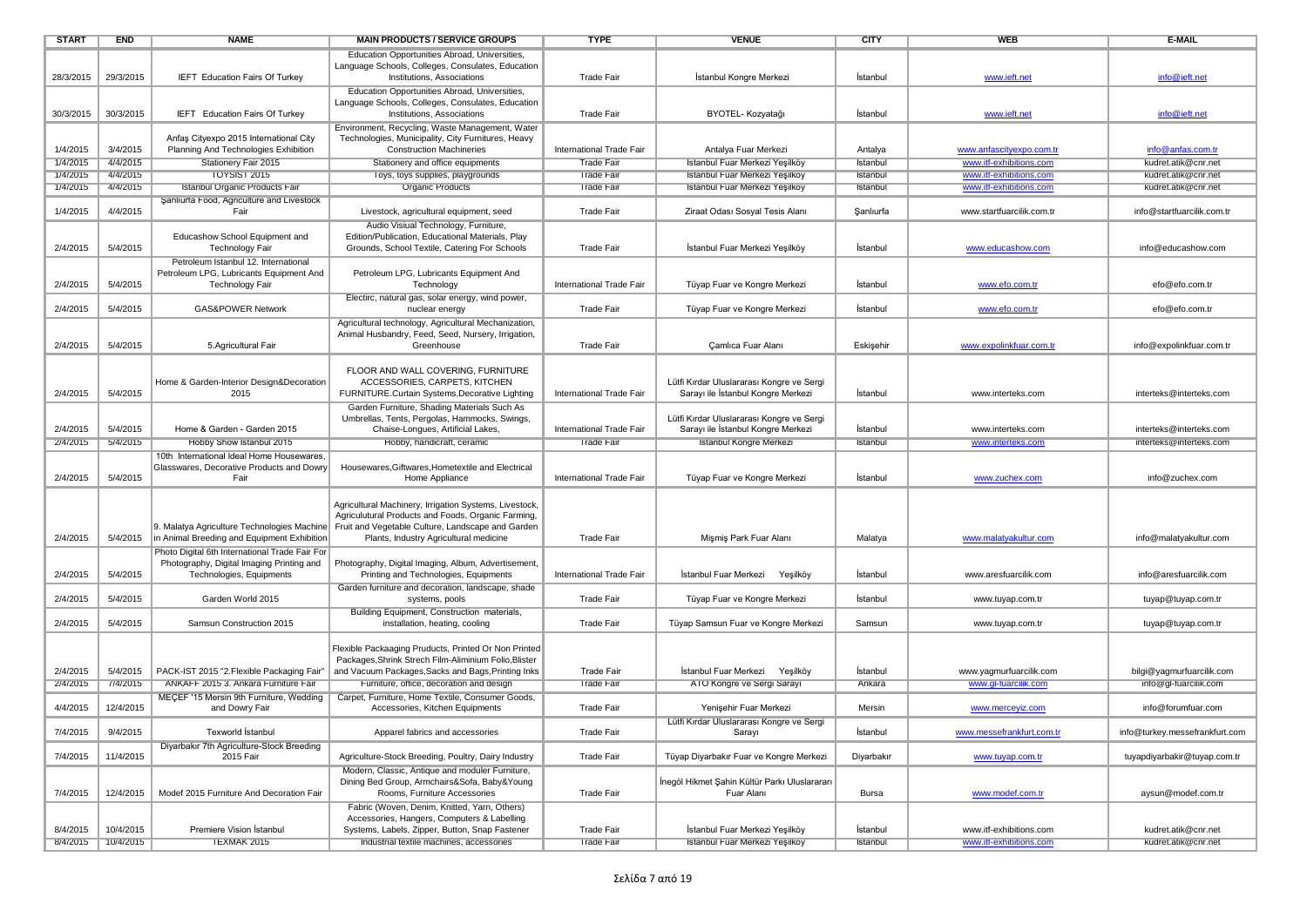| <b>START</b> | <b>END</b> | <b>NAME</b>                                                    | <b>MAIN PRODUCTS / SERVICE GROUPS</b>                                                                        | <b>TYPE</b>                            | <b>VENUE</b>                              | <b>CITY</b>    | <b>WEB</b>             | E-MAIL                  |
|--------------|------------|----------------------------------------------------------------|--------------------------------------------------------------------------------------------------------------|----------------------------------------|-------------------------------------------|----------------|------------------------|-------------------------|
|              |            |                                                                |                                                                                                              |                                        |                                           |                |                        |                         |
|              |            |                                                                | Natural Gas, Heating, Refrigeration, Air-Conditioning,                                                       |                                        |                                           |                |                        |                         |
|              |            |                                                                | Ventilation, Insulation, Pump, Valve, Sanitary                                                               |                                        |                                           |                |                        |                         |
| 8/4/2015     | 11/4/2015  | TESKON - SODEX 2015                                            | Equipment, Water, Solar-Geothermal                                                                           | <b>Trade Fair</b>                      | Tepekule Kongre ve Sergi Merkezi          | İzmir          | www.teskonsodex.com    | info@sodex.com.tr       |
|              |            | Plastech 3. Plastic, Packaging and                             |                                                                                                              |                                        |                                           |                |                        |                         |
| 8/4/2015     | 11/4/2015  | Technologies Fair"                                             | Plastic, packaging and technologies                                                                          | <b>Trade Fair</b>                      | Yeni Fuar Alanı-Gaziemir                  | İzmir          | www.izmirfair.com.tr   | info@izmirfair.com.tr   |
|              |            |                                                                |                                                                                                              |                                        |                                           |                |                        |                         |
|              |            |                                                                | Boats, Windsurfing, Engines, Boat Construction, Boat                                                         |                                        |                                           |                |                        |                         |
| 8/4/2015     | 12/4/2015  | Izfas Boat Show Izmir "3. Boat<br>Yacht&Maritime Fair"         | Accessories, Equipment, Diving Equipment, Fishing<br>Equipment, Water Sports Articles                        | <b>Trade Fair</b>                      | Yeni Fuar Alanı-Gaziemir                  | İzmir          | www.izmirfair.com.tr   | info@izmirfair.com.tr   |
| 9/4/2015     | 9/4/2015   | <b>High School Education Abroad Fair</b>                       | Education, Education materials and technology                                                                | <b>Trade Fair</b>                      | Hilton Kongre ve Sergi Merkezi            | Istanbul       | www.isffuarcilik.com   | into@istfuarcilik.com   |
|              |            | 8.International Solarex Solar Energy and                       | Solar Thermal And PV Products, Sub-Products and                                                              |                                        |                                           |                |                        |                         |
| 9/4/2015     | 11/4/2015  | <b>Technologies Exhibition</b>                                 | Side Products                                                                                                | International Trade Fair               | İstanbul Fuar Merkezi Yeşilköy            | İstanbul       | www.ihlasfuar.com      | info@ihlasfuar.com      |
|              |            | Automechanika Istanbul International Trade                     | Part And System Equipments, Repair And                                                                       |                                        |                                           |                |                        |                         |
|              |            | Fair for Automotive Manufacturing,                             | Maintenance, Accessories And Tuning, Service                                                                 |                                        |                                           |                |                        |                         |
| 9/4/2015     | 12/4/2015  | Distribution and Repair                                        | Station And Car Wash, It And Management                                                                      | International Trade Fair               | Tüyap Fuar ve Kongre Merkezi              | İstanbul       | www.hf-turkey.com      | info@hf-turkey.com      |
|              |            | 5. Gönen Agricultural and Livestock                            | Agriculture, Livestock, seed, orcharding, irrigation                                                         |                                        |                                           |                |                        |                         |
| 9/4/2015     | 12/4/2015  | <b>Equipment Fair</b>                                          | technologies                                                                                                 | <b>Trade Fair</b>                      | Gönen Belediyesi Semt ve Fuar Alanı       | Balıkesir      | www.renklyfuar.com     | info@renklyfuar.com     |
|              |            |                                                                | Furniture, interior architecture, decoration and                                                             |                                        |                                           |                |                        |                         |
| 9/4/2015     | 12/4/2015  | Bursa Decoration 2015                                          | accessories                                                                                                  | <b>Trade Fair</b>                      | Bursa Uluslararası Fuar ve Kongre Merkezi | Bursa          | www.tuyap.com.tr       | tuyapbursa@tuyap.com.tr |
|              |            |                                                                |                                                                                                              |                                        |                                           |                |                        |                         |
|              |            |                                                                | Building and construction materials, heating, cooling,                                                       |                                        |                                           |                |                        |                         |
| 9/4/2015     | 12/4/2015  | Bursa Construction 2015                                        | air conditioning, natural gas and technologies                                                               | International Trade Fair               | Bursa Uluslararası Fuar ve Kongre Merkezi | <b>Bursa</b>   | www.tuyap.com.tr       | tuyapbursa@tuyap.com.tr |
| 10/4/2015    | 10/4/2015  | American Education Fair<br>American Education Fair             | Education, Education materials and technology                                                                | <b>Trade Fair</b><br><b>Irade Fair</b> | Ankara Sheraton Oteli                     | Ankara         | www.isffuarcilik.com   | info@isffuarcilik.com   |
| 11/4/2015    | 11/4/2015  |                                                                | Education, Education materials and technology                                                                |                                        | Hilton Kongre ve Sergi Merkezi            | Istanbul       | www.isttuarcilik.com   | into@istfuarcilik.com   |
| 14/4/2015    | 16/4/2015  | <b>IFINTEC Finance Technologies Conference</b><br>and Fair     | Finance                                                                                                      | <b>Trade Fair</b>                      | İstanbul Kongre Merkezi                   | İstanbul       | www.globusfairs.com    | info@globusfairs.com    |
|              |            |                                                                |                                                                                                              |                                        |                                           |                |                        |                         |
|              |            |                                                                | Products of Retail Market, Food, Cleaning Materials,                                                         |                                        |                                           |                |                        |                         |
|              |            | International Local Chain Stores Meeting                       | Cosmetics, Stationary Supplies, Elevtronics, Textiles,                                                       |                                        |                                           |                |                        |                         |
| 15/4/2015    | 16/4/2015  | 2015 Conference and Exhibition                                 | Stores Design, Equipments and Technologies                                                                   | International Trade Fair               | Haliç Kongre Merkezi                      | İstanbul       | www.globusfairs.com    | info@globusfairs.com    |
|              |            |                                                                | Agricultural Production, Industrial Machinery and Side                                                       |                                        |                                           |                |                        |                         |
|              |            |                                                                | Irrigation Systems Development, Greenhouse,                                                                  |                                        |                                           |                |                        |                         |
|              |            | 5. Eastern Anatolia Livestock, Agriculture                     | Livestock, Bee Keeping, Organic Food, Fertilization,                                                         |                                        |                                           |                |                        |                         |
| 15/4/2015    | 18/4/2015  | and Food Fair                                                  | Landscape                                                                                                    | <b>Trade Fair</b>                      | Tusba Fuar ve Kongre Merkezi              | Van            | www.vanfuar.com        | vanasyafuar@gmail.com   |
|              |            |                                                                |                                                                                                              |                                        |                                           |                |                        |                         |
|              |            | Agritech 2015 5. Fethiye Agriculture,                          | Agriculture, Machinery and Technology, Greenhouse,                                                           |                                        |                                           |                |                        |                         |
|              |            | Greenhouse, Live Stockbreeding,                                | Seed, Sapling, Irrigation, Fertilizer, Organic                                                               |                                        |                                           |                |                        |                         |
| 15/4/2015    | 18/4/2015  | Nourishment and Agricultural Machinery Fair                    | Agriculture, Dairy Industry                                                                                  | <b>Trade Fair</b>                      | Fethiye Fuar ve Sergi Alanı               | Muğla          | www.marfo.com.tr       | info@marfo.com.tr       |
| 15/4/2015    | 18/4/2015  | Fair                                                           | AYMOD 14. International Footwear Fashion   Shoes, Bags, Belts, Wallets, Associations, Agencies,<br>Magazines | International Trade Fair               | İstanbul Fuar Merkezi Yeşilköy            | İstanbul       | www.cnrexpo.com        | kudret.atik@cnr.net     |
|              |            | CLEANROOM Cleanroom Technology,                                |                                                                                                              |                                        | Lütfi Kırdar Uluslararası Kongre ve Sergi |                |                        |                         |
| 16/4/2015    | 18/4/2015  | Maintanence and Equipment Exhibition                           | Cleanroom Technology, Maintanence and Equipment                                                              | <b>Trade Fair</b>                      | Sarayı                                    | İstanbul       | www.yapex.com          | info@yapex.com          |
|              |            |                                                                |                                                                                                              |                                        |                                           |                |                        |                         |
|              |            | MAINTENANCE ISTNBUL Facility                                   |                                                                                                              |                                        | Lütfi Kırdar Uluslararası Kongre ve Sergi |                |                        |                         |
| 16/4/2015    | 18/4/2015  | Management and Maintenance Exhibition                          | Facility Management and Maintenance                                                                          | <b>Trade Fair</b>                      | Sarav                                     | İstanbul       | www.yapex.com          | info@yapex.com          |
| 16/4/2015    | 18/4/2015  | <b>IFAT EURASIA</b>                                            | Trade fair for environmental technologies                                                                    | <b>Trade Fair</b>                      | ATO Kongre ve Sergi Sarayı                | Ankara         | www.mmi-eurasia.com    | info@mmi-eurasia.com    |
|              |            |                                                                |                                                                                                              |                                        |                                           |                |                        |                         |
| 16/4/2015    | 18/4/2015  | Global Tea Expo&Forum                                          | tea, technologies, machinery and related supplements                                                         | <b>Trade Fair</b>                      | İstanbul Kongre Merkezi                   | İstanbul       | www.trioistanbul.com   | info@trioistanbul.com   |
| 16/4/2015    | 18/4/2015  | Beverage Istanbul                                              | Beverage and beverage technologies                                                                           | Trade Fair                             | Istanbul Kongre Merkezi                   | Istanbul       | www.trioistanbul.com   | into@trioistanbul.com   |
| 16/4/2015    | 19/4/2015  | Mosque Construction Equipments Expo                            | <b>Mosque Construction Equipment</b>                                                                         | <b>Trade Fair</b>                      | Istanbul Fuar Merkezi Yeşilköy            | Istanbul       | www.aktiffuarcilik.com | info@aktiffuarcilik.com |
|              |            | 4. Afyonkarahisar Agriculture, stockbreeding                   | Agriculture, stockbreeding, Agriculture machinery,                                                           |                                        |                                           |                |                        |                         |
| 16/4/2015    | 19/4/2015  | and agro technology fair                                       | dairy industry, packaging and fruit                                                                          | <b>Trade Fair</b>                      | Kültürpark Belediye Fuar Alanı            | Afyonkarahisar | www.artfuar.com        | artfuar@ttmail.com      |
|              |            |                                                                | Natural Gas, Solar Energy, Solid Fuel, Combination                                                           |                                        |                                           |                |                        |                         |
| 16/4/2015    | 19/4/2015  | SANTEK-Isparta Construction Decoration<br>And Natural Gas Fair | Gas Heaters, Cauldrons, Radiators, Construction<br>Equipment                                                 | <b>Trade Fair</b>                      | Süleyman Demirel Kongre ve Sergi Sarayı   | Isparta        | www.detayfuarcilik.com | info@detayfuarcilik.com |
|              |            |                                                                |                                                                                                              |                                        |                                           |                |                        |                         |
|              |            |                                                                | Olive, Olive Oil, Bottles, Cases and Barrels,                                                                |                                        |                                           |                |                        |                         |
|              |            | Olivtech "5th Olive, Olive Oil and Technology                  | Packaging Materials, Storing Units, Service                                                                  |                                        |                                           |                |                        |                         |
| 16/4/2015    | 19/4/2015  | Fair'                                                          | Equipment, Associations, Production Technologies                                                             | <b>Trade Fair</b>                      | Yeni Fuar Alanı-Gaziemir                  | İzmir          | www.izmirfair.com.tr   | info@izmirfair.com.tr   |
|              |            |                                                                | Certificated Organic Products, Certification                                                                 |                                        |                                           |                |                        |                         |
| 16/4/2015    | 19/4/2015  | Ecology İzmir 6. Organic Products Fair"                        | Institutions, Non Governmental Organizations                                                                 | <b>Trade Fair</b>                      | Yeni Fuar Alanı-Gaziemir                  | İzmir          | www.izmirfair.com.tr   | info@izmirfair.com.tr   |
|              |            |                                                                |                                                                                                              |                                        |                                           |                |                        |                         |
|              |            | Anatolia Expo 2. Live Animals, Milk,                           | Live Animals, Milk, Livestock, Food and Feed                                                                 |                                        |                                           |                |                        |                         |
| 16/4/2015    |            | 19/4/2015 Livestock, Food and Feed Technologies Fair           | Technologies                                                                                                 | <b>Trade Fair</b>                      | İzmir Ülkü Yarış Pisti Alanı              | İzmir          | www.platformfuar.com   | info@platformfuar.com   |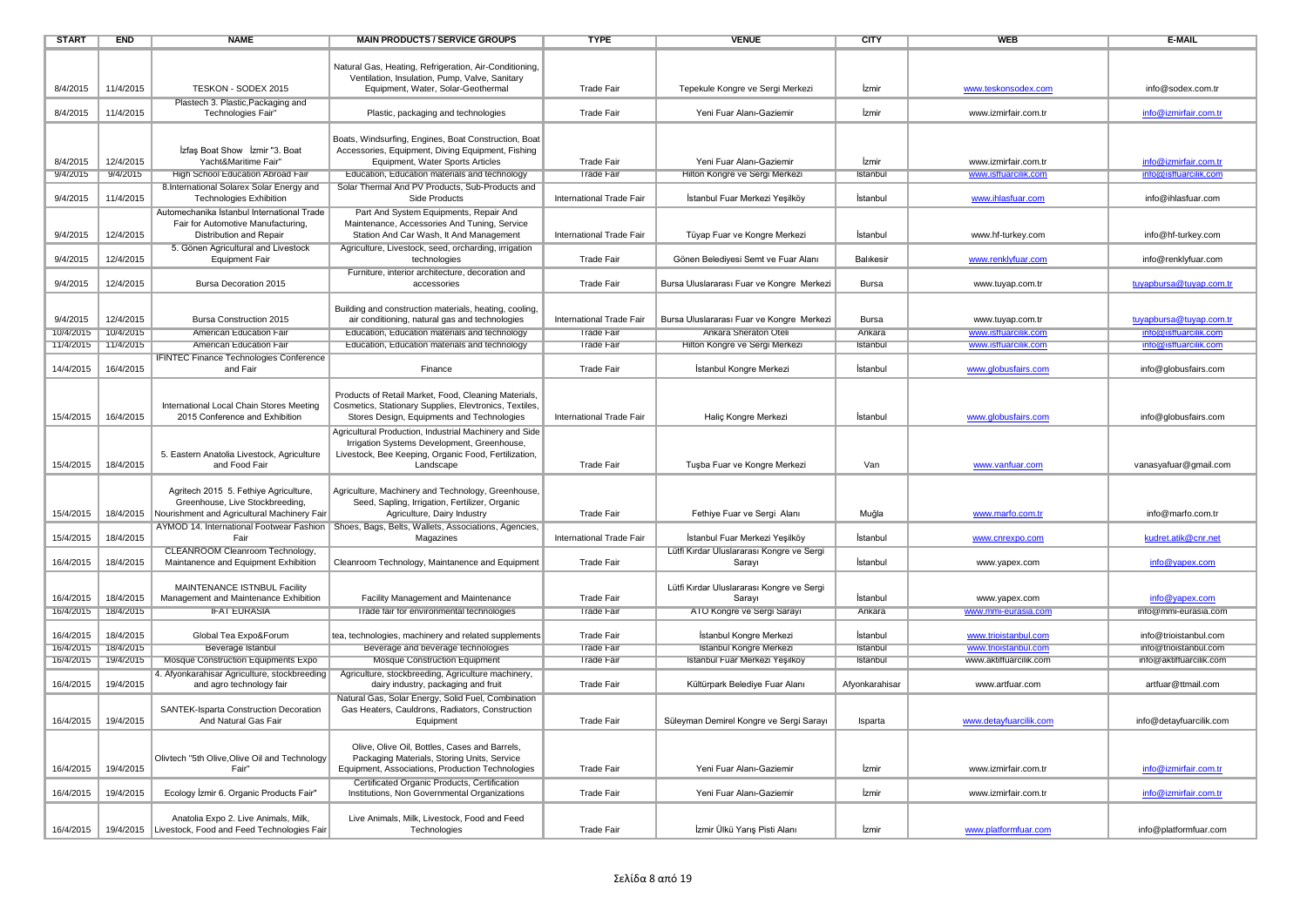| <b>START</b> | <b>END</b>           | <b>NAME</b>                                        | <b>MAIN PRODUCTS / SERVICE GROUPS</b>                                                         | <b>TYPE</b>              | <b>VENUE</b>                              | <b>CITY</b> | WEB                        | <b>E-MAIL</b>               |
|--------------|----------------------|----------------------------------------------------|-----------------------------------------------------------------------------------------------|--------------------------|-------------------------------------------|-------------|----------------------------|-----------------------------|
|              |                      | Anatolia Expo 2. Live Cattle, Livestock, Meat      |                                                                                               |                          |                                           |             |                            |                             |
|              |                      |                                                    | and Meat Products Processing Technologies Live Beef Animals, Livestock, Farm meat oProcessing |                          |                                           |             |                            |                             |
| 16/4/2015    | 19/4/2015            | Exhibition                                         | Technologies                                                                                  | <b>Trade Fair</b>        | İzmir Ülkü Yarış Pisti Alanı              | İzmir       | www.platformfuar.com       | info@platformfuar.com       |
|              |                      |                                                    |                                                                                               |                          |                                           |             |                            |                             |
|              |                      |                                                    | Lighting Fixtures, Chandeliers, Light Source, Led                                             |                          |                                           |             |                            |                             |
|              |                      | İstanbul Light 9. International Lighting           | Technologies, Switch and Dimmers, Cables,                                                     |                          |                                           |             |                            |                             |
| 16/4/2015    | 19/4/2015            | Technoligies Exhibition & Congress                 | Emergency Light and Building Automation                                                       | International Trade Fair | Istanbul Fuar Merkezi<br>Yeşilköy         | Istanbul    | www.istanbullight.com      | info@istanbullight.com      |
|              |                      | 2. MAGROTEX'15 Mesopotamia Mardin                  |                                                                                               |                          |                                           |             |                            |                             |
|              |                      | Agricultural; Food and Livestock Equipment         | Agricultural; Food and Livestock industry and                                                 |                          |                                           |             |                            |                             |
| 16/4/2015    | 19/4/2015            | Fair                                               | technology                                                                                    | <b>Trade Fair</b>        | Movapark Mardin Fuar Alanı                | Mardin      | www.zumrutfuarcilik.com.tr | info@zumrutfuarcilik.com.tr |
|              |                      | 9. Real Estate Exhibition and the Arab-            |                                                                                               |                          |                                           |             |                            |                             |
| 17/4/2015    | 19/4/2015            | <b>Turkish Summit</b>                              | Real estate                                                                                   | Trade Fair               | Hilton Kongre ve Sergi Merkezi            | Istanbul    | www.jnrfuar.com            | info@jnrorg.com             |
|              |                      |                                                    | Aesthetic surgery, cosmetic dermotology, beauty,                                              |                          |                                           |             |                            |                             |
| 17/4/2015    | 19/4/2015            | Aesthetic 2015                                     | medical product and devices                                                                   | Trade Fair               | Hilton Kongre ve Sergi Merkezi            | İstanbul    | www.jnrfuar.com            | info@jnrorg.com             |
| 18/4/2015    | 26/4/2015            | 20.Izmir Book Fair                                 | Books, Periodicals                                                                            | <b>Trade Fair</b>        | Uluslararası Izmir Fuar Alanı             | Izmir       | www.tuyap.com.tr           | tuyap@tuyap.com.tr          |
|              |                      |                                                    | Services, Infrastructure, Structural System,                                                  |                          |                                           |             |                            |                             |
|              |                      |                                                    | Completion Of Structure, Finishing Works,                                                     |                          |                                           |             |                            |                             |
|              |                      |                                                    | Installations, Electric, Electronic, Building Equipment,                                      |                          |                                           |             |                            |                             |
| 21/4/2015    | 25/4/2015            | 38. Yapı/Turkey Build İstanbul 2015                | Kitchen, Bathroom, Landscaping                                                                | International Trade Fair | Tüyap Fuar ve Kongre Merkezi              | İstanbul    | www.yapifuari.com.tr       | info@yapifuari.com.tr       |
|              |                      |                                                    | Flour, Semolina, Rice, Corn, Bulghur, Feed Milling                                            |                          |                                           |             |                            |                             |
|              |                      | IDMA 2015 6.International, Flour, Semolina,        | Machinery, Pulse, Pasta, Biscuit, Machineries,                                                |                          |                                           |             |                            |                             |
|              |                      | Rice, Corn, Bulghur, Feed Milling Machinery        | Warehouse Systems, Packging, Transport Systems,                                               |                          |                                           |             |                            |                             |
| 23/4/2015    | 26/4/2015            | & Pulse, Pasta, Biscuit Technologies<br>Exhibition | Labaratory Equipments, Industrial Equipments and<br><b>Related Industries</b>                 | International Trade Fair | İstanbul Fuar Merkezi<br>Yeşilköy         | Istanbul    | www.parantezgroup.com      | info@parantezfgroup.com     |
|              |                      | 4. Istanbul Hunting, Arms And Outdoor              | Hunting And Arms Equipments, Outdoor Sports                                                   |                          |                                           |             |                            |                             |
| 23/4/2015    | 27/4/2015            | Sports Fair                                        | Equipments                                                                                    | International Trade Fair | İstanbul Fuar Merkezi Yeşilköy            | Istanbul    |                            | info@efemfuar.com           |
|              |                      |                                                    | Tourism, travel agencies, hotels, car companies,                                              |                          |                                           |             |                            |                             |
| 24/4/2015    | 26/4/2015            | 6. Eastern Tourism and Travel Fair                 | tourism offices                                                                               | <b>Trade Fair</b>        | Tuşba Fuar ve Kongre Merkezi              | Van         | www.vanfuar.com            | vanasyafuar@gmail.com       |
| 29/4/2015    | 30/4/2015            | World Islamic Trade Expo 2015                      | All sectors of the Islam world                                                                | <b>Trade Fair</b>        | ATO Kongre ve Sergi Sarayı                | Ankara      | www.dominofuar.com.tr      | murat@dominoturizm.com.tr   |
|              |                      | 3. International Istanbul Smart Grid               |                                                                                               |                          |                                           |             |                            |                             |
| 29/4/2015    | 30/4/2015            | Congress and Fair                                  | Smart grid, energy, IT, microgrids, cloud computing                                           | <b>Trade Fair</b>        | Haliç Kongre Merkezi                      | Istanbul    | www.hhbexpo.com.tr         | sule@hhb-expo.com           |
|              |                      |                                                    |                                                                                               |                          |                                           |             |                            |                             |
|              |                      | Beauty Eurasia 11.International Exhibition         | Cosmetic, beauty, perfume, coiffeur, cleaning,                                                |                          |                                           |             |                            |                             |
| 30/4/2015    | 2/5/2015             | For Cosmetics, Beauty and Coiffeur                 | packaging                                                                                     | International Trade Fair | İstanbul Fuar Merkezi Yeşilköy            | İstanbul    | www.beautyeurasia.com      | info@beautyeurasi.com       |
|              |                      |                                                    |                                                                                               |                          |                                           |             |                            |                             |
|              |                      | Konmak 2015 - Konya 12.International Metal         |                                                                                               |                          |                                           |             |                            |                             |
|              |                      | Processing Machines, Welding, Drilling,            | Metal Processing Machines, Welding, Drilling, Cutting                                         |                          |                                           |             |                            |                             |
|              |                      | Cutting Technologies, Materials And Hand           | Technologies, Materials And Hand Tools, Hydraulic                                             |                          | KTO Tüyap Konya Uluslararası Fuar         |             |                            |                             |
| 30/4/2015    | 3/5/2015             | Tools, Hydraulic And Pneumatic Fair                | And Pneumatic                                                                                 | International Trade Fair | Merkezi                                   | Konya       | www.tuyap.com.tr           | tuyapkonya@tuyap.com.tr     |
|              |                      | Konya Sheet Metal Processing Technologies          |                                                                                               |                          | KTO Tüyap Konya Uluslararası Fuar         |             |                            |                             |
| 30/4/2015    | 3/5/2015             | Fair                                               | Sheet metal, pipe, profile processing                                                         | <b>Trade Fair</b>        | Merkezi                                   | Konya       | www.tuyap.com.tr           | tuyapkonya@tuyap.com.tr     |
|              |                      | Konelex 2015 - Konya 10. Electric,                 |                                                                                               |                          |                                           |             |                            |                             |
|              |                      | Electronic, Electromechanic, Energy                | Electric, Electronic, Electromechanic, Energy                                                 |                          | KTO Tüyap Konya Uluslararası Fuar         |             |                            |                             |
| 30/4/2015    | 3/5/2015             | Generation, Automation Fair                        | Generation, Automation and Cable                                                              | <b>Trade Fair</b>        | Merkezi                                   | Konya       | www.tuyap.com.tr           | tuyapkonya@tuyap.com.tr     |
|              |                      |                                                    |                                                                                               |                          |                                           |             |                            |                             |
|              |                      | Iskon 2015 - Konya 10 Handling, Storage            |                                                                                               |                          | KTO Tüyap Konya Uluslararası Fuar         |             |                            |                             |
| 30/4/2015    | 3/5/2015             | Transport, Crane And Logistics Fair                | Handling, Storage, Transport, Logistics, Crane                                                | <b>Trade Fair</b>        | Merkezi                                   | Konya       | www.tuyap.com.tr           | tuyapkonya@tuyap.com.tr     |
|              |                      | KONDOKUM 2015 - Konya 4. Foundry                   |                                                                                               |                          |                                           |             |                            |                             |
|              |                      | Technologies, Mould, Stainless Steel And           | Foundry Technologies, Mould, Stainless Steel And                                              |                          | KTO Tüyap Konya Uluslararası Fuar         |             |                            |                             |
| 30/4/2015    | 3/5/2015             | Metals Fair                                        | Metals                                                                                        | Trade Fair               | Merkezi                                   | Konya       | www.tuyap.com.tr           | tuyapkonya@tuyap.com.tr     |
|              |                      |                                                    | Mother, baby, kids products, family needs and                                                 |                          | Lütfi Kırdar Uluslararası Kongre ve Sergi |             |                            |                             |
| 1/5/2015     | 3/5/2015             | Mother, Baby & Future Fair                         | education                                                                                     | <b>Trade Fair</b>        | Sarayı                                    | İstanbul    | www.isffuarcilik.com       | info@isffuarcilik.com       |
|              |                      |                                                    | Land and naval defence vehicles, aviation and                                                 |                          |                                           |             |                            |                             |
| 5/5/2015     | 8/5/2015             | <b>IDEF 2015</b>                                   | aerospace, transportation, logistics                                                          | International Trade Fair | Tüyap Fuar ve Kongre Merkezi              | Istanbul    | www.tuyap.com.tr           | tuyap@tuyap.com.tr          |
|              |                      |                                                    | Books, Periodicial And Publications Culture                                                   |                          |                                           |             |                            |                             |
|              | 5/5/2015   10/5/2015 |                                                    | Publishing, Preparation, Of Publications For an<br>Indefinite Period Of Time                  | <b>Trade Fair</b>        |                                           | Malatya     | www.malatyakultur.com      | info@malatyakultur.com      |
|              |                      | 4. Malatya Book And Culture Fair                   |                                                                                               |                          | Mişmiş Park Fuar Alanı                    |             |                            |                             |
|              |                      |                                                    |                                                                                               |                          |                                           |             |                            |                             |
| 5/5/2015     | 10/5/2015            | Samsun Furniture-Decoration 2015                   | Furniture, Decoration, Lighting, Glassware, Home<br>Textile, Home Electronics and Accessories | <b>Trade Fair</b>        | Tüyap Samsun Fuar ve Kongre Merkezi       | Samsun      | www.tuyap.com.tr           | tuyap@tuyap.com.tr          |
|              |                      | ICCI-21 International Energy And                   |                                                                                               |                          |                                           |             |                            |                             |
| 6/5/2015     | 8/5/2015             | Environment Fair And Conference                    | Energy and environment                                                                        | International Trade Fair | İstanbul Fuar Merkezi Yeşilköy            | İstanbul    | www.sektorelfuarcilik.com  | bilgi@sektorelfuarcilik.com |
| 6/5/2015     | 9/5/2015             | <b>Traffic Istanbul</b>                            | Traffic systems and infrastructure                                                            | <b>Trade Fair</b>        | Istanbul Fuar Merkezi Yeşilköy            | Istanbul    | www.itf-exhibitions.com    | kudret.atik@cnr.net         |
|              |                      |                                                    | Shoe Components, Soles, Leather, Artificial Leather                                           |                          |                                           |             |                            |                             |
|              |                      | AYSAF 14. International Footwear Industry          | Shoe Machines, Accessories Chemicals, Assciations,                                            |                          |                                           |             |                            |                             |
| 6/5/2015     | 9/5/2015             | Suppliers Fair                                     | Agencies, Magazines                                                                           | International Trade Fair | İstanbul Fuar Merkezi Yeşilköy            | İstanbul    | www.cnrexpo.com            | kudret.atik@cnr.net         |
|              |                      |                                                    |                                                                                               |                          |                                           |             |                            |                             |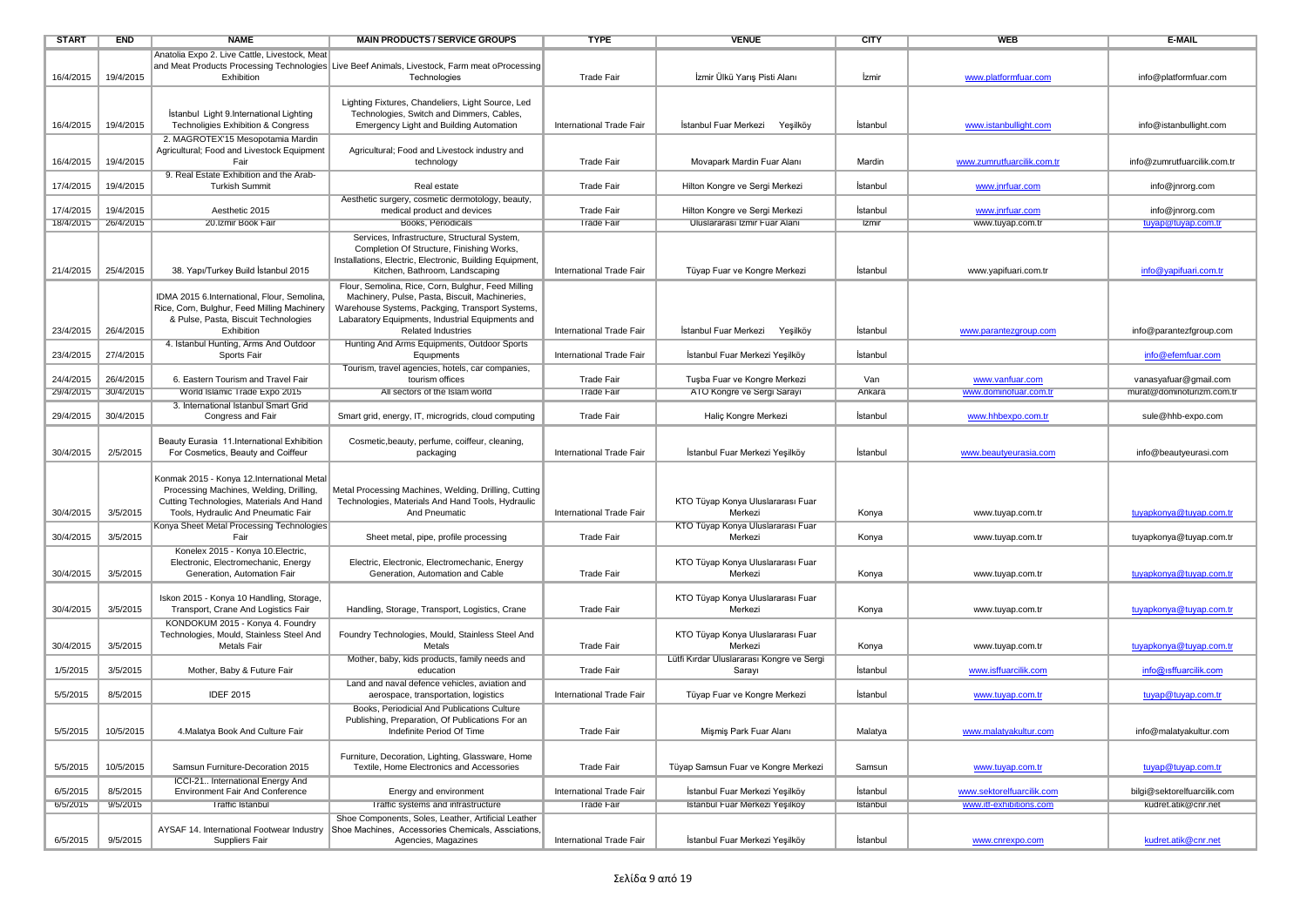| <b>START</b>        | <b>END</b> | <b>NAME</b>                                  | <b>MAIN PRODUCTS / SERVICE GROUPS</b>                                                                                              | <b>TYPE</b>              | <b>VENUE</b>                              | <b>CITY</b> | <b>WEB</b>                   | <b>E-MAIL</b>                 |
|---------------------|------------|----------------------------------------------|------------------------------------------------------------------------------------------------------------------------------------|--------------------------|-------------------------------------------|-------------|------------------------------|-------------------------------|
|                     |            | Komatek 2015 14th International              | Construction Machinery, Concrete And Asphalt Plants                                                                                |                          |                                           |             |                              |                               |
|                     |            | Consturction Machinery, Technology And       | And Machinery, Construction Technology And Related                                                                                 |                          |                                           |             |                              |                               |
| 6/5/2015            | 10/5/2015  | <b>Equipment Trade Fair</b>                  | Equipment                                                                                                                          | International Trade Fair | Atatürk Kültür Merkezi                    | Ankara      | www.komatek.sada.com.tr      | info@sada.com.tr              |
|                     |            |                                              |                                                                                                                                    |                          |                                           |             |                              |                               |
|                     |            |                                              | Motor&Sailing Boats, Engine & Engine Systems,                                                                                      |                          |                                           |             |                              |                               |
|                     |            |                                              | BOAT SHOW 2015 35. International Istanbul   Marine Equipments & Accessories, Consumer Goods                                        |                          |                                           |             |                              |                               |
| 6/5/2015            | 10/5/2015  | <b>Boat Show Fair</b>                        | And Services, Second Hand and Equipment                                                                                            | International Trade Fair | Haliç Kongre Merkezi                      | İstanbul    | www.ntsr.com.tr              | info@ntsr.com.tr              |
| 1/5/2015            | 9/5/2015   | Health II Summit Exhibiton                   | Health II, biomedical, hospital management                                                                                         | Trade Fair               | Halic Kongre Merkezi                      | Istanbul    | www.globustairs.com          | into@globustairs.com          |
|                     |            |                                              |                                                                                                                                    |                          |                                           |             |                              |                               |
| 7/5/2015            | 9/5/2015   | İstanbul Medical Tourism Fair                | Medical tourism, health tourism, spa and wellness                                                                                  | Trade Fair               | İstanbul Kongre Merkezi                   | Istanbul    | www.turkel.com.tr            | info@turkel.com.tr            |
|                     |            |                                              | Natural Gas, Heating, Refrigeration, Airconditioning,                                                                              |                          |                                           |             |                              |                               |
|                     |            |                                              | Ventilation, Insulation, Pump, Valve, Sanitary                                                                                     |                          |                                           |             |                              |                               |
| 7/5/2015            | 10/5/2015  | SODEX ANKARA 2015                            | Equipment                                                                                                                          | <b>Trade Fair</b>        | ATO Kongre ve Sergi Sarayı                | Ankara      |                              | info@sodex.com.tr             |
|                     |            |                                              |                                                                                                                                    |                          |                                           |             |                              |                               |
|                     |            |                                              | Construction Materials, Construction Technologies.                                                                                 |                          |                                           |             |                              |                               |
|                     |            |                                              | Natural Gas, Heating, Cooling, Air Conditioning                                                                                    |                          |                                           |             |                              |                               |
| 7/5/2015            | 10/5/2015  | Middle East 7. Construction Fair 2015        | Services, Construction Works Machinery                                                                                             | <b>Trade Fair</b>        | Tüyap Diyarbakır Fuar ve Kongre Merkezi   | Diyarbakır  | www.tuyap.com.tr             | tuyapdiyarbakir@tuyap.com.tr  |
|                     |            |                                              |                                                                                                                                    |                          |                                           |             |                              |                               |
|                     |            |                                              | Cleaning and Other Construction Works                                                                                              |                          |                                           |             |                              |                               |
|                     |            |                                              | Machinery, Solidwaste and Waste Treatment                                                                                          |                          |                                           |             |                              |                               |
|                     |            |                                              | Systems, Fire Brigade<br>Middle East 6. Municipality Necessities Fair   Facilities, Transportation, Illumination, Landscaping, Urb |                          |                                           |             |                              |                               |
| 7/5/2015            | 10/5/2015  | 2015                                         | an Furnishings, Sport Facilities and Supplies                                                                                      | <b>Trade Fair</b>        | Tüyap Diyarbakır Fuar ve Kongre Merkezi   | Diyarbakır  | www.tuyap.com.tr             | tuyapdiyarbakir@tuyap.com.tr  |
| 9/5/2015            | 17/5/2015  | 2. Van Book Fair                             | Books and periodical publications                                                                                                  | <b>Trade Fair</b>        | Tuşba Fuar ve Kongre Merkezi              | Van         | www.vanfuar.com              | vanasyafuar@gmail.com         |
|                     |            |                                              |                                                                                                                                    |                          |                                           |             |                              |                               |
|                     |            | FI İstanbul 2015 3.Food                      |                                                                                                                                    |                          |                                           |             |                              |                               |
|                     |            | Components, Solutions, Additives and         | Organic Ingredients, Bakery<br>Products, Antioxidants, Dairy                                                                       |                          |                                           |             |                              |                               |
| 13/5/2015           | 15/5/2015  | Ingredients Fair                             | Products, Herbs, Spices, Sugars, Sweeteners, Syrups                                                                                | <b>Trade Fair</b>        | İstanbul Kongre Merkezi                   | İstanbul    |                              | mustafa.karaca@ubm.com        |
|                     |            |                                              | Infrastructure, transport, contractors, construction,                                                                              |                          |                                           |             |                              |                               |
| 13/5/2015           | 16/5/2015  | Balkan Commerce Fair and Congress            | work machinery, landscaping                                                                                                        | <b>Trade Fair</b>        | Bursa Uluslararası Fuar ve Kongre Merkezi | Bursa       | www.tuyap.com.tr             | tuyapbursa@tuyap.com.tr       |
|                     |            |                                              |                                                                                                                                    |                          |                                           |             |                              |                               |
|                     |            |                                              | Metalic Minerals, Industrial Raw Materials, Chemical<br>Raw Materials, Ceramics and Glass Industry, Cemen                          |                          |                                           |             |                              |                               |
|                     |            | MINEX 6.Mining, Natural Resources and        | and Construction Raw Materials, Energy, Mining                                                                                     |                          |                                           |             |                              |                               |
| 14/5/2015           | 16/5/2015  | Technology Fair"                             | Machinery                                                                                                                          | <b>Trade Fair</b>        | Yeni Fuar Alanı-Gaziemir                  | İzmir       | www.izmirfair.com.tr         | info@izmirfair.com.tr         |
|                     |            | ANUFOOD EURASIA - powered by                 |                                                                                                                                    |                          |                                           |             |                              |                               |
| 14/5/2015           | 16/5/2015  | ANUGA                                        | Fine food, frozen food, meat, chilled and fresh food                                                                               | International Trade Fair | Tüyap Fuar ve Kongre Merkezi              | İstanbul    | www.tuyap.com.tr             | info@reedtuyap.com.tr         |
| 14/5/2015           | 17/5/2015  | <b>EXPOTROIA Centerary Agricultural Fair</b> | Agricultural and animal husbandry fair                                                                                             | <b>Trade Fair</b>        | Canakkale Ziraat Odası Tarım Alanı        | Canakkale   | www.dlgfuarcilik.com         | info@dlqfuarcilik.com         |
|                     |            | KIDEX Toy, Fun, Mother and Kids Materials    |                                                                                                                                    |                          |                                           |             |                              |                               |
| 14/5/2015           | 17/5/2015  | Fair                                         | Textile, Stationery, Toy, Food, Cosmetic                                                                                           | <b>Trade Fair</b>        | ATO Kongre ve Sergi Sarayı                | Ankara      | www.dominoturizm.com.tr      | murat@dominoturizm.com.tr     |
|                     |            |                                              | Automobile, Commercial Vehicles, Motorcycle, Bicycle                                                                               |                          |                                           |             |                              |                               |
| 14/5/2015           | 17/5/2015  | 3. Corlu Autoshow                            | And Accessories                                                                                                                    | <b>Trade Fair</b>        | Corlu Orion Alışveriş Merkezi Fuar Alanı  | Tekirdağ    | www.renklyfuar.com           | info@renklyfuar.com           |
|                     |            |                                              | Upholstery, glassware, home textile, whiteline goods,                                                                              |                          | Tüyap Adana Uluslararası Fuar ve Kongre   |             |                              |                               |
| 14/5/2015           | 17/5/2015  | Adana Ideal Home Fair                        | home electronics                                                                                                                   | <b>Trade Fair</b>        | Merkezi                                   | Adana       | www.tuyap.com.tr             | tuyapadana@tuyap.com.tr       |
|                     |            |                                              | Gold, Jewellery, Diamond, Silver, All Kinds Of Stones                                                                              |                          |                                           |             |                              |                               |
|                     |            | Middle East Gold and Jewellery Fair/ 11th    | & Pearls,, Watches, Glasses, Machinery - Tools and                                                                                 |                          |                                           |             |                              |                               |
| 15/5/2015           | 17/5/2015  | <b>Cukurova Gold And Jewellery Fair</b>      | Equipments, Display Units                                                                                                          | Trade Fair               | OFM Ortadoğu Fuar Merkezi                 | Gaziantep   | www.startfuarcilik.com.tr    | info@startfuarcilik.com.tr    |
|                     |            | Education, Education materials and           |                                                                                                                                    |                          |                                           |             |                              |                               |
| 16/5/2015           | 16/5/2015  | technology Fair                              | Education, Education materials and technology                                                                                      | <b>Trade Fair</b>        | Hilton Kongre ve Sergi Merkezi            | İstanbul    | www.isffuarcilik.com         | info@isffuarcilik.com         |
| 18/5/2015           | 24/5/2015  | Museums Exhibition and Museology             | The promotion of museums and museology                                                                                             | Trade Fair               | <b>Askeri Müze Kultur Sitesi</b>          | Istanbul    | www.grupmedya.com.tr         | into@grupmedya.com.tr         |
| 18/5/2015           | 24/5/2015  | Samsun Book Fair                             | Book, periodicals                                                                                                                  | <b>Trade Fair</b>        | Tüyap Samsun Fuar ve Kongre Merkezi       | Samsun      | www.tuyap.com.tr             | tuyap@tuyap.com.tr            |
|                     |            |                                              | Fulles, Curtains, Upholstery, Towels, Carpets, Kitchen                                                                             |                          |                                           |             |                              |                               |
|                     |            | EVTEKS 2015 21. İstanbul Home Textiles       | Textiles, Wall Coverings, Bed And Bath Textiles,                                                                                   |                          |                                           |             |                              |                               |
| 19/5/2015           | 23/5/2015  | Exhibition                                   | <b>Decorative Fabrics</b>                                                                                                          | International Trade Fair | İstanbul Fuar Merkezi Yeşilköy            | İstanbul    | www.itf-exhibitions.com      | kudret.atik@cnr.net           |
| 20/5/2015           | 24/5/2015  | E-Game Show                                  | Computer games                                                                                                                     | <b>Trade Fair</b>        | ATO Kongre ve Sergi Sarayı                | Ankara      | www.atisfuarcilik.com        | info@atisfuarcilik.com        |
| 20/5/2015           | 24/5/2015  | Youth Fair                                   | Youth oriented products and services                                                                                               | General Fair             | ATO Kongre ve Sergi Sarayi                | Ankara      | www.atisfuarcilik.com        | into@atistuarcilik.com        |
| 22/5/2015           | 31/5/2015  | Istanbul Autoshow 2015                       | Automobile, commercial vehicles, accessories                                                                                       | <b>Trade Fair</b>        | Tüyap Fuar ve Kongre Merkezi              | Istanbul    | www.tuyap.com.tr             | tuyap@tuyap.com.tr            |
|                     |            |                                              | Professional audio video and broadcasting                                                                                          |                          |                                           |             |                              |                               |
| 27/5/2015           | 29/5/2015  | <b>ITVF Istanbul TV Forum and Fair</b>       | technologies                                                                                                                       | <b>Trade Fair</b>        | Halic Kongre Merkezi                      | İstanbul    | www.globusfairs.com          | info@globusfairs.com          |
|                     |            |                                              | Traffic Management, Signalling, Road Infrastructure,                                                                               |                          |                                           |             |                              |                               |
|                     |            | Intertraffic Istanbul 8. International       | Park Systems, Mass Transportation, Smart                                                                                           |                          |                                           |             |                              |                               |
|                     |            | Infrastructure, Traffic Management, Road     | Transportation Systems, Road Safety And Road                                                                                       |                          |                                           |             |                              |                               |
| 27/5/2015 29/5/2015 |            | Security and Park Systems Fair               | Marking                                                                                                                            | International Trade Fair | İstanbul Fuar Merkezi<br>Yeşilköy         | İstanbul    | www.intertrafficistanbul.com | info@intertrafficistanbul.com |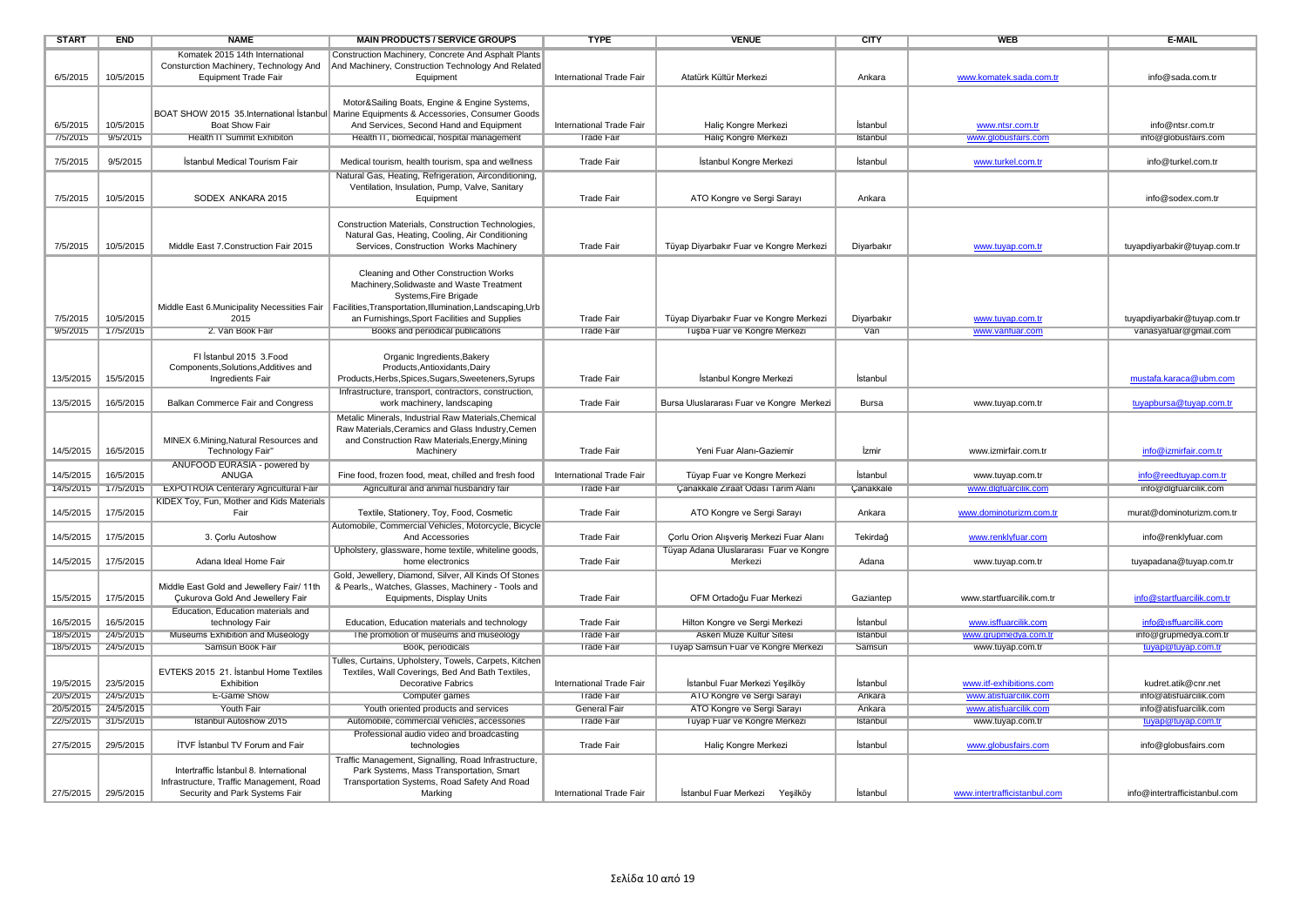| <b>START</b>        | <b>END</b> | <b>NAME</b>                                                                       | <b>MAIN PRODUCTS / SERVICE GROUPS</b>                                                                                                                                        | <b>TYPE</b>              | <b>VENUE</b>                                                                | <b>CITY</b> | <b>WEB</b>                          | <b>E-MAIL</b>                        |
|---------------------|------------|-----------------------------------------------------------------------------------|------------------------------------------------------------------------------------------------------------------------------------------------------------------------------|--------------------------|-----------------------------------------------------------------------------|-------------|-------------------------------------|--------------------------------------|
| 27/5/2015           | 31/5/2015  | 4. Thrace Agriculture Fair, Livestock, Dairy<br><b>Products and Seed</b>          | Animal husbandry Equipment, Dairy Technologies,<br>Poultry, Mechanization, Production, Farm Animal<br>Shelters, Air-Conditioning, Ventilation, Architectural<br>Technologies | <b>Trade Fair</b>        | Lüleburgaz Semt ve Fuar Merkezi                                             | Kırklareli  | www.renklyfuar.com                  | info@renklyfuar.com                  |
| 28/5/2015           | 28/5/2015  | 4 th E-Commerce Expo                                                              | E-Commerce, Online Marketing, Sales and Marketing<br>in Social Media, Business Model in Digital Economy,<br>Gigital Technology, Mobile Commerce                              | <b>Trade Fair</b>        | Halic Kongre Merkezi                                                        | Istanbul    | www.imifuarcilik.com                | contact@imifuarcilik.com             |
|                     |            | 6. Van Construction and Building Materials,                                       |                                                                                                                                                                              |                          |                                                                             |             |                                     |                                      |
| 28/5/2015           | 31/5/2015  | Elements, Building and Construction<br>Machinery and Equipment Fair               | Construction and Building Materials, Elements,<br>Building and Construction Machinery and Equipments                                                                         | <b>Trade Fair</b>        | Tuşba Fuar ve Kongre Merkezi                                                | Van         | www.vanfuar.com                     | vanasyafuar@gmail.com                |
| 3/6/2015            | 5/6/2015   | CPHI Istanbul 2015 2.Pharmaceutical<br>Exhibition                                 | Pharmaceutical ingredients, packaging, equipment<br>and contract services                                                                                                    | <b>Trade Fair</b>        | İstanbul Kongre Merkezi                                                     | İstanbul    |                                     | mustafa.karaca@ubm.com               |
| 3/6/2015            | 6/6/2015   | China Products Fair                                                               | Lighting, building materials, garment, textile, furniture,<br>healthcare, medical, home textile, home electronics,<br>gift items                                             | General Fair             | İstanbul Fuar Merkezi Yeşilköy                                              | Istanbul    | www.sinerjifuar.com                 | info@sinerjifuar.com                 |
| 3/6/2015            | 7/6/2015   | Time Techno Show                                                                  | Telecommunication, internet media and entertainment                                                                                                                          | <b>Trade Fair</b>        | İstanbul Fuar Merkezi Yeşilköy                                              | İstanbul    | www.itf-exhibitions.com             | kudret.atik@cnr.net                  |
| 4/6/2015            | 7/6/2015   | 29.International Mothers Babies Children<br>Products Fair (istanbul Kids Fashion) | Carriages, Prams, Bicycles, Security, Clothes And<br>Accessories, Toys, Furniture And Textile Products,<br>Food, Nutriements And Appliences                                  | International Trade Fair | İstanbul Fuar Merkezi Yeşilköy                                              | İstanbul    | www.efemfuar.com                    | info@efemfuar.com                    |
| 4/6/2015            | 7/6/2015   | Best Delicious Brands 2015                                                        | Food, beverage cooperations, materials and<br>equipment                                                                                                                      | Trade Fair               | ATO Kongre ve Sergi Sarayı                                                  | Ankara      | www.gl-fuarcilik.com                | info@gl-fuarcilik.com                |
| 10/6/2015           | 11/6/2015  | <b>SNACKEX</b>                                                                    | Savoury snacks tradeshow and conference                                                                                                                                      | <b>Trade Fair</b>        | Istanbul Kongre Merkezi                                                     | Istanbul    | www.boyutgroup.net                  | dciftci@boyutgroup.net               |
|                     |            | Gapshoes 21.International Footwear,                                               |                                                                                                                                                                              |                          |                                                                             |             |                                     |                                      |
| 10/6/2015           | 13/6/2015  | Slipper, Saddlery And Footwear Industry<br>Suppliers Fair                         | Footwear, Slipper, Saddlery And Footwear Industry<br>Supplier                                                                                                                | International Trade Fair | OFM Ortadoğu Fuar Merkezi                                                   | Gaziantep   | www.akort.com                       | akort@akort.com                      |
| 10/6/2015           | 13/6/2015  | TRIKONFEX Tricot, yarn, clothing and<br>technologies                              | Tricot, yarn, clothing and technologies                                                                                                                                      | <b>Trade Fair</b>        | OFM Ortadoğu Fuar Merkezi                                                   | Gaziantep   | www.akort.com                       | akort@akort.com                      |
| 11/6/2015           | 13/6/2015  | VIV TURKEY 2015 International Trade Fair<br>For Poultry Technologies              | Industrial Feed Processing Equipment, Supplies, Raw<br>Materials, Feed Ingredients, Meat<br>Processing, Packaging, Handling Refrigeration, Egg<br>Processing                 | International Trade Fair | İstanbul Fuar Merkezi Yeşilköy                                              | İstanbul    | www.hkftradefairs.com               | hkf@hkf-fairs.com                    |
| 11/6/2015           | 13/6/2015  | AAITF ISTANBUL 2015                                                               | Auto afternarket industry and tuning trade fair                                                                                                                              | <b>Trade Fair</b>        | Lütfi Kırdar Uluslararası Kongre ve Sergi<br>Sarayı                         | Istanbul    | www.ifo.com.tr                      | ifo@ifo.com.tr                       |
| 11/6/2015           | 13/6/2015  | OSH Eurasia Occupational Health and<br>Safety Fair                                | Occupational Health and Safety equipments,<br>materials, expertise services                                                                                                  | <b>Trade Fair</b>        | Tüyap Fuar ve Kongre Merkezi                                                | İstanbul    | www.isgeurasia.com                  | isg@ifo.com.tr                       |
|                     |            | Rew Istanbul 2015 11. International<br>Recycling, Environmental Technologies and  | Solid Waste, Water And Waste Water, Sludges,<br>Waste Gas, Energy, General Equipment, Urban<br>Enviromental Cleaning Vehicles And Equipment,                                 |                          |                                                                             |             |                                     |                                      |
| 11/6/2015           | 13/6/2015  | Waste Management Tarde Fair                                                       | Measurement And Control Technologies                                                                                                                                         | International Trade Fair | Tüyap Fuar ve Kongre Merkezi                                                | İstanbul    | www.ifo.com.tr, www.rewistanbul.com | ifo@ifo.com.tr                       |
| 11/6/2015           | 14/6/2015  | Mersin Citrus Fair 2015                                                           | Logistics, transport, storage, handling                                                                                                                                      | Trade Fair               | Yenişehir Fuar Merkezi                                                      | Mersin      | www.forumfuar.com                   | into@torumtuar.com                   |
| 11/6/2015           | 14/6/2015  | Ankara Career 2015                                                                | Entrepreneurship, business community and career fair                                                                                                                         | <b>Trade Fair</b>        | ATO Kongre ve Sergi Sarayı                                                  | Ankara      | www.gl-fuarcilik.com                | info@gl-fuarcilik.com                |
| 12/6/2015           | 14/6/2015  | 3. Van Renewable Energy Fair                                                      | Renewable energy systems and Energy Efficiency,<br>solar new technology, reserch and development<br>projects, technoparks, innovation                                        | Trade Fair               | Tuşba Fuar ve Kongre Merkezi                                                | Van         | www.vanfuar.com                     | vanasyafuar@gmail.com                |
| 18/6/2015           | 20/6/2015  | MIDO - Optics Istanbul 2015                                                       | Optics, optometry                                                                                                                                                            | <b>Trade Fair</b>        | Istanbul Kongre Merkezi                                                     | Istanbul    | www.interteks.com                   | interteks@interteks.com              |
| 18/6/2015           | 21/6/2015  | Asia Sourcing Trade Fair                                                          | Asia general export products and technologies<br>Books, Periodicals, Stationery, Pre-School and                                                                              | <b>General Fair</b>      | Istanbul Kongre Merkezi                                                     | Istanbul    | www.interteks.com                   | interteks@interteks.com              |
| 18/6/2015           | 26/6/2015  | 26. Religious Publications And Book Fair                                          | <b>Educational Technologies</b>                                                                                                                                              | <b>Trade Fair</b>        | Mişmiş Park Fuar Alanı                                                      | Malatya     | www.malatyakultur.com               | info@malatyakultur.com               |
| 18/6/2015           | 7/7/2015   | 34. Book And Culture Fair                                                         | Printed Audio Visual Publication                                                                                                                                             | Trade Fair               | Beyazıt Meydanı                                                             | Istanbul    | www.vakiffuarcilik.com.tr           | vakiffuarcilik@vakiffuarcilik.com.tr |
| 24/6/2015 13/7/2015 |            | 34. Book And Culture Fair                                                         | Printed Audio Visual Publication                                                                                                                                             | <b>Trade Fair</b>        | Kocatepe Camii Avlusu                                                       | Ankara      | www.vakiffuarcilik.com              | vakiffuarcilik@vakiffuarcilik.com    |
| 25/6/2015           | 5/7/2015   | <b>EDUCATION INFO</b>                                                             | Education information, university briefing and<br>preference                                                                                                                 | Trade Fair               | İstanbul Fuar Merkezi Yeşilköy<br>Lütfi Kırdar Uluslararası Kongre ve Sergi | İstanbul    | www.itf-exhibitions.com             | kudret.atik@cnr.net                  |
| 3/7/2015            | 5/7/2015   | 4. University Preference Exhibition                                               | Education                                                                                                                                                                    | Trade Fair               | Sarayı                                                                      | İstanbul    | www.unitercih.com                   | info@eketfuari.com                   |
| 7/7/2015            | 7/7/2015   | Universities Abroad Choice and Registration<br>Fair                               | Education, Education materials and technology                                                                                                                                | <b>Trade Fair</b>        | Izmir Hilton Oteli                                                          | İzmir       | www.isffuarcilik.com                | info@isffuarcilik.com                |
| 8/7/2015            | 9/7/2015   | University Preference Exhibition                                                  | Education                                                                                                                                                                    | I rade Fair              | ATO Kongre ve Sergi Sarayi                                                  | Ankara      | www.unitercih.com                   | into@ekettuari.com                   |
| 9/7/2015            | 9/7/2015   | Universities Abroad Choice and Registration<br>Fair                               | Education, Education materials and technology                                                                                                                                | Trade Fair               | Adana HiltonSA Hotel                                                        | Adana       | www.isffuarcilik.com                | info@isffuarcilik.com                |
|                     |            |                                                                                   |                                                                                                                                                                              |                          |                                                                             |             |                                     |                                      |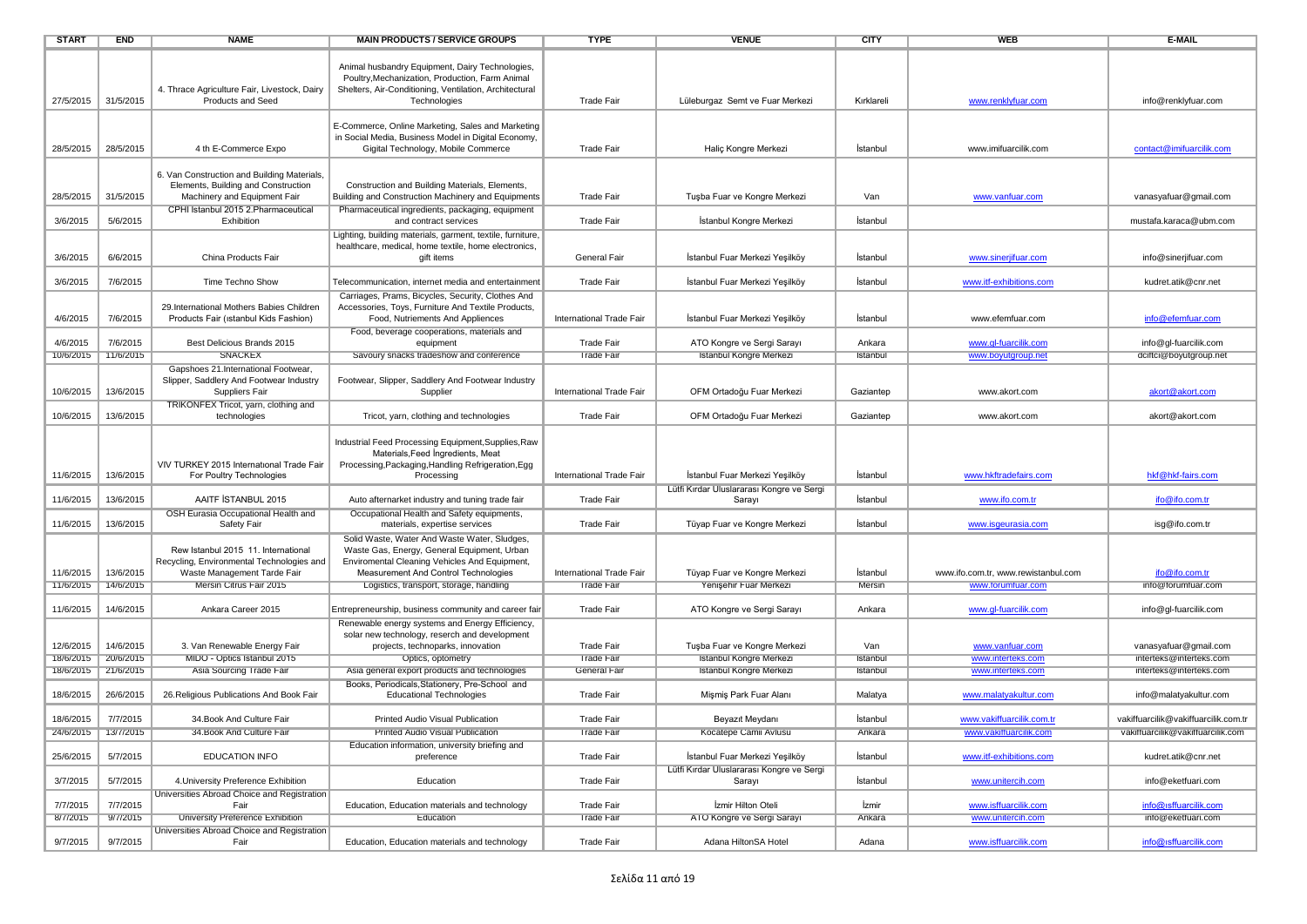| <b>START</b>         | <b>END</b>            | <b>NAME</b>                                                         | <b>MAIN PRODUCTS / SERVICE GROUPS</b>                                                                              | <b>TYPE</b>                            | <b>VENUE</b>                                               | <b>CITY</b>       | <b>WEB</b>                              | E-MAIL                                       |
|----------------------|-----------------------|---------------------------------------------------------------------|--------------------------------------------------------------------------------------------------------------------|----------------------------------------|------------------------------------------------------------|-------------------|-----------------------------------------|----------------------------------------------|
| 9/7/2015             | 12/7/2015             | Home Care and Rehab 2015                                            | In home patient and disabled care and rehab                                                                        | I rade Fair                            | Istanbul Kongre Merkezi                                    | Istanbul          | www.interteks.com                       | interteks@interteks.com                      |
| 11/7/2015            | 11/7/2015             | Universities Abroad Choice and Registration<br>Fair                 | Education, Education materials and technology                                                                      | <b>Trade Fair</b>                      | Antalya The Marmara Hotel                                  | Antalya           | www.isffuarcilik.com                    | info@isffuarcilik.com                        |
|                      |                       |                                                                     | Tractor, automotive, white and brown goods,                                                                        |                                        |                                                            |                   |                                         |                                              |
| 22/7/2015            | 26/7/2015             | Fair                                                                | Edirne Food, Agriculture, Livestock Industry   electronic equipment, Agricultural Products, Livestock<br>Equipment | <b>Trade Fair</b>                      | Edirne Fuar Alanı                                          | Edirne            | www.renklyfuar.com                      | info@renklyfuar.com                          |
|                      |                       |                                                                     |                                                                                                                    |                                        |                                                            |                   |                                         |                                              |
|                      |                       |                                                                     | Electrical household, appliances, durable goods,                                                                   |                                        |                                                            |                   |                                         |                                              |
| 29/7/2015            | 2/8/2015              | 22th Malatya General Industry and Trade<br>Fair                     | construction materials, bathroom, kitchen, ceramic,<br>hardware, General Industrial Products and Goods             | <b>Trade Fair</b>                      | Mişmiş Park Fuar Alanı                                     | Malatya           | www.malatyakultur.com                   | info@malatyakultur.com                       |
|                      |                       |                                                                     | Wooden Construction Elements, Costruction Materials                                                                |                                        |                                                            |                   |                                         |                                              |
|                      |                       |                                                                     | technologies, Heating, Cooling, Instalaltion and                                                                   |                                        |                                                            |                   |                                         |                                              |
|                      |                       |                                                                     | Insulation, Furniture, Interior Decoration, Natural Gas                                                            |                                        |                                                            |                   |                                         |                                              |
| 29/7/2015            | 2/8/2015              | 4. Building and Decoration Fair                                     | Technologies                                                                                                       | Trade Fair                             | Mişmiş Park Fuar Alanı                                     | Malatya           | www.malatyakultur.com                   | info@malatyakultur.com                       |
|                      |                       |                                                                     | Agricultural Technolgies, Tractor, Greenhouses,                                                                    |                                        |                                                            |                   |                                         |                                              |
|                      |                       |                                                                     | Livestock, Seed, Sapling, Fertilizer, Irrigation                                                                   |                                        |                                                            |                   |                                         |                                              |
| 5/8/2015             | 9/8/2015              | 8. Çorlu Agriculturetech 2015                                       | Technologies, Orcharding, Cooling, Ventilation,<br><b>Storage Systems</b>                                          | <b>Trade Fair</b>                      | Çorlu Orion Alışveriş Merkezi Fuar Alanı                   | Tekirdağ          | www.renklyfuar.com                      | info@renklyfuar.com                          |
|                      |                       |                                                                     | Seeds, Fertilizers, Pesticides, Agricultural Machinery,                                                            |                                        |                                                            |                   |                                         |                                              |
|                      |                       |                                                                     | Sapling, Irrigation Equipment, Greenhouse                                                                          |                                        |                                                            |                   |                                         |                                              |
|                      |                       | DLG-ÖÇP Agriculture and Technology Days                             | Technologies, S eedlings, Animal Breeding, Food                                                                    |                                        |                                                            |                   |                                         |                                              |
| 13/8/2015            | 16/8/2015             | 2015                                                                | Stupps                                                                                                             | <b>Trade Fair</b>                      | Tekirdağ Karaevli Mahallesi                                | Tekirdağ          | www.dlgfuarcilik.com                    | info@dlgfuarcilik.com                        |
|                      |                       |                                                                     |                                                                                                                    |                                        |                                                            |                   |                                         |                                              |
| 13/8/2015            | 16/8/2015             | Tuning Istanbul                                                     | Modified vehicles accessories spare parts industry                                                                 | <b>Trade Fair</b>                      | İstanbul Fuar Merkezi Yeşilköy                             | İstanbul          | www.itf-exhibitions.com                 | kudret.atik@cnr.net                          |
|                      |                       |                                                                     | Sports Ground Technologies, sports equipment,<br>Sports Textile&Accessorie, Fitness Equipments,                    |                                        |                                                            |                   |                                         |                                              |
| 22/8/2015            | 24/8/2015             | Marathon Expo 2015                                                  | <b>Nutritional Supports</b>                                                                                        | <b>Trade Fair</b>                      | İstanbul Kongre Merkezi                                    | İstanbul          | www.interteks.com                       | interteks@interteks.com                      |
|                      |                       |                                                                     |                                                                                                                    |                                        |                                                            |                   |                                         |                                              |
| 27/8/2015            | 29/8/2015             | 2. Expo Tunnel Turkey                                               | Tunnel construction technologies and equipments fair                                                               | <b>Trade Fair</b>                      | İstanbul Fuar Merkezi Yeşilköy                             | İstanbul          | www.demosfuar.com.tr                    | info@demosfuar.com.tr                        |
|                      |                       | Expo Powtech Turkey Powder Technologies                             | Powder and granular production, packaging                                                                          |                                        |                                                            |                   |                                         |                                              |
| 27/8/2015            | 29/8/2015             | Fair                                                                | machinery and equipment                                                                                            | <b>Trade Fair</b>                      | İstanbul Fuar Merkezi Yeşilköy                             | İstanbul          | www.demosfuar.com.tr                    | info@demosfuar.com.tr                        |
|                      |                       |                                                                     | Health, Food, Automotive, Trade Vehicles,                                                                          |                                        |                                                            |                   |                                         |                                              |
| 28/8/2015            | 6/9/2015              | 84. Izmir International Fair                                        | Construction Equipment, Machinery, Furniture,<br>Finance, Communication, IT Technologies                           | International General Fair             | Uluslararası İzmir Fuar Alanı                              | İzmir             | www.izmirfair.com.tr                    | info@izmirfair.com.tr                        |
|                      |                       | 26th International Zuchex Housewares                                | Glasswares Stell Kitchenwares, Plastics, Porcelain.                                                                |                                        |                                                            |                   |                                         |                                              |
|                      |                       | Housewares, Decorative Articles and Small                           | Electrical Appliances, Home Textile, Decorative                                                                    |                                        |                                                            |                   |                                         |                                              |
| 2/9/2015             | 6/9/2015              | <b>Electrical Appliances Fair</b>                                   | Products, Dowry                                                                                                    | International Trade Fair               | Tüyap Fuar ve Kongre Merkezi                               | İstanbul          | www.zuchex.com                          | info@zuchex.com                              |
|                      |                       |                                                                     |                                                                                                                    |                                        |                                                            |                   |                                         |                                              |
|                      |                       |                                                                     | Automobile, Commercial Vehicles, Motorcycle, Bicycle                                                               |                                        |                                                            |                   |                                         |                                              |
| 2/9/2015             | 6/9/2015              | 5.TRAKYA Autoshow                                                   | And Accessories, Modified Tools and Accessories                                                                    | <b>Trade Fair</b>                      | Lüleburgaz Semt ve Fuar Alanı                              | Kırklareli        | www.renklyfuar.com                      | info@renklyfuar.com                          |
| 2/9/2015             | 7/9/2015              | <b>Encounters of Contemporary Curators</b>                          | Contemporary Art Galleries, Museums, Art<br>Centers, Foundations and Associations                                  | <b>Trade Fair</b>                      | İstanbul Kongre Merkezi                                    | İstanbul          | www.ikonevents.com                      | info@ikonevents.com                          |
|                      |                       | <b>IPACK 2015</b>                                                   |                                                                                                                    |                                        |                                                            |                   |                                         |                                              |
|                      |                       | 30. International Packaging And Food                                | Packaging Machines, Food Processing Machines,                                                                      |                                        |                                                            |                   |                                         |                                              |
| 3/9/2015             | 6/9/2015              | Processing Systems Exhibition                                       | Packaging Materials, Labeling Machines                                                                             | International Trade Fair               | İstanbul Fuar Merkezi Yeşilköy                             | İstanbul          | www.euf.com.tr                          | info@ite-turkey.com                          |
|                      |                       |                                                                     |                                                                                                                    |                                        |                                                            |                   |                                         |                                              |
|                      |                       | Worldfood İstanbul 2015 23. International                           | Confectionary, Biscuits And Chocolates Legumes,                                                                    |                                        |                                                            |                   |                                         |                                              |
| 3/9/2015             | 6/9/2015              | Food & Beverage, Food Ingredients And<br>Food Processing Exhibition | Spices And Dry Fruit Natural Products Marmalades,                                                                  | International Trade Fair               | İstanbul Fuar Merkezi Yeşilköy                             | İstanbul          |                                         | info@ite-turkey.com                          |
|                      |                       |                                                                     | Organic And Dietetic Products Vegetable Oil<br>Agriculture, seed raising, floriculture, irrigation,                |                                        |                                                            |                   | www.euf.com.tr                          |                                              |
| 3/9/2015             | 6/9/2015              | Agro Pro Eurasia Agriculture Fair                                   | machinery, equipment and vehicles                                                                                  | <b>Trade Fair</b>                      | İstanbul Fuar Merkezi Yeşilköy                             | İstanbul          | www.cnrexpo.com                         | kudret.atik@cnr.net                          |
|                      |                       |                                                                     | Helal Food And Soft Drinks, Food Packaging,                                                                        |                                        |                                                            |                   |                                         |                                              |
|                      |                       |                                                                     | Catering Equipments, Islamic Moda and Textile, Drug                                                                |                                        |                                                            |                   |                                         |                                              |
|                      |                       |                                                                     | and Cosmetics, Islamic Investment, Banking, Halal                                                                  |                                        |                                                            |                   |                                         |                                              |
|                      |                       |                                                                     | Certificated Premises, Media and                                                                                   |                                        |                                                            |                   |                                         |                                              |
| 3/9/2015<br>8/9/2015 | 6/9/2015<br>11/9/2015 | Halal Expo İstanbul 2015<br>SHOEXPO Izmir                           | Magazines, Associations<br>Shoes, Bags And Accessories                                                             | <b>Trade Fair</b><br><b>Trade Fair</b> | İstanbul Fuar Merkezi Yeşilköy<br>Yeni Fuar Alanı-Gaziemir | İstanbul<br>Izmir | www.cnrexpo.com<br>www.izmirfair.com.tr | kudret.atik@cnr.net<br>into@izmirtair.com.tr |
|                      |                       |                                                                     | Special commodity snd petrochemical exhibition and                                                                 |                                        |                                                            |                   |                                         |                                              |
| 9/9/2015             | 10/9/2015             | Chemexpo Eurasia 2015                                               | conference                                                                                                         | <b>Trade Fair</b>                      | İstanbul Kongre Merkezi                                    | İstanbul          | www.boyutgroup.net                      | dciftci@boyutgroup.net                       |
| 9/9/2015             | 12/9/2015             | Food & Spirit Istanbul                                              | Food and beverage companies                                                                                        | <b>Trade Fair</b>                      | Küçük Çiftlik Park Maçka                                   | Istanbul          | www.ddf.com.tr                          | idf@ddf.com.tr                               |
|                      |                       | Mines, Marble, Stone, Machinery and                                 |                                                                                                                    |                                        |                                                            |                   |                                         |                                              |
| 10/9/2015            | 13/9/2015             | <b>Technology Fair Supplies</b>                                     | Mining, natural stone, marble                                                                                      | <b>Trade Fair</b>                      | Kültürpark Belediye Fuar Alanı                             | Afyonkarahisar    | www.asfuar.com                          | info@asfuar.com                              |
|                      |                       |                                                                     |                                                                                                                    |                                        |                                                            |                   |                                         |                                              |
| 10/9/2015            | 13/9/2015             | PROMOTURK-PROMOSYON 2015                                            | Professional promotion and marketing products, gifts                                                               | <b>Trade Fair</b>                      | İstanbul Kongre Merkezi                                    | İstanbul          | www.interteks.com                       | interteks@interteks.com                      |
|                      | 10/9/2015 13/9/2015   | Corporate Marketing Fair                                            | Social media, digital marketing                                                                                    | <b>Trade Fair</b>                      | <b>Istanbul Kongre Merkezi</b>                             | Istanbul          | www.interteks.com                       | interteks@interteks.com                      |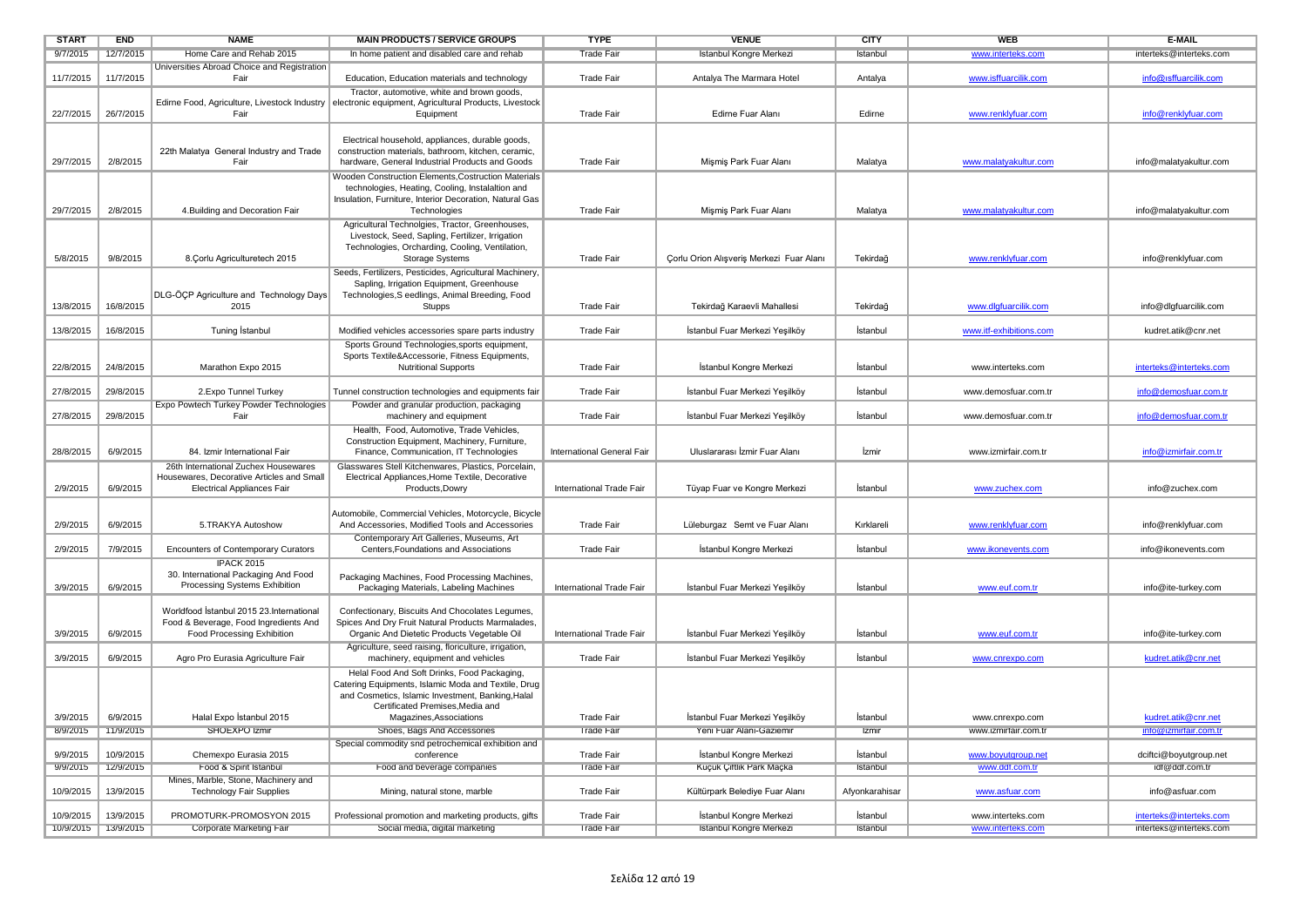| <b>START</b> | <b>END</b>            | <b>NAME</b>                                                   | <b>MAIN PRODUCTS / SERVICE GROUPS</b>                                                                    | <b>TYPE</b>              | <b>VENUE</b>                              | <b>CITY</b> | WEB                     | <b>E-MAIL</b>              |
|--------------|-----------------------|---------------------------------------------------------------|----------------------------------------------------------------------------------------------------------|--------------------------|-------------------------------------------|-------------|-------------------------|----------------------------|
|              |                       |                                                               | Information Technology, Telecommunications,                                                              |                          |                                           |             |                         |                            |
|              |                       |                                                               | Software&Services, Cables , TV and Communications                                                        |                          |                                           |             |                         |                            |
| 10/9/2015    | 13/9/2015             | CeBIT Bilişim Eurasia                                         | Sector                                                                                                   | International Trade Fair | İstanbul Fuar Merkezi Yeşilköy            | İstanbul    | www.hifas.com           | info@hifas.com             |
|              |                       |                                                               | Sign Technology, Digital Technology, Screen Printing                                                     |                          |                                           |             |                         |                            |
|              |                       |                                                               | Technology, Visual Comunication, Outdoor Media                                                           |                          |                                           |             |                         |                            |
| 10/9/2015    | 13/9/2015             | Sign İstanbul 2015                                            | Marketing                                                                                                | International Trade Fair | Tüyap Fuar ve Kongre Merkezi              | Istanbul    | www.ifo.com.tr          | ifo@ifo.com.tr             |
|              |                       |                                                               | Agrotec 2015 19th International Agriculture   Agricultural machines, pesticides, animal husbandry,       |                          |                                           |             |                         |                            |
| 10/9/2015    | 13/9/2015             | Fair                                                          | greenhouse                                                                                               | International Trade Fair | Atatürk Kültür Merkezi                    | Ankara      | www.infofair.com.tr     | infofair@infofair.com.tr   |
|              |                       |                                                               | Residential, commercial, prourment, leasing anf                                                          |                          |                                           |             |                         |                            |
| 10/9/2015    | 13/9/2015             | Real Estate 2015                                              | financing                                                                                                | <b>Trade Fair</b>        | İstanbul Fuar Merkezi Yeşilköy            | Istanbul    | www.itf-exhibitions.com | kudret.atik@cnr.net        |
|              |                       |                                                               | Technic textile, nonwovens, raw material and product                                                     |                          |                                           |             |                         |                            |
| 11/9/2015    | 13/9/2015             | HIGHTEX 2015                                                  | technologies                                                                                             | International Trade Fair | Tüyap Fuar ve Kongre Merkezi              | İstanbul    | www.teknikfuarcilik.com | info@teknikfuarcilik.com   |
|              |                       |                                                               | Agriculture and agricultural machinery and equipment,                                                    |                          |                                           |             |                         |                            |
| 12/9/2015    | 15/9/2015             | İnegöl Agriculture Fair                                       | arboriculture                                                                                            | <b>Trade Fair</b>        | Inegöl MER-PA Fuar Alanı                  | Bursa       | www.modef.com.tr        | aysun@modef.com.tr         |
|              |                       |                                                               |                                                                                                          |                          |                                           |             |                         |                            |
| 16/9/2015    | 19/9/2015             | <b>Turkey Medical Expo</b>                                    | Medical devices, systems, technologies, products                                                         | Trade Fair               | ATO Kongre ve Sergi Sarayı                | Ankara      | www.fcfuar.com          | info@fcfuar.com            |
| 16/9/2015    | 20/9/2015             | Samsun Agriculture Fair 2015                                  | Agriculture, stockbreeding                                                                               | <b>Trade Fair</b>        | Tüyap Samsun Fuar ve Kongre Merkezi       | Samsun      | www.tuyap.com.tr        | tuyap@tuyap.com.tr         |
|              |                       |                                                               |                                                                                                          |                          |                                           |             |                         |                            |
| 17/9/2015    | 20/9/2015             | İstanbul Art 2015                                             | Paintings, Drawings, Sculptures, Installations, Prints, Pho<br>tographies, Videos and Digital Arts       | Trade Fair               | Haliç Kongre Merkezi                      | İstanbul    | www.interteks.com       | interteks@interteks.com    |
|              |                       |                                                               |                                                                                                          |                          |                                           |             |                         |                            |
|              |                       |                                                               | Environment, Recycling, Waste Management, Water                                                          |                          |                                           |             |                         |                            |
| 17/9/2015    | 20/9/2015             | Citytech 8. Internationa Municipality and<br>Environment 2015 | Technologies, Municipality Equipments, City<br>Furnitures                                                | International Trade Fair | Atatürk Kültür Merkezi                    | Ankara      | www.infofair.com.tr     | infofair@infofair.com.tr   |
|              |                       |                                                               |                                                                                                          |                          |                                           |             |                         |                            |
|              |                       |                                                               | Security, Fire Safety, Building Automation,                                                              |                          |                                           |             |                         |                            |
|              |                       | 19.International ISAF Security Fair                           | Emergency, Search-Rescue, RFID Systems, Vehicle                                                          |                          |                                           |             |                         |                            |
| 17/9/2015    | 20/9/2015             |                                                               | Security                                                                                                 | International Trade Fair | İstanbul Fuar Merkezi Yeşilköy            | İstanbul    | www.marmarafuar.com.tr  | marmara@marmarafuar.com.tr |
|              | 20/9/2015             |                                                               |                                                                                                          |                          | İstanbul Fuar Merkezi Yeşilköy            |             |                         |                            |
| 17/9/2015    |                       | 19. Uluslararası Isaf - Fire & Rescue Fuari                   | Fire, emergency, rescue                                                                                  | International Trade Fair |                                           | Istanbul    | www.marmarafuar.com.tr  | marmara@marmarafuar.com.tr |
|              |                       |                                                               |                                                                                                          |                          |                                           |             |                         |                            |
|              |                       |                                                               | Occupational safety equipment, training, occupational<br>health Equipment, Personal Protective Materials |                          |                                           |             |                         |                            |
| 17/9/2015    | 20/9/2015             | 4. ISAF Safety & Health Fair                                  |                                                                                                          | <b>Trade Fair</b>        | İstanbul Fuar Merkezi Yeşilköy            | İstanbul    | www.marmarafuar.com.tr  | marmara@marmarafuar.com.tr |
| 17/9/2015    | 20/9/2015             | 4. ISAF IT Security Fair                                      | Information and network security Systems                                                                 | <b>Trade Fair</b>        | Istanbul Fuar Merkezi Yeşilköy            | Istanbul    | www.marmarafuar.com.tr  | marmara@marmarafuar.com.tr |
|              |                       |                                                               | Smart houses and building automation and                                                                 |                          |                                           |             |                         |                            |
| 17/9/2015    | 20/9/2015             | 4. Isaf Smart Home Fair                                       | Management systems                                                                                       | <b>Trade Fair</b>        | İstanbul Fuar Merkezi Yeşilköy            | İstanbul    | www.marmarafuar.com.tr  | marmara@marmarafuar.com.tr |
|              |                       | Istanbul Health Expo Medical Products,                        | Electromedical Equipment Medical Tehnology                                                               |                          |                                           |             |                         |                            |
| 17/9/2015    | 20/9/2015             | Hospital, Equipment Exhibition                                | <b>Laboratory Equipment</b>                                                                              | <b>Trade Fair</b>        | Istanbul Fuar Merkezi Yeşilköy            | Istanbul    | www.itf-exhibitions.com | kudret.atik@cnr.net        |
|              | 17/9/2015   20/9/2015 | Eurasia Expotool Istanbul                                     | Mechanic and Power tools                                                                                 | <b>Trade Fair</b>        | Istanbul Kongre Merkezi                   | Istanbul    | www.turkel.com.tr       | info@turkel.com.tr         |
|              |                       |                                                               |                                                                                                          |                          |                                           |             |                         |                            |
|              |                       |                                                               | Motor&Sailing Boats, Engine & Engine Systems,                                                            |                          |                                           |             |                         |                            |
|              |                       |                                                               | BOAT SHOW 2015 36. International Istanbul   Marine Equipments & Accessories, Consumer Goods              |                          |                                           |             |                         |                            |
| 29/9/2015    | 4/10/2015             | <b>Boat Show Fair</b>                                         | And Services, Second Hand and Equipment                                                                  | International Trade Fair | Haliç Kongre Merkezi                      | İstanbul    | www.ntsr.com.tr         | info@ntsr.com.tr           |
|              |                       |                                                               |                                                                                                          |                          |                                           |             |                         |                            |
|              |                       |                                                               | Motor&Sailing Boats, Engine & Engine Systems,                                                            |                          |                                           |             |                         |                            |
|              |                       |                                                               | BOAT SHOW 2015 36.International Istanbul Marine Equipments & Accessories, Consumer Goods                 |                          |                                           |             |                         |                            |
| 29/9/2015    | 4/10/2015             | <b>Boat Show Fair</b>                                         | And Services, Second Hand and Equipment                                                                  | International Trade Fair | Marintürk İstanbul City Port - Pendik     | İstanbul    | www.ntsr.com.tr         | info@ntsr.com.tr           |
|              |                       |                                                               | Agricultural Technologies, Tractor, Greenhouses,                                                         |                          |                                           |             |                         |                            |
|              |                       |                                                               | Livestock, Seed, Sapling, Fertilizer Irrigation                                                          |                          |                                           |             |                         |                            |
|              |                       |                                                               | Technologies, Orcharding, Cooling, Ventilation,                                                          |                          |                                           |             |                         |                            |
| 30/9/2015    | 4/10/2015             | 10. Trakya Agriculturetech 2015                               | <b>Storage Systems</b>                                                                                   | <b>Trade Fair</b>        | Lüleburgaz Semt ve Fuar Alanı             | Kırklareli  | www.renklyfuar.com      | info@renklyfuar.com        |
|              |                       |                                                               |                                                                                                          |                          | Lütfi Kırdar Uluslararası Kongre ve Sergi |             |                         |                            |
| 1/10/2015    | 3/10/2015             | Surface Design Show Istanbul 2015                             | New Innovative solutions in surface technologies                                                         | <b>Trade Fair</b>        | Sarayı                                    | Istanbul    | www.interteks.com       | interteks@interteks.com    |
|              |                       | IDME Disaster Management Exhibition and                       |                                                                                                          |                          |                                           |             |                         |                            |
| 1/10/2015    | 3/10/2015             | Conference                                                    | Disaster management, humanitarian aid, emergency                                                         | Trade Fair               | İstanbul Kongre Merkezi                   | İstanbul    | www.trioistanbul.com    | info@trioistanbul.com      |
|              |                       | Bursa 27. International Construction and                      |                                                                                                          |                          |                                           |             |                         |                            |
| 1/10/2015    | 4/10/2015             | Living Fair and Congress                                      | <b>Building materials</b>                                                                                | International Trade Fair | Merinos Atatürk Kongre ve Kültür Merkezi  | Bursa       | www.erexpo.com.tr       | erdalusta@erexpo.com.tr    |
|              |                       |                                                               |                                                                                                          |                          |                                           |             |                         |                            |
|              | 1/10/2015 4/10/2015   | 11. International LED & LED Lighting<br>Exhibition            | LED Systems, Technologies, Lighting Applications,                                                        | International Trade Fair | İstanbul Fuar Merkezi Yeşilköy            | İstanbul    |                         |                            |
|              |                       |                                                               | Visual Communication Applications                                                                        |                          |                                           |             | www.marmararuar.com.tr  | marmara@marmaratuar.com.tr |
|              |                       |                                                               |                                                                                                          |                          |                                           |             |                         |                            |
|              |                       |                                                               | Electronic Components, Power Suppliers, semi                                                             |                          |                                           |             |                         |                            |
|              | 4/10/2015             | 4. Electronist Fair                                           | conductors, embedded systems, display systems,                                                           | <b>Trade Fair</b>        |                                           | İstanbul    | www.marmarafuar.com.tr  |                            |
| 1/10/2015    |                       |                                                               | sensors, test and measurement systems                                                                    |                          | İstanbul Fuar Merkezi Yeşilköy            |             |                         | marmara@marmarafuar.com.tr |
|              |                       |                                                               | Electicity Cycle, Transmission, power Distribution,                                                      |                          |                                           |             |                         |                            |
|              |                       |                                                               | control and protection, test, measurement and                                                            |                          |                                           | İstanbul    |                         |                            |
| 1/10/2015    | 4/10/2015             | 4. Elex Fair                                                  | maintenance                                                                                              | <b>Trade Fair</b>        | İstanbul Fuar Merkezi Yeşilköy            |             | www.marmarafuar.com.tr  | marmara@marmarafuar.com.tr |
|              |                       |                                                               | Advertising Materials, Outdoor Advertisement, Visual<br><b>Communication Equipmenmt</b>                  |                          | İstanbul Fuar Merkezi Yesilköv            |             | www.marmarafuar.com.tr  |                            |
| 1/10/2015    | 4/10/2015             | 3rd Advex Exhibition                                          |                                                                                                          | <b>Trade Fair</b>        |                                           | İstanbul    |                         | marmara@marmarafuar.com.tr |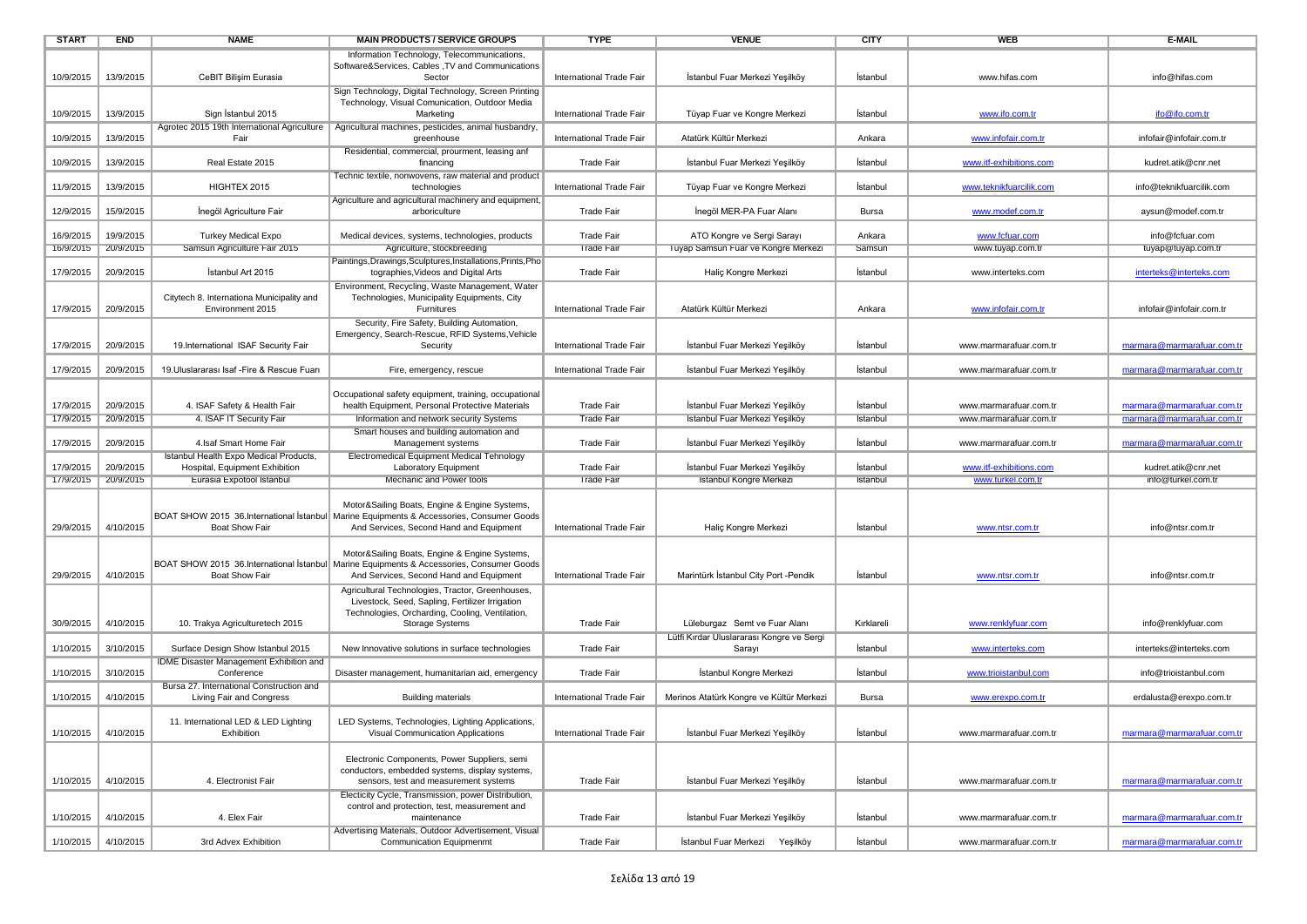| <b>START</b> | <b>END</b>                           | <b>NAME</b>                                                                                                                                                           | <b>MAIN PRODUCTS / SERVICE GROUPS</b>                                                                                                                                                                | <b>TYPE</b>                            | <b>VENUE</b>                                                      | <b>CITY</b>          | <b>WEB</b>                               | E-MAIL                                     |
|--------------|--------------------------------------|-----------------------------------------------------------------------------------------------------------------------------------------------------------------------|------------------------------------------------------------------------------------------------------------------------------------------------------------------------------------------------------|----------------------------------------|-------------------------------------------------------------------|----------------------|------------------------------------------|--------------------------------------------|
|              |                                      | Bursa Nature, Hunting 2015 7th<br>International Outdoor Sports, Hunting,<br>Shooting, Fishing, Alternative Tourism, Off-<br>Road Vehicles, Summer Sports, Sport wear, | Hunting, Shooting, Fishing, Off-Road Vehicles,                                                                                                                                                       |                                        |                                                                   |                      |                                          |                                            |
| 1/10/2015    | 4/10/2015                            | Caravan and Camping Materials                                                                                                                                         | Summer Sports And Camping Materials                                                                                                                                                                  | International Trade Fair               | Bursa Uluslararası Fuar ve Kongre Merkezi                         | Bursa                | www.tuyap.com.tr                         | tuyapbursa@tuyap.com.tr                    |
|              |                                      |                                                                                                                                                                       | Undergraduate Education, Graduate Education,<br>Master Degrees, Certificate Programs, Language                                                                                                       |                                        |                                                                   |                      |                                          |                                            |
| 6/10/2015    | 6/10/2015                            | Akare Study Abroad Fairs                                                                                                                                              | Studies Abroad, Summer School, High School Abroad                                                                                                                                                    | <b>Trade Fair</b>                      | Sheraton Hotel ve Kongre Merkezi                                  | Ankara               | www.akare.com.tr                         | info@akare.com.tr                          |
| 7/10/2015    | 10/10/2015                           | AYMOD 15. International Footwear Fashion<br>Fair                                                                                                                      | Shoes, Bags, Belts, Wallets, Associations, Agencies,<br>Magazines                                                                                                                                    | International Trade Fair               | Istanbul Fuar Merkezi Yeşilköy                                    | İstanbul             | www.cnrexpo.com                          | kudret.atik@cnr.net                        |
| 8/10/2015    | 8/10/2015                            | Akare Study Abroad Fairs                                                                                                                                              | Undergraduate Education, Graduate Education,<br>Master Degrees, Certificate Programs, Language<br>Studies Abroad, Summer School, High School Abroad                                                  | <b>Trade Fair</b>                      | İzmir Hilton Oteli                                                | İzmir                | www.akare.com.tr                         | info@akare.com.tr                          |
|              | 8/10/2015   8/10/2015                | <b>Swiss Education Fair</b>                                                                                                                                           | Education, Education materials and technology                                                                                                                                                        | <b>Trade Fair</b>                      | <b>Ankara Sheraton Oteli</b>                                      | Ankara               | www.isffuarcilik.com                     | info@isffuarcilik.com                      |
| 8/10/2015    | 10/10/2015                           | ALUEXPO 2015 4.International Aluminium<br>Technology, Machinery And Products Trade<br>Fair                                                                            | Raw Materials, Primary Aluminium Products,<br>Aluminium Products For Different Industries,<br>Aluminium Production Technology, Machinery &<br>Equipments, Surface Treatment                          | International Trade Fair               | İstanbul Fuar Merkezi Yeşilköy                                    | İstanbul             | www.aluexpo.com                          | info@ankiros.com                           |
|              |                                      |                                                                                                                                                                       |                                                                                                                                                                                                      |                                        |                                                                   |                      |                                          |                                            |
| 8/10/2015    | 11/10/2015                           | Innovation Turkey, Product and<br>Technological Innovation Summit and Expo                                                                                            | Product and Technological Innovation                                                                                                                                                                 | <b>Trade Fair</b>                      | İstanbul Fuar Merkezi Yeşilköy                                    | İstanbul             | www.aktiffuarcilik.com                   | info@aktiffuarcilik.com                    |
| 8/10/2015    | 11/10/2015                           | Cin Zheilang Corporate Gifts and Giftsware<br><b>Trade Fair</b>                                                                                                       | Giftsware, houseware, plasticware, bijoux, jewelry,<br>stationary                                                                                                                                    | <b>Trade Fair</b>                      | Lütfi Kırdar Uluslararası Kongre ve Sergi<br>Sarayı               | Istanbul             | www.interteks.com                        | interteks@interteks.com                    |
| 8/10/2015    | 11/10/2015                           | <b>Istanbul Music and Dance Fair</b>                                                                                                                                  | Music, dance, stage equipments, event and<br>communication technologies                                                                                                                              | <b>Trade Fair</b>                      | Askeri Müze Kültür Sitesi                                         | İstanbul             |                                          | hkf@hkf-fairs.com                          |
| 8/10/2015    | 11/10/2015                           | KENT EXPO 3. Urbanism and City Demands<br>Fair                                                                                                                        | Municipality Vehicles, Urban Furniture, Perk-Garden<br>Equipments, Treatment Equipment, Transport<br>Systems, Sport Facility Equipment and Hardware                                                  | <b>Trade Fair</b>                      | Yeni Fuar Alanı-Gaziemir                                          | İzmir                | www.izmirfair.com.tr                     | info@izmirfair.com.tr                      |
| 8/10/2015    | 11/10/2015                           | Adana 9 th Furniture-Decoration Fair 2015                                                                                                                             | Furniture, Decoration, Lighting, Glassware, Home<br>Textile, Home Electronics and Accessories                                                                                                        | <b>Trade Fair</b>                      | Tüyap Adana Uluslararası Fuar ve Kongre<br>Merkezi                | Adana                | www.tuyap.com.tr                         | tuyapadana@tuyap.com.tr                    |
| 9/10/2015    | 9/10/2015<br>10/10/2015   10/10/2015 | Akare Study Abroad Fairs<br><b>Swiss Education Fair</b>                                                                                                               | Undergraduate Education, Graduate Education,<br>Master Degrees, Certificate Programs, Language<br>Studies Abroad, Summer School, High School Abroad<br>Education, Education materials and technology | <b>Trade Fair</b><br><b>Trade Fair</b> | İstanbul Hilton Oteli Kozyatağı<br>Hilton Kongre ve Sergi Merkezi | Istanbul<br>Istanbul | www.akare.com.tr<br>www.isffuarcilik.com | info@akare.com.tr<br>info@isffuarcilik.com |
|              |                                      |                                                                                                                                                                       |                                                                                                                                                                                                      |                                        |                                                                   |                      |                                          |                                            |
|              | 10/10/2015   11/10/2015              | Akare Study Abroad Fairs                                                                                                                                              | Undergraduate Education, Graduate Education,<br>Master Degrees, Certificate Programs, Language<br>Studies Abroad, Summer School, High School Abroad                                                  | Trade Fair                             | Hilton Kongre ve Sergi Merkezi                                    | İstanbul             | www.akare.com.tr                         | info@akare.com.tr                          |
|              | 11/10/2015 11/10/2015                | <b>Edufairs Turkey</b>                                                                                                                                                | Overseas high school, undergraduate, postgraduate,<br>certificate programmes                                                                                                                         | <b>Trade Fair</b>                      | Ankara Hilton Oteli                                               | Ankara               | www.edufairs.net                         | info@edufairs.net                          |
|              | 13/10/2015   13/10/2015              | <b>Edufairs Turkey</b>                                                                                                                                                | Overseas high school, undergraduate, postgraduate,<br>certificate programmes                                                                                                                         | <b>Trade Fair</b>                      | Izmir Hilton Oteli                                                | Izmir                | www.edufairs.net                         | info@edufairs.net                          |
|              | 13/10/2015   13/10/2015              | IEFT Education Fairs Of Turkey                                                                                                                                        | Education Opportunities Abroad, Universities,<br>Language Schools, Colleges, Consulates, Education<br>Institutions, Associations                                                                     | <b>Trade Fair</b>                      | Sheraton Hotel ve Kongre Merkezi                                  | Ankara               | www.ieft.net                             | info@ieft.net                              |
|              | 14/10/2015   15/10/2015              | 11th Turkey Call Center Expo                                                                                                                                          | Telecommunications Structure, Call Center<br>Software/Hardware /Consultancy/Product/Outsourcing                                                                                                      | <b>Trade Fair</b>                      | Haliç Kongre Merkezi                                              | İstanbul             | www.imifuarcilik.com                     | contact@imifuarcilik.com                   |
|              | 14/10/2015 16/10/2015                | Premiere Vision Istanbul                                                                                                                                              | Fabric (Woven, Denim, Knitted, Yarn, Others)<br>Accessories, Hangers, Computers & Labelling<br>Systems, Labels, Zipper, Button, Snap Fastener                                                        | Trade Fair                             | İstanbul Fuar Merkezi Yeşilköy                                    | İstanbul             | www.itf-exhibitions.com                  | kudret.atik@cnr.net                        |
|              | 14/10/2015   17/10/2015              | Eurasia Security and Traffic Fair                                                                                                                                     | Traffic security, security systems, homeland security                                                                                                                                                | <b>Trade Fair</b>                      | ATO Kongre ve Sergi Sarayı                                        | Ankara               | www.fcfuar.com                           | info@fcfuar.com                            |
|              |                                      | Bursa Agriculture 2015 13th International<br>Agriculture, Seed Raising, Sapling And                                                                                   |                                                                                                                                                                                                      |                                        |                                                                   |                      |                                          |                                            |
|              | 14/10/2015   18/10/2015              | Dairy Industry Fair                                                                                                                                                   | Agriculture, Seed Raising, Sapling And Dairy Industry                                                                                                                                                | International Trade Fair               | Bursa Uluslararası Fuar ve Kongre Merkezi                         | Bursa                | www.tuyap.com.tr                         | tuyapbursa@tuyap.com.tr                    |
|              | 14/10/2015   18/10/2015              | Bursa 8th International Stockbreeding And<br><b>Equipment Fair</b>                                                                                                    | Stockbreeding                                                                                                                                                                                        | International Trade Fair               | Bursa Uluslararası Fuar ve Kongre Merkezi                         | Bursa                | www.tuyap.com.tr                         | tuyapbursa@tuyap.com.tr                    |
|              | 15/10/2015 15/10/2015                | <b>Edufairs Turkey</b>                                                                                                                                                | Overseas high school, undergraduate, postgraduate,<br>certificate programmes                                                                                                                         | Trade Fair                             | İstanbul Hilton Oteli Kozyatağı                                   | İstanbul             | www.edufairs.com.tr                      | info@edufairs.net                          |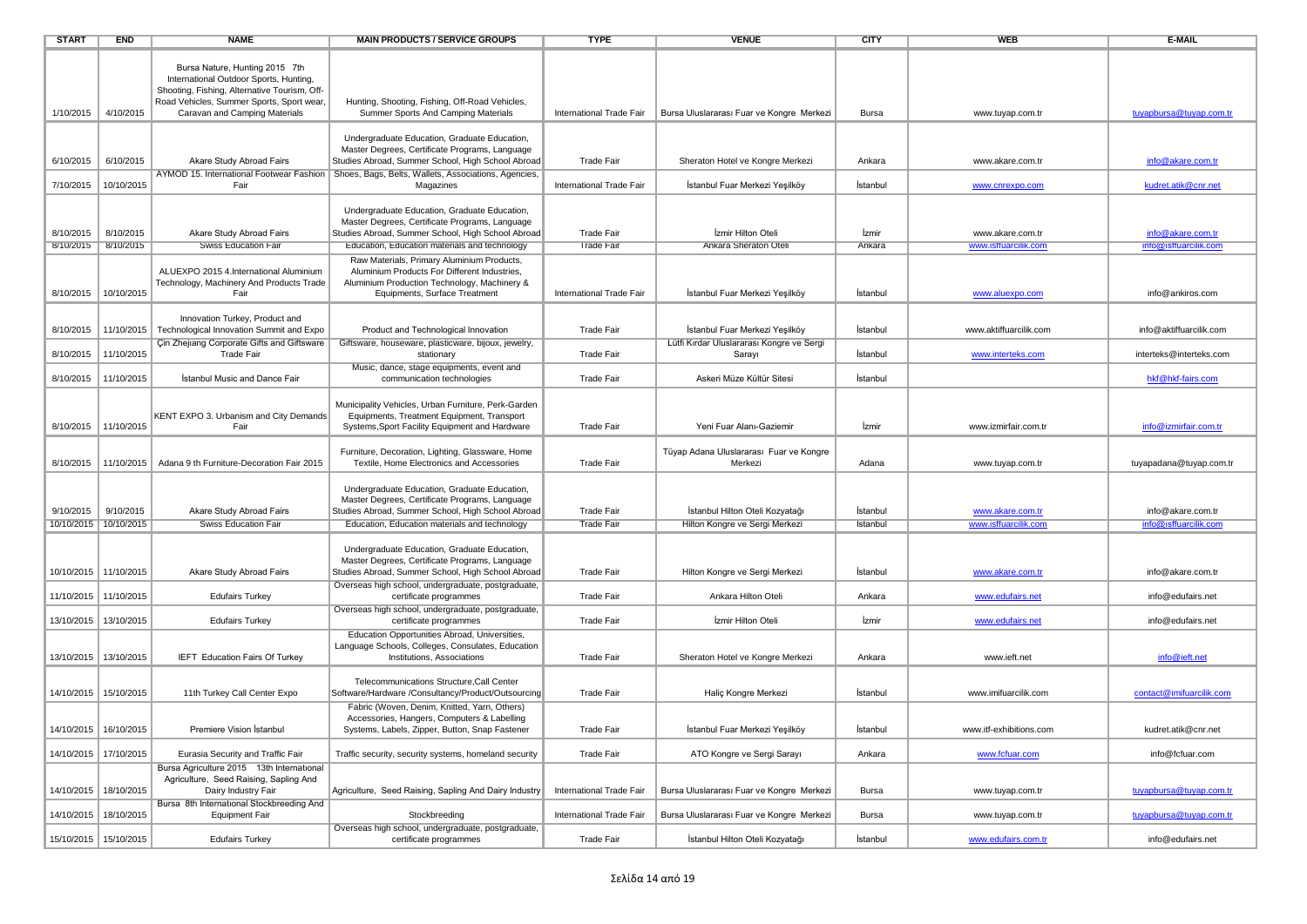| START                 | <b>END</b>                                       | <b>NAME</b>                                                                                                                           | <b>MAIN PRODUCTS / SERVICE GROUPS</b>                                                                                                                                                                    | <b>TYPE</b>                            | <b>VENUE</b>                                              | <b>CITY</b>          | <b>WEB</b>                                 | E-MAIL                                            |
|-----------------------|--------------------------------------------------|---------------------------------------------------------------------------------------------------------------------------------------|----------------------------------------------------------------------------------------------------------------------------------------------------------------------------------------------------------|----------------------------------------|-----------------------------------------------------------|----------------------|--------------------------------------------|---------------------------------------------------|
|                       | 15/10/2015 15/10/2015                            | American Education Fair                                                                                                               | Education, Education materials and technology                                                                                                                                                            | I rade Fair                            | <b>Ankara Sheraton Oteli</b>                              | Ankara               | www.istfuarcilik.com                       | into@istfuarcilik.com                             |
|                       | 15/10/2015 15/10/2015                            | IEFT Education Fairs Of Turkey                                                                                                        | Education Opportunities Abroad, Universities,<br>Language Schools, Colleges, Consulates, Education<br>Institutions, Associations                                                                         | <b>Trade Fair</b>                      | İzmir Hilton Oteli                                        | İzmir                | www.ieft.net                               | info@ieft.net                                     |
|                       | 15/10/2015 17/10/2015                            | PaintExpo Eurasia 2015                                                                                                                | Liquid Paints and Powder Coating, Systems and<br>Equipment For Liquid Painting, Powder Coating and<br>Coil Coating, Automation and Conveyor Technology,<br>Application Systems and Spray Guns,           | <b>Trade Fair</b>                      | İstanbul Fuar Merkezi Yeşilköy                            | İstanbul             | www.artkim.com.tr                          | sales@artkim.com.tr                               |
|                       | 15/10/2015 17/10/2015                            | STT Eurasia 2015 2. Surface Treatment<br><b>Technologies Exhibition</b>                                                               | Pretreatment, Surface Treatment<br>Chemicals, Machinery Equipment and Technologies                                                                                                                       | <b>Trade Fair</b>                      | İstanbul Fuar Merkezi<br>Yeşilköy                         | İstanbul             | www.artkim.com.tr                          | sales@artkim.com.tr                               |
| 15/10/2015            | 18/10/2015                                       | 22. Van Asya İpekyolu Industry and Trade<br>Sector Suppliers Trade Fair                                                               | Furniture, Food and Food Products, Automotive,<br>Durable Household Equipments, It, Consruction,<br>Building, Textile, Electironic                                                                       | <b>Trade Fair</b>                      | Tuşba Fuar ve Kongre Merkezi                              | Van                  | www.vanfuar.com                            | vanasyafuar@gmail.com                             |
| 15/10/2015            | 18/10/2015                                       | Natural Gas Antalya'15                                                                                                                | Natural gas and air conditioning technologies                                                                                                                                                            | <b>Trade Fair</b>                      | Cam Piramit Sabancı Kongre ve Fuar<br>Merkezi             | Antalya              | www.detayfuarcilik.com                     | info@detayfuarcilik.com                           |
|                       | 15/10/2015 18/10/2015                            | 13.Be My Dealer? Franchising And Brand<br>Dealership Fair<br>Bijuteri 2015 - Bijouterie Fashion and                                   | Food, Restaurant, Informatics, retailing, Textile,<br>Ready Wear, Real Estate, Education, Accessories,<br>Furniture, Service, Cosmetics, Car Maintenance,<br>Toys, Gifts, Glassware, Telecomunication    | <b>Trade Fair</b>                      | İstanbul Fuar Merkezi Yeşilköy                            | İstanbul             | www.medyafors.com                          | info@medyafors.com                                |
| 15/10/2015            | 18/10/2015                                       | Accessories Fair                                                                                                                      | <b>Bijouterie Fashion and Accessories</b>                                                                                                                                                                | <b>Trade Fair</b>                      | İstanbul Fuar Merkezi Yeşilköy                            | İstanbul             | www.cnrexpo.com                            | kudret.atik@cnr.net                               |
|                       | 15/10/2015   18/10/2015                          | Istanbul Food - Tech 2015 10th Food and<br>Bevarage Technologies, Food Safety<br>Additives and Ingredients                            | Food and Beverage Technology, Food Safety,<br>Addivitives and Ingredients, Cooling, Ventilation,<br>Storage Systems, Mill Machines                                                                       | International Trade Fair               | Tüyap Fuar ve Kongre Merkezi                              | İstanbul             | www.tuyap.com.tr                           | info@reedtuyap.com.tr                             |
|                       | 15/10/2015 18/10/2015                            | Eurasia Packaging 2015 İstanbul 21st<br>International Packaging Industry Fair                                                         | Packaging Machines, Production-Recycling<br>Technologies and Systems, Products, Complementary<br>Goods                                                                                                   | International Trade Fair               | Tüyap Fuar ve Kongre Merkezi                              | İstanbul             | www.tuyap.com.tr                           | info@reedtuyap.com.tr                             |
|                       | 15/10/2015   18/10/2015                          | Istanbul Jewelry Show October 2015 41.<br>İstanbul International Jewelry, Watch &<br><b>Equipment Fair</b>                            | Jewellery Made Of All Precious and semi Precious<br>Metals, Precious, Semi Precious and Synthetic<br>Stones, Pearls Watches, Precious, Giftwares, Related<br>Machinery, Equipment, Decoration, Softwares | International Trade Fair               | İstanbul Fuar Merkezi Yeşilköy                            | İstanbul             | www.ubmrotaforte.com                       | info-rotaforte@ubm.com                            |
|                       | 15/10/2015 18/10/2015                            | Pet İstanbul Trade Show                                                                                                               | Cat-Dog Product and materials, Bird Products,<br>Aquariums&Aquariums Suppliers                                                                                                                           | <b>Trade Fair</b>                      | İstanbul Fuar Merkezi Yeşilköy                            | İstanbul             | www.ulusalfair.com                         | ulusal@ulusalfair.com                             |
|                       | 15/10/2015 3/10/2015                             | Istanbul Fireplace and Accessories Fair                                                                                               | Fire place, accessories, stone and marble decoration                                                                                                                                                     | <b>Trade Fair</b>                      | İstanbul Fuar Merkezi Yeşilköy                            | İstanbul             | www.ulusalfair.com                         | ulusal@ulusalfair.com                             |
|                       | 17/10/2015   17/10/2015<br>17/10/2015 17/10/2015 | QS World MBA Tour and World Grad School<br>Tour<br>American Education Fair                                                            | <b>Higher Educational Institutions</b><br>Education, Education materials and technology                                                                                                                  | <b>Trade Fair</b><br><b>Trade Fair</b> | İstanbul Kongre Merkezi<br>Hilton Kongre ve Sergi Merkezi | İstanbul<br>Istanbul | www.boyutgroup.net<br>www.isffuarcilik.com | dciftci@boyutgroup.net<br>info@isffuarcilik.com   |
|                       | 17/10/2015   18/10/2015                          | <b>Edufairs Turkey</b>                                                                                                                | Overseas high school, undergraduate, postgraduate,<br>certificate programmes                                                                                                                             | <b>Trade Fair</b>                      | The Marmara Otel                                          | İstanbul             | www.edufairs.com.tr                        | info@edufairs.net                                 |
|                       | 17/10/2015 18/10/2015                            | IEFT Education Fairs Of Turkey                                                                                                        | Education Opportunities Abroad, Universities,<br>Language Schools, Colleges, Consulates, Education<br>Institutions, Associations                                                                         | <b>Trade Fair</b>                      | İstanbul Kongre Merkezi                                   | İstanbul             | www.ieft.net                               | info@ieft.net                                     |
| 19/10/2015            | 19/10/2015                                       | IEFT Education Fairs Of Turkey                                                                                                        | Education Opportunities Abroad, Universities,<br>Language Schools, Colleges, Consulates, Education<br>Institutions, Associations                                                                         | <b>Trade Fair</b>                      | BYOTEL- Kozyatağı                                         | İstanbul             | www.ieft.net                               | info@ieft.net                                     |
|                       | 19/10/2015 21/10/2015                            | Personel Turkey                                                                                                                       | Human resources management                                                                                                                                                                               | <b>Trade Fair</b>                      | Lütfi Kırdar Uluslararası Kongre ve Sergi<br>Sarayı       | İstanbul             | www.hf-turkey.com                          | info@hf-turkey.com                                |
|                       | 21/10/2015 24/10/2015                            | Automotive 2015<br>21. International Automotive Supply Industry,<br>Components, Accessories & Service<br><b>Equipments Exhibition</b> | Equipment And Spare Parts, Garage Tools And<br>Service Equipment, Organic Materials And Chemicals,<br>Metallurgy                                                                                         | International Trade Fair               | İstanbul Fuar Merkezi Yeşilköy                            | İstanbul             | www.itf-exhibitions.com                    | kudret.atik@cnr.net                               |
|                       |                                                  |                                                                                                                                       | Casting, chipless metal, chip forming, heat and                                                                                                                                                          |                                        |                                                           |                      |                                            |                                                   |
|                       | 21/10/2015 24/10/2015                            | Subconist 2015                                                                                                                        | surface treatment                                                                                                                                                                                        | International Trade Fair               | İstanbul Fuar Merkezi Yeşilköy                            | İstanbul             | www.cnrexpo.com                            | kudret.atik@cnr.net                               |
| 22/10/2015 25/10/2015 | 22/10/2015 24/10/2015                            | 3. Frutech Fruit Growing and Technology<br>Fair<br>Best Real Estate 15 Fair                                                           | Tools and Machinery, Plant Nutrition Products,<br>Agricultural Chemicals, Storage goods, logistics,<br>saplings, fruits<br><b>Real estate</b>                                                            | <b>Trade Fair</b><br><b>Irade Fair</b> | Cam Piramit Sabancı Kongre ve Fuar<br>Merkezi             | Antalya<br>Istanbul  | www.mskfuarcilik.com.tr                    | info@mskfuarcilik.com.tr<br>qurkan@bilesim.com.tr |
|                       |                                                  |                                                                                                                                       |                                                                                                                                                                                                          |                                        | Istanbul Kongre Merkezi                                   |                      | www.bilesim.com.tr                         |                                                   |
|                       |                                                  | Best Building Electrical, Electronic,<br>22/10/2015 25/10/2015 Mechanical and Control Systems Fair 2015                               | Fire, Safety Systems, Building Automation, Lighting,<br>Air Conditioning, Audio-Video Systems, Access and<br>Transportation, Structural Cabling, Power Systems                                           | <b>Trade Fair</b>                      | İstanbul Kongre Merkezi                                   | İstanbul             | www.bilesim.com.tr                         | gurkan@bilesim.com.tr                             |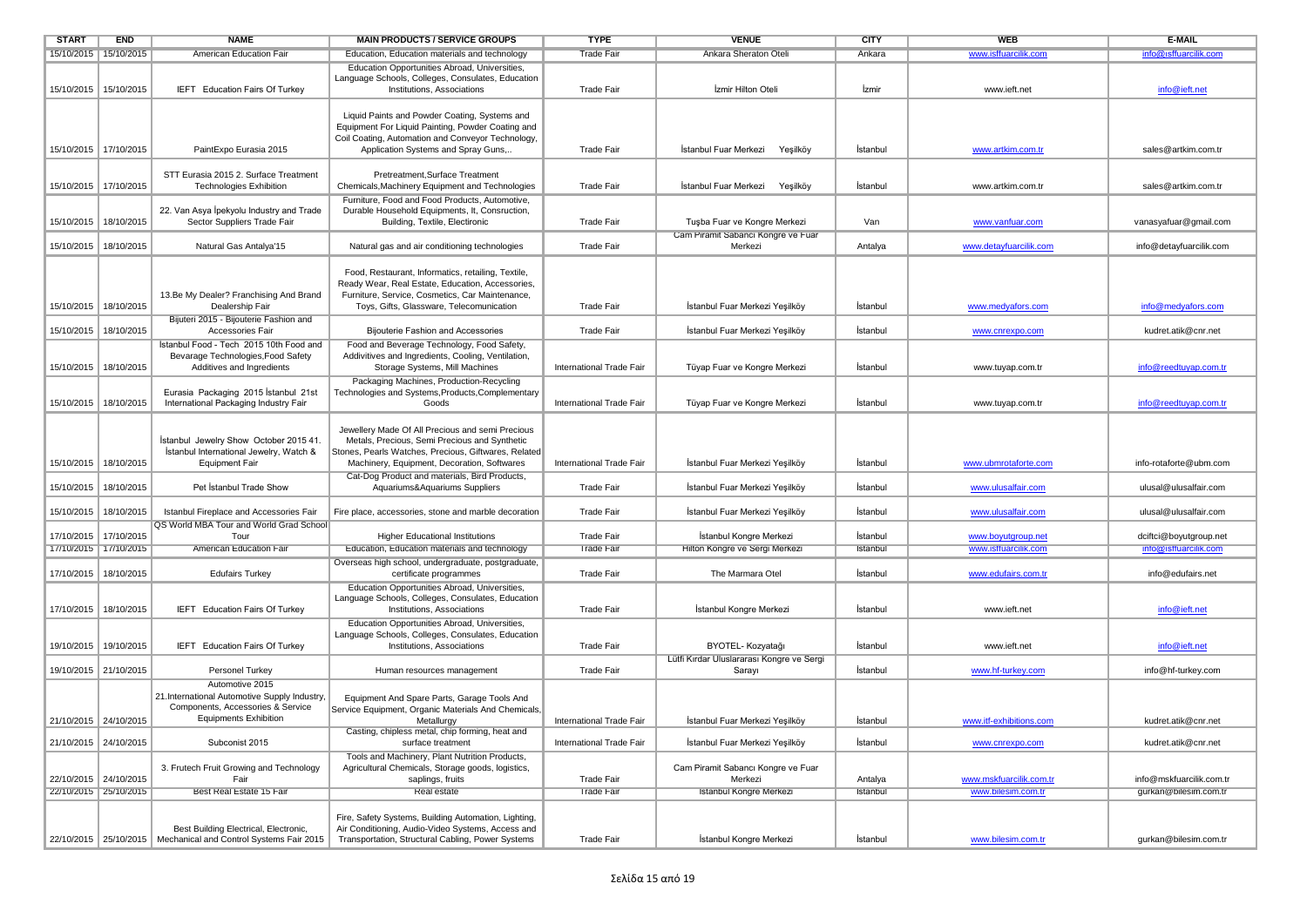| <b>START</b>          | <b>END</b>            | <b>NAME</b>                                                                                                           | <b>MAIN PRODUCTS / SERVICE GROUPS</b>                                                                                                                                                 | <b>TYPE</b>              | <b>VENUE</b>                                                      | <b>CITY</b> | WEB                                       | E-MAIL                                      |
|-----------------------|-----------------------|-----------------------------------------------------------------------------------------------------------------------|---------------------------------------------------------------------------------------------------------------------------------------------------------------------------------------|--------------------------|-------------------------------------------------------------------|-------------|-------------------------------------------|---------------------------------------------|
|                       |                       | FOODEX Izmir Food and Food Technologies                                                                               |                                                                                                                                                                                       |                          |                                                                   |             |                                           |                                             |
|                       | 22/10/2015 25/10/2015 | Fair                                                                                                                  | Food and Food Technologies                                                                                                                                                            | <b>Trade Fair</b>        | Uluslararası İzmir Fuar Alanı                                     | İzmir       | www.gencizfuar.com.tr                     | info@gencizfuar.com.tr                      |
|                       |                       |                                                                                                                       | Food and beverage, food processing, bakery                                                                                                                                            |                          |                                                                   |             |                                           |                                             |
| 22/10/2015 25/10/2015 |                       | Samsun Food 2015                                                                                                      | products, refrigirators, storage                                                                                                                                                      | <b>Trade Fair</b>        | Tüyap Samsun Fuar ve Kongre Merkezi                               | Samsun      | www.tuyap.com.tr                          | tuyap@tuyap.com.tr                          |
|                       | 22/10/2015 25/10/2015 | 2. Sleep Well Expo                                                                                                    | Mattress and technologies                                                                                                                                                             | Trade Fair               | Istanbul Fuar Merkezi Yeşilköy                                    | Istanbul    | www.ihlastuar.com                         | into@ihlastuar.com                          |
| 22/10/2015 25/10/2015 |                       | 28. Yapı / Turkeybuild 2015 Ankara Fair                                                                               | Services, Infrastructure, Structural System,<br>Completion Of Structure, Finishing Works,<br>Installations, Electric-Electronic, Building Equipment,<br>Kitchen-Bathroom, Landscaping | International Trade Fair | ATO Kongre ve Sergi Sarayı                                        | Ankara      | www.yapifuari.com.tr                      | info@yapifuari.com.tr                       |
| 23/10/2015 24/10/2015 |                       | Turkey Hajj and Umrah Tourism Fair                                                                                    | Tourism                                                                                                                                                                               | Trade Fair               | Hilton Kongre ve Sergi Merkezi                                    | Istanbul    | www.metexturkey.com                       | into@metexturkey.com                        |
|                       |                       | Wood Processing Machinery 2015 28th                                                                                   |                                                                                                                                                                                       |                          |                                                                   |             |                                           |                                             |
| 24/10/2015 28/10/2015 |                       | International Wood Processing Machines,<br>Cutting Tools, Hand Tools<br>Fair                                          | Wood Processing Machines, Cutting Tools, Hand<br>Tools, Dryers, Furniture Production Machines and<br>Workbenches.                                                                     | International Trade Fair | Tüyap Fuar ve Kongre Merkezi                                      | Istanbul    | www.tuyap.com.tr                          | tuyapendustri@tuyap.com.tr                  |
|                       |                       |                                                                                                                       |                                                                                                                                                                                       |                          |                                                                   |             |                                           |                                             |
| 24/10/2015 28/10/2015 |                       | INTERMOB 2015 18.International Furniture<br>Side Industry, Accessories, Forestry<br>Products And Wood Technology Fair | Furniture, Wheels, Sliding Rail Systems, Hinges,<br>MDF, Chipboard, Lumber, Chemicals, Side Bands                                                                                     | International Trade Fair | Tüyap Fuar ve Kongre Merkezi                                      | İstanbul    | www.tuyap.com.tr                          | tuyapendustri@tuyap.com.tr                  |
|                       |                       |                                                                                                                       | Pilgrimage and Umre travel, hotels, air tourism,                                                                                                                                      |                          |                                                                   |             |                                           |                                             |
| 28/10/2015 29/10/2015 |                       | 9. Hajj and Umrah Tours Fair                                                                                          | religious tourism                                                                                                                                                                     | <b>Trade Fair</b>        | Hilton Kongre ve Sergi Merkezi                                    | İstanbul    | www.grupmedya.com.tr                      | info@grupmedya.com.tr                       |
|                       | 28/10/2015 31/10/2015 | Hometex 2015                                                                                                          | Home textile and decorative products                                                                                                                                                  | <b>Trade Fair</b>        | Istanbul Fuar Merkezi Yeşilköy                                    | Istanbul    | www.itf-exhibitions.com                   | kudret.atik@cnr.net                         |
| 28/10/2015 31/10/2015 |                       | ZÜCCEV 2015                                                                                                           | Glassware, homeware, decorative home accessories<br>and electrical home appliances                                                                                                    | <b>Trade Fair</b>        | Istanbul Fuar Merkezi Yeşilköy                                    | İstanbul    | www.itf-exhibitions.com                   | kudret.atik@cnr.net                         |
| 29/10/2015            | 1/11/2015             | 8. Toyzeria & Kids Turkey Toys, Licences,<br>Games and Gaming Equipments Fair                                         | Toys And Games Equipments, Electronic Toys,<br>Recreational Equipments, Board Games, Outdoor,<br>Sporting Items & Licensed Companies                                                  | <b>Trade Fair</b>        | İstanbul Fuar Merkezi Yeşilköy                                    | İstanbul    | www.spielwarenmesse.com.tr                | info@spielwarenmesse.com.tr                 |
| 3/11/2015             | 7/11/2015             | Modefexpo 2015 Furniture And Decoration<br>Fair                                                                       | Bedroom, Dining Room, Living Room, Young Room<br>Furniture, Sofas-Couches And Sitting Groups, Tables,<br><b>Chairs And Accesories</b>                                                 | International Trade Fair | İnegöl Hikmet Şahin Kültür Parkı Uluslarararı<br>Fuar Alanı       | Bursa       | www.modef.com.tr                          | aysun@modef.com.tr                          |
| 3/11/2015             | 7/11/2015             | <b>TIR-EXPO 2015</b>                                                                                                  | Trailer, commercial vehicles, the upper structure and<br>supply industry                                                                                                              | <b>Trade Fair</b>        | İstanbul Fuar Merkezi Yeşilköy                                    | İstanbul    | www.cnrexpo.com                           | kudret.atik@cnr.net                         |
|                       |                       | Bursa Autoshow Fair 2015 Bursa 9th                                                                                    |                                                                                                                                                                                       |                          |                                                                   |             |                                           |                                             |
| 3/11/2015             | 8/11/2015             | Automobile, Commercial<br>Vehicles, Motorcycle, Bicycle and<br>Accessories Fair                                       | Automobile.Commercial Vehicles, Accessories                                                                                                                                           | <b>Trade Fair</b>        | Bursa Uluslararası Fuar ve Kongre Merkezi                         | Bursa       | www.tuyap.com.tr                          | tuyapbursa@tuyap.com.tr                     |
|                       |                       | NFV EXCO 6. Nut, Fruit, & Vegetables,                                                                                 |                                                                                                                                                                                       |                          |                                                                   |             |                                           |                                             |
| 4/11/2015             | 5/11/2015             | Technologies Exhibition and Congress                                                                                  | Nut, Fruit, & Vegetables, Technologies                                                                                                                                                | <b>Trade Fair</b>        | Haliç Kongre Merkezi<br>Lütfi Kırdar Uluslararası Kongre ve Sergi | İstanbul    | www.globusfairs.com                       | info@globusfairs.com                        |
| 4/11/2015             | 6/11/2015             | Texworld Istanbul                                                                                                     | Apparel fabrics and accessories                                                                                                                                                       | <b>Trade Fair</b>        | Sarayı                                                            | İstanbul    | www.messefrankfurt.com.tr                 | info@turkey.messefrankfurt.com              |
|                       |                       | Natural Stone 2015 12.International Marble<br>Natural Stone Products And Technologies                                 |                                                                                                                                                                                       |                          |                                                                   |             |                                           |                                             |
| 4/11/2015             | 7/11/2015             | Exhibition                                                                                                            | Marble, Granit, Traverten And Natural Stones                                                                                                                                          | International Trade Fair | Istanbul Fuar Merkezi Yeşilköy                                    | Istanbul    | www.cnrexpo.com                           | kudret.atik@cnr.net                         |
|                       |                       |                                                                                                                       | Pumps, Valves, Water Treatment, Pipes, Fittings,<br>Energy Efficiency, Water, Environment and Fluid                                                                                   |                          |                                                                   |             |                                           |                                             |
| 5/11/2015             | 7/11/2015             | PAWEX-COMP 2015                                                                                                       | Control Technologies, Products                                                                                                                                                        | <b>Trade Fair</b>        | Istanbul Fuar Merkezi<br>Yeşilköy                                 | İstanbul    | www.pawex.net                             | info@sodex.com.tr                           |
| 5/11/2015             | 7/11/2015             | KALITE ' 15                                                                                                           | Metrology, testing and industrial software                                                                                                                                            | <b>Trade Fair</b>        | <b>Istanbul Fuar Merkezi</b><br>Yeşilköy                          | Istanbul    | www.kalitefuarcilik.com                   | info@kalitefuarcilik.com                    |
| 5/11/2015             | 8/11/2015             | Mersin Heating and Cooling Technologies                                                                               | Hating, cooling, air conditioning                                                                                                                                                     | <b>Trade Fair</b>        | Yenişehir Fuar Merkezi                                            | Mersin      | www.forumfuar.com                         | info@forumfuar.com                          |
|                       |                       |                                                                                                                       | Construction Materials, Construction Machines,                                                                                                                                        |                          |                                                                   |             |                                           |                                             |
| 5/11/2015             | 8/11/2015             | Mersin 9th Build & Estate Fair                                                                                        | Decoration, Installation, Treatment Systems, Lifts,<br>Insulation, Real-Estate Marketing                                                                                              | <b>Trade Fair</b>        | Yenişehir Fuar Merkezi                                            | Mersin      |                                           |                                             |
|                       | 5/11/2015   8/11/2015 | <b>Citex 2015</b>                                                                                                     | Ankara II tair                                                                                                                                                                        | Trade Fair               | ATO Kongre ve Sergi Sarayi                                        | Ankara      | www.forumfuar.com<br>www.gl-tuarcilik.com | info@forumfuar.com<br>into@gl-tuarcilik.com |
|                       |                       |                                                                                                                       |                                                                                                                                                                                       |                          |                                                                   |             |                                           |                                             |
| 5/11/2015             | 8/11/2015             | Manisa 9.Agriculture Nourishment And<br>Stockbreeding Fair                                                            | Agricultural Mechanisation, Plant Production,<br>Products, Manure, Seed Seedling Nourishment,<br>Stockbreeding, Fodder                                                                | International Trade Fair | Manisa Belediyesi Fuar Merkezi                                    | Manisa      | www.snsfuarcilik.com.tr                   | info@snsfuarcilik.com.tr                    |
| 5/11/2015   8/11/2015 |                       | Diyarbakır Ideal Home Fair                                                                                            | Furniture, decoration, accessories, glassware                                                                                                                                         | <b>Trade Fair</b>        | Tüyap Diyarbakır Fuar ve Kongre Merkezi                           | Diyarbakır  | www.tuyap.com.tr                          | tuyapdiyarbakir@tuyap.com.tr                |
|                       |                       |                                                                                                                       | Womenswear, menswear, kidswear, lingerie, hosiery,                                                                                                                                    |                          |                                                                   |             |                                           |                                             |
| 5/11/2015             | 8/11/2015             | Fashion Show 2015                                                                                                     | leather, bag, shoe and clothing<br>Food and Beverage, food processing technologies.                                                                                                   | <b>Trade Fair</b>        | Tüyap Diyarbakır Fuar ve Kongre Merkezi                           | Diyarbakır  | www.tuyap.com.tr                          | tuyapdiyarbakir@tuyap.com.tr                |
|                       |                       |                                                                                                                       | bakery products, refrigirators, storage, Market                                                                                                                                       |                          |                                                                   |             |                                           |                                             |
| 5/11/2015             | 8/11/2015             | Middle East 6.Food Food-Tech Fair                                                                                     | Equipment                                                                                                                                                                             | <b>Trade Fair</b>        | Tüyap Diyarbakır Fuar ve Kongre Merkezi                           | Diyarbakır  | www.tuyap.com.tr                          | tuyapdiyarbakir@tuyap.com.tr                |
|                       |                       |                                                                                                                       | Services, Infrastructure, Structural System,<br>Completion Of Structure, Finishing Works,<br>Installations, Electric-Electronic, Building Equipment,                                  |                          |                                                                   |             |                                           |                                             |
|                       | 5/11/2015   8/11/2015 | 21. Yapı-Turkeybuild Izmir 2015                                                                                       | Kitchen-Bathroom, Landscaping                                                                                                                                                         | International Trade Fair | Uluslararası İzmir Fuar Alanı                                     | İzmir       | www.yapifuari.com.tr                      | info@yapifuari.com                          |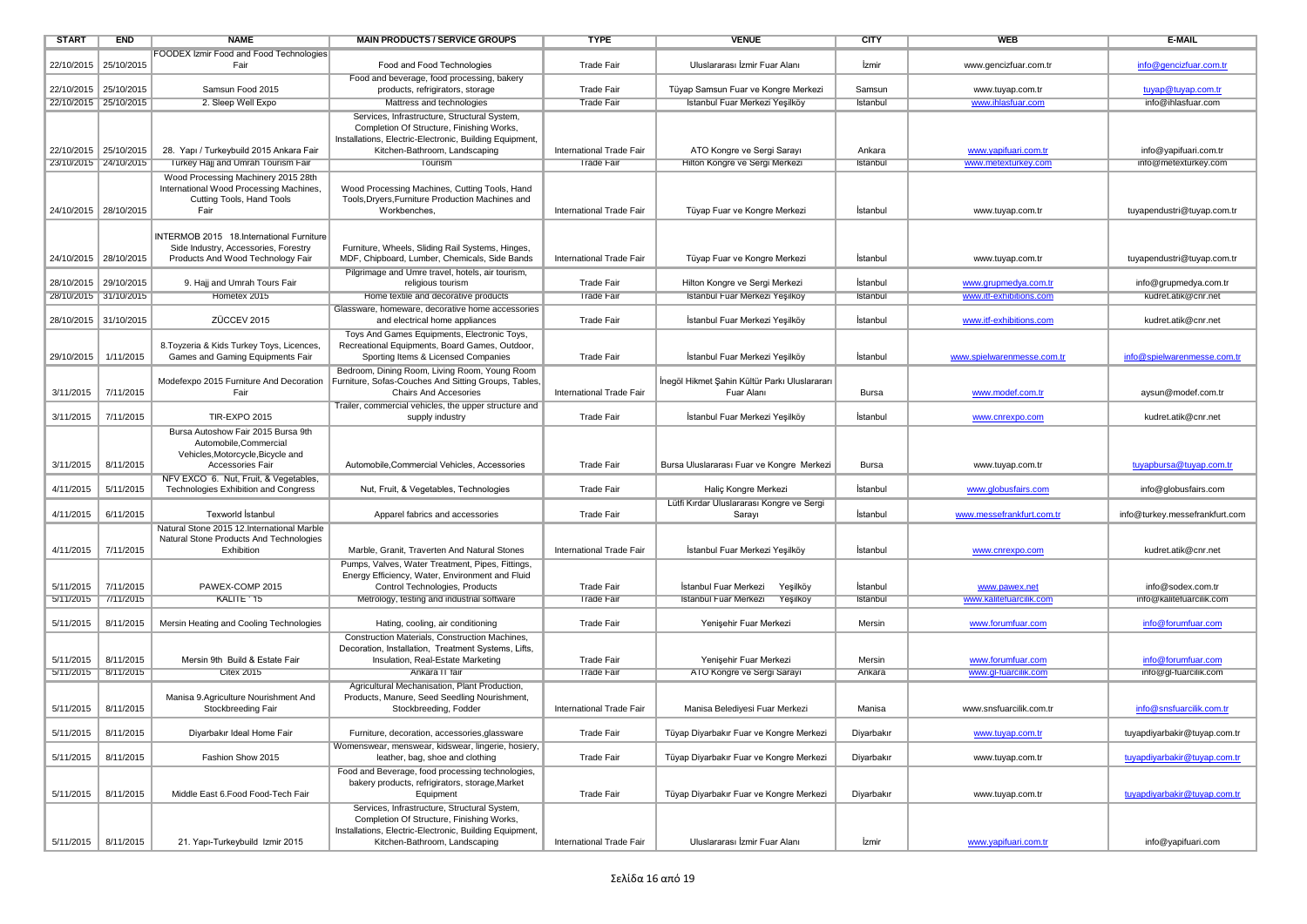| <b>START</b> | <b>END</b>              | <b>NAME</b>                                                                                                    | <b>MAIN PRODUCTS / SERVICE GROUPS</b>                                                                                                                           | <b>TYPE</b>              | <b>VENUE</b>                                                                                  | <b>CITY</b> | WEB                     | <b>E-MAIL</b>            |
|--------------|-------------------------|----------------------------------------------------------------------------------------------------------------|-----------------------------------------------------------------------------------------------------------------------------------------------------------------|--------------------------|-----------------------------------------------------------------------------------------------|-------------|-------------------------|--------------------------|
|              | //11/2015 15/11/2015    | 34. International Istanbul Book Fair                                                                           | Book, Prediodical                                                                                                                                               | International Trade Fair | Tuyap Fuar ve Kongre Merkezi                                                                  | Istanbul    | www.tuyap.com.tr        | tuyap@tuyap.com.tr       |
| 7/11/2015    | 15/11/2015              | ARTIST 2015 25th International Istanbul Art<br>fair                                                            | Art                                                                                                                                                             | International Trade Fair | Tüyap Fuar ve Kongre Merkezi                                                                  | İstanbul    | www.tuyap.com.tr        | tuyap@tuyap.com.tr       |
|              | 11/11/2015   13/11/2015 | IDF 2015 İstanbul 10. Leather Fair                                                                             | Rawhides, leather garments, leather and fur tanning<br>machines, finishing facilities, tanning chemicals                                                        | International Trade Fair | Tüyap Fuar ve Kongre Merkezi                                                                  | İstanbul    | www.tuyap.com.tr        | tuyap@tuyap.com.tr       |
|              |                         |                                                                                                                | Shoe Components, Soles, Leather, Artificial Leather                                                                                                             |                          |                                                                                               |             |                         |                          |
|              | 11/11/2015   14/11/2015 | AYSAF 15.International Footwear Industry<br>Suppliers Fair                                                     | Shoe Machines, Accessories Chemicals, Assciations,<br>Agencies, Magazines                                                                                       | International Trade Fair | İstanbul Fuar Merkezi Yeşilköy                                                                | Istanbul    | www.cnrexpo.com         | kudret.atik@cnr.net      |
|              | 11/11/2015   15/11/2015 | Istanbul Design Week                                                                                           | Design projects, product of national international<br>company and designers                                                                                     | <b>Trade Fair</b>        | Küçük Çiftlik Park Maçka                                                                      | İstanbul    | www.ddf.com.tr          | idf@ddf.com.tr           |
|              | 11/11/2015 15/11/2015   | Contemporary Istanbul Art Fair                                                                                 | Contemporary Art Galleries, Museums, Art<br>Centers, Foundations and Associations                                                                               | International Trade Fair | Lütfi Kırdar Uluslararası Kongre ve Sergi<br>Sarayı ile İstanbul Kongre Merkezi               | Istanbul    | www.ikonevents.com      | info@ikonevents.com      |
|              | 12/11/2015   12/11/2015 | Education, Education materials and<br>technology Fair                                                          | Education, Education materials and technology                                                                                                                   | <b>Trade Fair</b>        | Ankara Sheraton Oteli                                                                         | Ankara      | www.isffuarcilik.com    | info@isffuarcilik.com    |
|              | 12/11/2015 14/11/2015   | PUTECH EURASIA 2015 4. International<br>Polyurethane Industry Specialized Exhibition                           | Raw materials, chemicals, reinforcements, fibers                                                                                                                | International Trade Fair | Istanbul Fuar Merkezi<br>Yeşilköy                                                             | Istanbul    | www.artkim.com.tr       | sales@artkim.com.tr      |
|              | 12/11/2015 14/11/2015   | Cosmetics & Home Care Ingredients 2015                                                                         | Cosmetics, personal care, home care products, raw<br>materials                                                                                                  | Trade Fair               | İstanbul Fuar Merkezi<br>Yeşilköy                                                             | İstanbul    | www.artkim.com.tr       | sales@artkim.com.tr      |
|              | 12/11/2015   14/11/2015 | Eurasian Composites Show 2015                                                                                  | Composite industry production technologies                                                                                                                      | <b>Trade Fair</b>        | Yeşilköy<br><b>Istanbul Fuar Merkezi</b>                                                      | Istanbul    | www.artkim.com.tr       | sales@artkim.com.tr      |
| 12/11/2015   |                         | R+T Turkey 2. Trade Fair For Roller<br>15/11/2015 Shutters, Gates and Sun Protection Systems                   | Roller Shutters, Gates and Sun Protection Systems                                                                                                               | <b>Trade Fair</b>        | İstanbul Fuar Merkezi<br>Yeşilköy                                                             | İstanbul    | www.aresfuarcilik.com   | info@aresfuarcilik.com   |
|              | 12/11/2015   15/11/2015 | Konya 10. Food Fair                                                                                            | Food and beverage products, ready products,<br>additives                                                                                                        | <b>Trade Fair</b>        | KTO Tüyap Konya Uluslararası Fuar<br>Merkezi                                                  | Konya       | www.tuyap.com.tr        | tuyapkonya@tuyap.com.tr  |
| 12/11/2015   | 15/11/2015              | Konya 10. Food Processing Fair                                                                                 | Food processing, beverage technologies, packaging<br>and logistics                                                                                              | <b>Trade Fair</b>        | KTO Tüyap Konya Uluslararası Fuar<br>Merkezi                                                  | Konya       |                         | tuyapkonya@tuyap.com.tr  |
|              |                         |                                                                                                                |                                                                                                                                                                 |                          | KTO Tüyap Konya Uluslararası Fuar                                                             |             | www.tuyap.com.tr        |                          |
| 12/11/2015   | 15/11/2015              | Konya Dairy Industry Fair<br>Education, Education materials and                                                | Dairy, dairy products and industry                                                                                                                              | <b>Trade Fair</b>        | Merkezi                                                                                       | Konya       | www.tuyap.com.tr        | tuyapkonya@tuyap.com.tr  |
|              | 14/11/2015   14/11/2015 | technology Fair                                                                                                | Education, Education materials and technology                                                                                                                   | <b>Trade Fair</b>        | Hilton Kongre ve Sergi Merkezi                                                                | İstanbul    | www.isffuarcilik.com    | info@isffuarcilik.com    |
|              | 14/11/2015   15/11/2015 | <b>INARTS Overseas Art Schools Fair</b>                                                                        | Foreign and National Universities, Highschools and<br>Colleges, Language Schools, Vocational Education<br>Schools                                               | <b>Trade Fair</b>        | Intercontinental Otel                                                                         | İstanbul    | www.inartsfair.com      | info@inartsfair.com      |
|              |                         |                                                                                                                | Freight Transport and Logistic Services, Transport                                                                                                              |                          |                                                                                               |             |                         |                          |
|              |                         | International Logitrans Transport Logistics                                                                    | Vehicle and Systems, IT, Telematics,<br>Telecommunications, Intralogistics, Materials Flow                                                                      |                          |                                                                                               |             |                         |                          |
|              | 18/11/2015 20/11/2015   | Exhibition                                                                                                     | and Storage Systems                                                                                                                                             | International Trade Fair | Istanbul Fuar Merkezi Yeşilköy                                                                | Istanbul    | www.logitrans.com.tr    | info@ekommi.com.tr       |
|              | 18/11/2015 22/11/2015   | Adana 9th Agriculture Fair 2015                                                                                | Agriculture, Stockbreeding, Poultry And Dairy Industry<br>Greenhouse, Garden, Sapling, Seed Raising,                                                            | <b>Trade Fair</b>        | Tüyap Adana Uluslararası Fuar ve Kongre<br>Merkezi<br>Tüyap Adana Uluslararası Fuar ve Kongre | Adana       | www.tuyap.com.tr        | tuyapadana@tuyap.com.tr  |
|              | 18/11/2015 22/11/2015   | Adana 9th Greenhouse-Garden Fair 2015                                                                          | Floriculture                                                                                                                                                    | <b>Trade Fair</b>        | Merkezi                                                                                       | Adana       | www.tuyap.com.tr        | tuyapadana@tuyap.com.tr  |
|              | 19/11/2015 21/11/2015   | 4. Tomato Growing and Technology Fair                                                                          | Tools and Machinery, Plant Nutrition Products,<br>Agricultural Chemicals, Storage goods, logistics,<br>saplings, fruits                                         | Trade Fair               | Kumluca Belediyesi Fuar Alanı                                                                 | Antalya     | www.mskfuarcilik.com.tr | info@mskfuarcilik.com.tr |
|              | 19/11/2015 22/11/2015   | 23.International Yapex -Building Materials,<br>Construction Technology, Building<br>Renovation and Restoration | Construction Equipments, Building Chemicals, Wall-<br>Cladding Materials, Elevators, Electrical Products,<br>Insulation, Kitchen-Bathroom Products, Restoration | International Trade Fair | Antalya Fuar Merkezi                                                                          | Antalya     | www.yapex.com           | info@yapex.com           |
|              | 19/11/2015 22/11/2015   | Agriculture Fair                                                                                               | Agriculture, Agriculture Technologies, Greenhouse,<br>Livectockbreeding, Seed Raising, Poultry, Dairy<br>Industry, Sapling                                      | <b>Trade Fair</b>        | Süleyman Demirel Kongre ve Sergi Sarayı                                                       | Isparta     | www.detayfuarcilik.com  | info@detayfuarcilik.com  |
|              |                         |                                                                                                                | Professional Skin Care Equipment And Products.<br>Cosmetic Products, Professional Manicure-Pedicure                                                             |                          |                                                                                               |             |                         |                          |
|              | 19/11/2015 22/11/2015   | Beauty And Care 2015                                                                                           | Equipments<br>Building materials and equipment, furniture, sports                                                                                               | International Trade Fair | ATO Kongre ve Sergi Sarayı                                                                    | Ankara      | www.interteks.com       | interteks@interteks.com  |
|              |                         | Mersin 2. Hotel Equipment Accomodation,<br>19/11/2015 22/11/2015 Hospitality Technologies and Equipment Fair   | and entertainment equipment, cleaning, services,<br>industrial kitchen                                                                                          | <b>Trade Fair</b>        | Yenişehir Fuar Merkezi                                                                        | Mersin      | www.forumfuar.com       | info@forumfuar.com       |
|              |                         |                                                                                                                | Accomodation facilities, travel agencies, passenger                                                                                                             |                          |                                                                                               |             |                         |                          |
|              | 19/11/2015 22/11/2015   | 3. Mediterranean Tourism Fair                                                                                  | transportation companies, torism<br>companies, Associations                                                                                                     | <b>Trade Fair</b>        | Yenişehir Fuar Merkezi                                                                        | Mersin      | www.forumfuar.com       | info@forumfuar.com       |
|              | 19/11/2015 22/11/2015   | Eurasia Elevator Fair                                                                                          | Elevator, escalator, technologies, manufacturers                                                                                                                | <b>Trade Fair</b>        | İstanbul Fuar Merkezi Yeşilköy<br>Lütfi Kırdar Uluslararası Kongre ve Sergi                   | İstanbul    | www.itf-exhibitions.com | kudret.atik@cnr.net      |
|              | 20/11/2015 22/11/2015   | Fashionist Evening Gowns, Wedding<br>Dresses and Suits Fair                                                    | Evening Dress, wedding Gowns, Wholesale firms<br>producing                                                                                                      | <b>Trade Fair</b>        | Sarayı ile İstanbul Kongre Merkezi                                                            | İstanbul    | www.fashionist.com.tr   | info@fashionist.com.tr   |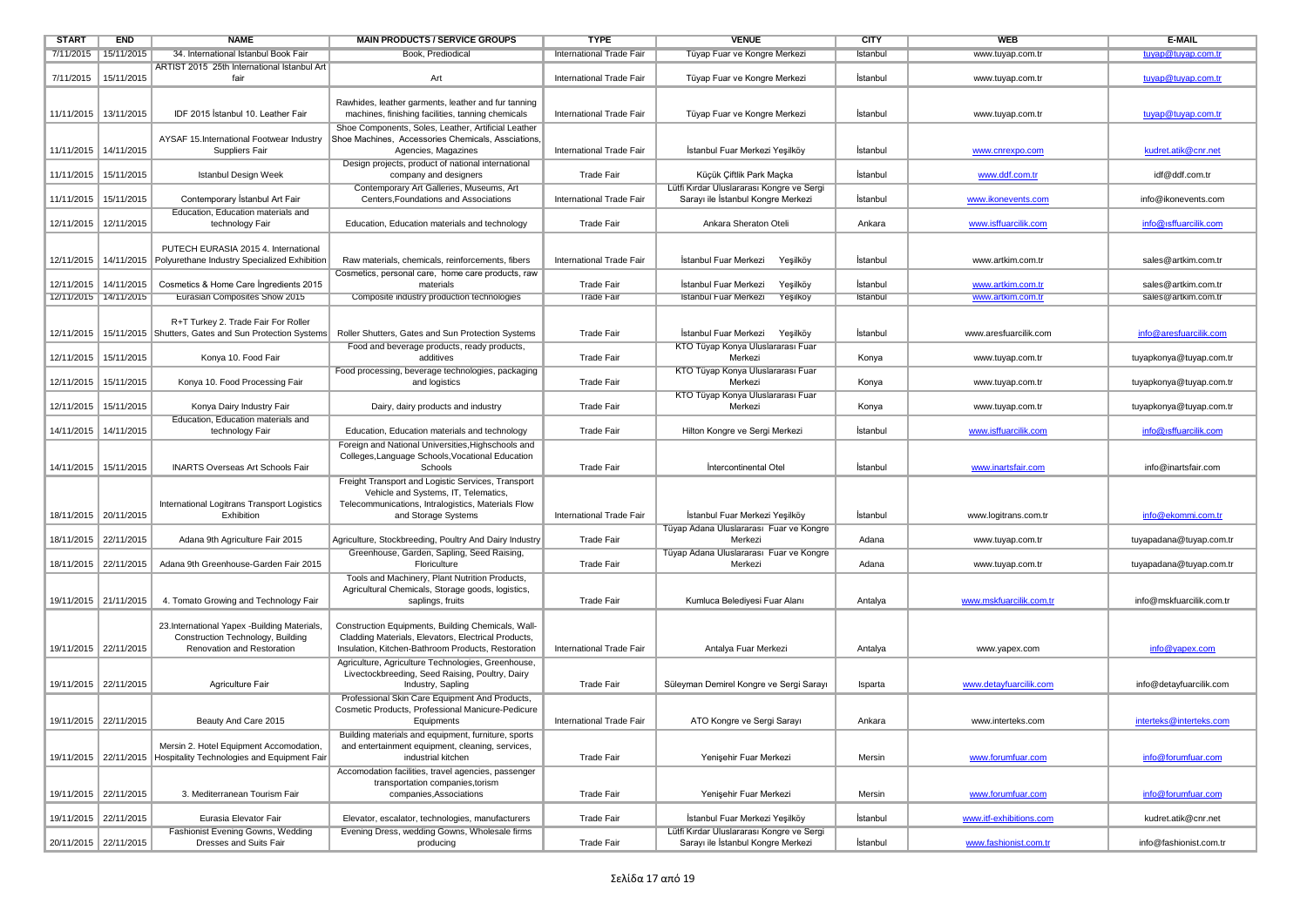| <b>START</b>          | <b>END</b>              | <b>NAME</b>                                                                                                                           | <b>MAIN PRODUCTS / SERVICE GROUPS</b>                                                                                                                                                                                         | <b>TYPE</b>              | <b>VENUE</b>                                        | <b>CITY</b>  | <b>WEB</b>                                  | E-MAIL                   |
|-----------------------|-------------------------|---------------------------------------------------------------------------------------------------------------------------------------|-------------------------------------------------------------------------------------------------------------------------------------------------------------------------------------------------------------------------------|--------------------------|-----------------------------------------------------|--------------|---------------------------------------------|--------------------------|
| 21/11/2015            | 24/11/2015              | Comvex Istanbul 2015                                                                                                                  | Commercial vehicles, buses, components, service<br>equipments and accessories                                                                                                                                                 | <b>Trade Fair</b>        | Tüyap Fuar ve Kongre Merkezi                        | İstanbul     | www.tuyap.com.tr                            | tuyap@tuyap.com.tr       |
| 21/11/2015 24/11/2015 |                         | <b>LOGIST EURASIA 2015</b>                                                                                                            | Transportation, carriage, cargo, organization, field<br>operation                                                                                                                                                             | <b>Trade Fair</b>        | Tüyap Fuar ve Kongre Merkezi                        | İstanbul     | www.tuyap.com.tr                            | tuyap@tuyap.com.tr       |
| 25/11/2015 26/11/2015 |                         | 14. İstanbul Retail Fair                                                                                                              | Retail Hardware, Shelf Systems, Security-Automation<br>Systems, Retail Software, Interior<br>Decoration&Desing, Window<br>Dressing, Cashiers&Barcod Systems And Shopping<br>Centers                                           | <b>Trade Fair</b>        | Lütfi Kırdar Uluslararası Kongre ve Sergi<br>Sarayı | İstanbul     | www.soysal.com.tr, www.perakendegunleri.com | info@soysal.com.tr       |
| 25/11/2015 28/11/2015 |                         | Bursa Block Marble Fair 2015                                                                                                          | Block Marble, mineral ore, marble, mining machinery<br>and equipment fair                                                                                                                                                     | <b>Trade Fair</b>        | Bursa Uluslararası Fuar ve Kongre Merkezi           | Bursa        | www.tuyap.com.tr                            |                          |
|                       |                         |                                                                                                                                       | Communications, logistics, transportation, security,                                                                                                                                                                          |                          |                                                     |              |                                             | tuyapbursa@tuyap.com.tr  |
|                       | 26/11/2015 28/11/2015   | <b>Solex 2015</b>                                                                                                                     | conference products<br>Food, equipments and services for hotels, restaurants                                                                                                                                                  | <b>Trade Fair</b>        | ATO Kongre ve Sergi Sarayı                          | Ankara       | www.interteks.com                           | interteks@interteks.com  |
| 26/11/2015 28/11/2015 |                         | SİRHA İSTANBUL 2015                                                                                                                   | and food trades                                                                                                                                                                                                               | International Trade Fair | İstanbul Kongre Merkezi                             | İstanbul     | www.gl-fuarcilik.com                        | info@gl-fuarcilik.com    |
| 26/11/2015 29/11/2015 |                         | Flower Show Turkey 2015 Eurasia Plant Fair<br>7. International İstanbul Ornamental Plants,<br>Landscape and Sub-Industries Trade Fair | Seasonal Indoor and Outdoor Potted Ornamental<br>Plants, Flower Seeds, Turf, Perlite, Plastic Pot<br>Materials, Agricultural Equipments<br>Railway Technologies, Railway<br>Vehicles, Interior, Services For Vehicles, Public | International Trade Fair | İstanbul Fuar Merkezi Yeşilköy                      | Istanbul     | www.flowershow.com.tr                       | info@cyffuar.com.tr      |
| 29/11/2015 2/12/2015  |                         | Railway İstanbul 2015                                                                                                                 | Transportation, Infrastructure, Information<br>Technologies                                                                                                                                                                   | <b>Trade Fair</b>        | İstanbul Fuar Merkezi Yeşilköy                      | İstanbul     |                                             | kudret.atik@cnr.net      |
|                       |                         | Growtech Eurasia 2015 15th International                                                                                              |                                                                                                                                                                                                                               |                          |                                                     |              | www.cnrexpo.com                             |                          |
|                       |                         | Greenhouse, Agricultural Equipment and                                                                                                | Greenhouse, Agricultural Equipment and                                                                                                                                                                                        |                          |                                                     |              |                                             |                          |
| 2/12/2015             | 5/12/2015               | Technologies Fair                                                                                                                     | Technologies                                                                                                                                                                                                                  | International Trade Fair | Antalya Fuar Merkezi                                | Antalya      | www.growtech.com                            | info@growtech.com        |
| 3/12/2015             | 5/12/2015               | ATRAX'15                                                                                                                              | 4.Amusement, Attraction&Park Industry Exhibitiom                                                                                                                                                                              | <b>Trade Fair</b>        | İstanbul Fuar Merkezi Yeşilköy                      | İstanbul     | www.tureksfuar.com.tr                       | tureks@tureksfuar.com.tr |
| 3/12/2015             | 6/12/2015               | Travel Turkey İzmir "9. Tourism Fair and<br>Conference"                                                                               | Culture And Tourism Directories Of Cities, Holiday<br>Villages, Airlines, Hotels, Travel Agencies                                                                                                                             | <b>Trade Fair</b>        | Yeni Fuar Alanı-Gaziemir                            | İzmir        | www.izmirfair.com.tr                        | info@izmirfair.com.tr    |
| 3/12/2015             | 6/12/2015               | <b>EYAFEXPO</b>                                                                                                                       | Equipments, services and education for handicapped<br>people                                                                                                                                                                  | <b>Trade Fair</b>        | İstanbul Fuar Merkezi Yeşilköy                      | İstanbul     | www.mbagrup.com                             | info@mbagrup.com         |
| 3/12/2015             | 6/12/2015               | Gamex/Computer 2015 40.International<br>Computer and Digital Games Fair                                                               | Computer, Computer Software, Computer Device<br>Manufacturers, Mobile Phones, Home Cinema<br>System, Plazma TV, Digital Camera, Safety And<br>Alarm Systems                                                                   | International Trade Fair | Lütfi Kırdar Uluslararası Kongre ve Sergi<br>Sarayı | İstanbul     | www.gamex.com.tr                            | www.gamex.com.tr         |
| 3/12/2015             | 6/12/2015               | Bursa 14. International Metal Processing<br><b>Technologies Fair</b>                                                                  | Metal Processing Machines, Welding, Cutting, Drilling<br>Technologies, Hand Tools, Pnumatic, Hydraulic                                                                                                                        | International Trade Fair | Bursa Uluslararası Fuar ve Kongre Merkezi           | Bursa        | www.tuyap.com.tr                            | tuyapbursa@tuyap.com.tr  |
| 3/12/2015             | 6/12/2015               | Bursa 7.Sheet Metal Processing<br>Techologies Fair 2015                                                                               | Sheet Metal, Pipe Profile Processing Technologies<br>And Side Industries                                                                                                                                                      | <b>Trade Fair</b>        | Bursa Uluslararası Fuar ve Kongre Merkezi           | Bursa        | www.tuyap.com.tr                            | tuyapbursa@tuyap.com.tr  |
| 3/12/2015             | 6/12/2015               | Bursa Iron-Steel 2015                                                                                                                 | Iron-steel casting, non-feroous metals, products and<br>machinery                                                                                                                                                             | <b>Trade Fair</b>        | Bursa Uluslararası Fuar ve Kongre Merkezi           | <b>Bursa</b> | www.tuyap.com.tr                            | tuyapbursa@tuyap.com.tr  |
| 3/12/2015             | 6/12/2015               | BELEX 2015 Bursa 13th Electronic,<br>Automation, Illumination and Communication<br>Fair                                               | Electric, Electronic, Automation, Illumination,<br>Communication                                                                                                                                                              | International Trade Fair | Bursa Uluslararası Fuar ve Kongre Merkezi           | Bursa        | www.tuyap.com.tr                            | tuyapbursa@tuyap.com.tr  |
| 3/12/2015             | 6/12/2015               | Mould Eurasia 2015                                                                                                                    | Mould Technologies, Related Industry                                                                                                                                                                                          | <b>Trade Fair</b>        | Bursa Uluslararası Fuar ve Kongre Merkezi           | Bursa        | www.tuyap.com.tr                            | tuyapbursa@tuyap.com.tr  |
| 3/12/2015             | 6/12/2015               | Bursa 6th Hardware and Occupational<br>Safety Fair 2015                                                                               | Hardware and Occupational Safety, Industrial<br>Supplies                                                                                                                                                                      | <b>Trade Fair</b>        | Bursa Uluslararası Fuar ve Kongre Merkezi           | Bursa        | www.tuyap.com.tr                            | tuyapbursa@tuyap.com.tr  |
| 3/12/2015             | 6/12/2015               | Plast Eurasia İstanbul 2015 25th<br>International Istanbul Plastics Industry Fair                                                     | Plastics machinery, chemicals, raw materials, mould,<br>Injection, Blowing, Film, Bag Cutting                                                                                                                                 | International Trade Fair | Tüyap Fuar ve Kongre Merkezi                        | İstanbul     | www.tuyap.com.tr                            | tuyap@tuyap.com.tr       |
| 4/12/2015             | 6/12/2015               | <b>Turkey Health Expo</b>                                                                                                             | Turkey medical alumni congress and health exhibition                                                                                                                                                                          | <b>Trade Fair</b>        | Yeşilköy Polat Otel                                 | İstanbul     | www.fcfuar.com                              | info@fcfuar.com          |
| 9/12/2015             | 10/12/2015              | Marketing Exhibition 2015                                                                                                             | Marketing, Publishing, Marketing Communication,<br>Education / Training,<br>Technology/Software,Consulting,Logistic,Advertising/<br>Research                                                                                  | Trade Fair               | Lütfi Kırdar Uluslararası Kongre ve Sergi<br>Sarayı | İstanbul     | www.eventus.com.tr                          | info@eventus.com.tr      |
|                       | 10/12/2015 13/12/2015   | SİLMOİSTANBUL Optical Fair                                                                                                            | Optical products and opthalmological, spare parts,<br>industrial machines                                                                                                                                                     | <b>Trade Fair</b>        | İstanbul Fuar Merkezi Yeşilköy                      | İstanbul     | www.24saatfuarcilik.com                     | info@24saatfuarcilik.com |
|                       | 10/12/2015   13/12/2015 | Fespa Eurasia                                                                                                                         | Digital screen printing, garment decoration and<br>signage                                                                                                                                                                    | <b>Trade Fair</b>        | İstanbul Fuar Merkezi Yeşilköy                      | İstanbul     | www.fespaeurasia.com                        | betul.binici@fespa.com   |
|                       |                         |                                                                                                                                       |                                                                                                                                                                                                                               |                          |                                                     |              |                                             |                          |